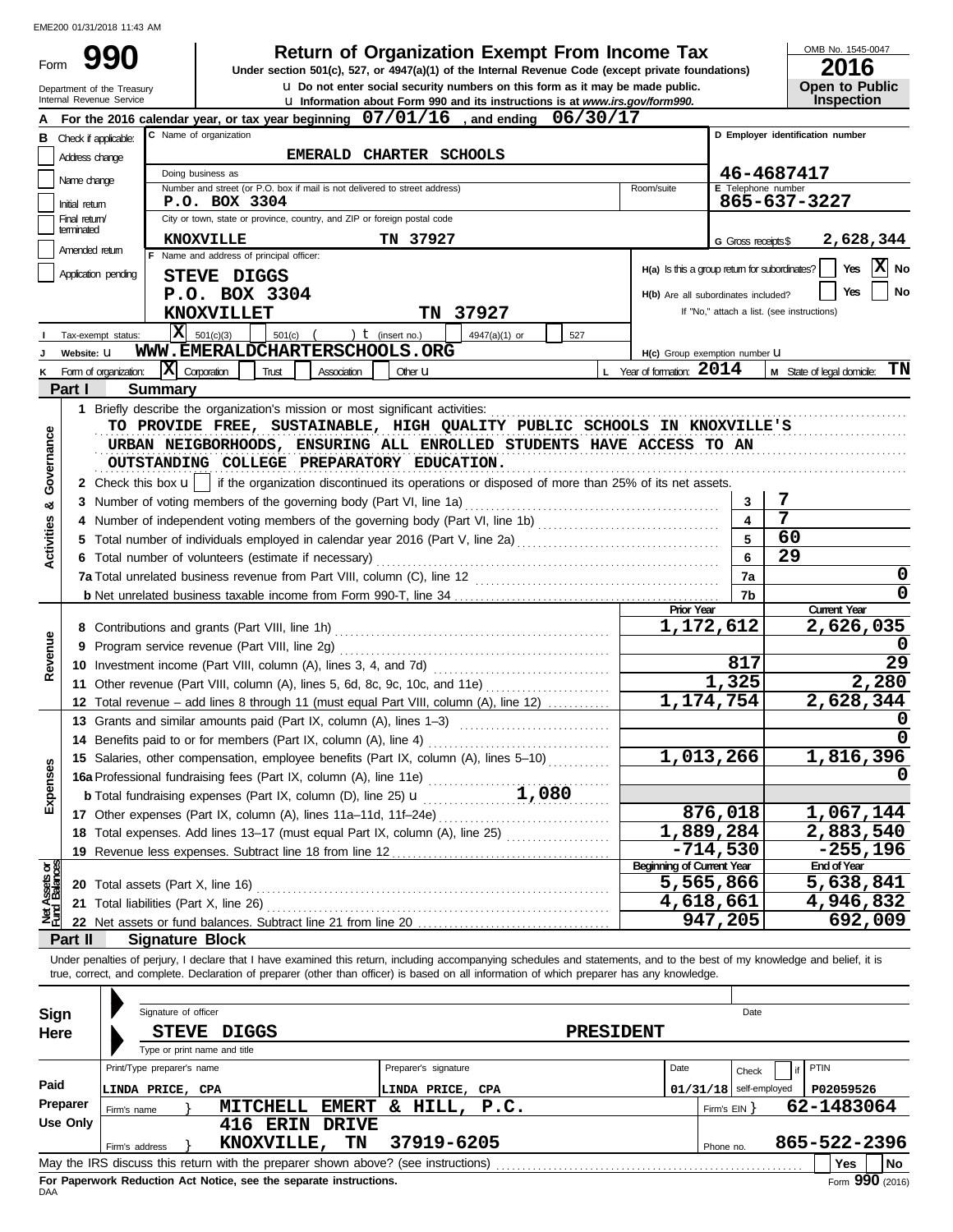|   | Form 990 (2016) EMERALD CHARTER SCHOOLS                                                                                        |                        |                        | 46-4687417                                                                   | Page 2                  |
|---|--------------------------------------------------------------------------------------------------------------------------------|------------------------|------------------------|------------------------------------------------------------------------------|-------------------------|
|   | <b>Statement of Program Service Accomplishments</b><br>Part III                                                                |                        |                        |                                                                              |                         |
|   |                                                                                                                                |                        |                        | Check if Schedule O contains a response or note to any line in this Part III |                         |
|   | 1 Briefly describe the organization's mission:                                                                                 |                        |                        |                                                                              |                         |
|   | TO PROVIDE FREE, SUSTAINABLE, HIGH QUALITY PUBLIC SCHOOLS IN KNOXVILLE'S                                                       |                        |                        |                                                                              |                         |
|   | URBAN NEIGHBORHOODS, ENSURING ALL ENROLLED STUDENTS HAVE ACCESS TO AN                                                          |                        |                        |                                                                              |                         |
|   | OUTSTANDING COLLEGE PREPARATORY EDUCATION.                                                                                     |                        |                        |                                                                              |                         |
|   |                                                                                                                                |                        |                        |                                                                              |                         |
|   | 2 Did the organization undertake any significant program services during the year which were not listed on the                 |                        |                        |                                                                              |                         |
|   | prior Form 990 or 990-EZ?                                                                                                      |                        |                        |                                                                              | Yes $ \overline{X} $ No |
|   | If "Yes," describe these new services on Schedule O.                                                                           |                        |                        |                                                                              |                         |
| 3 | Did the organization cease conducting, or make significant changes in how it conducts, any program                             |                        |                        |                                                                              |                         |
|   | services?                                                                                                                      |                        |                        |                                                                              | Yes $\overline{X}$ No   |
|   | If "Yes," describe these changes on Schedule O.                                                                                |                        |                        |                                                                              |                         |
|   | Describe the organization's program service accomplishments for each of its three largest program services, as measured by     |                        |                        |                                                                              |                         |
|   | expenses. Section 501(c)(3) and 501(c)(4) organizations are required to report the amount of grants and allocations to others, |                        |                        |                                                                              |                         |
|   | the total expenses, and revenue, if any, for each program service reported.                                                    |                        |                        |                                                                              |                         |
|   |                                                                                                                                |                        |                        |                                                                              |                         |
|   | 4a (Code:                                                                                                                      |                        |                        | ) (Revenue \$                                                                |                         |
|   | TO PROVIDE FREE, SUSTAINABLE, HIGH QUALITY PUBLIC SCHOOLS IN KNOXVILLE'S                                                       |                        |                        |                                                                              |                         |
|   | URBAN NEIGHBORHOODS, ENSURING ALL ENROLLED STUDENTS HAVE ACCESS TO AN                                                          |                        |                        |                                                                              |                         |
|   | OUTSTANDING COLLEGE PREPARATORY EDUCATION.                                                                                     |                        |                        |                                                                              |                         |
|   |                                                                                                                                |                        |                        |                                                                              |                         |
|   |                                                                                                                                |                        |                        |                                                                              |                         |
|   |                                                                                                                                |                        |                        |                                                                              |                         |
|   |                                                                                                                                |                        |                        |                                                                              |                         |
|   |                                                                                                                                |                        |                        |                                                                              |                         |
|   |                                                                                                                                |                        |                        |                                                                              |                         |
|   |                                                                                                                                |                        |                        |                                                                              |                         |
|   |                                                                                                                                |                        |                        |                                                                              |                         |
|   |                                                                                                                                |                        |                        |                                                                              |                         |
|   |                                                                                                                                |                        |                        |                                                                              |                         |
|   |                                                                                                                                |                        |                        |                                                                              |                         |
|   |                                                                                                                                |                        |                        |                                                                              |                         |
|   |                                                                                                                                |                        |                        |                                                                              |                         |
|   |                                                                                                                                |                        |                        |                                                                              |                         |
|   |                                                                                                                                |                        |                        |                                                                              |                         |
|   |                                                                                                                                |                        |                        |                                                                              |                         |
|   |                                                                                                                                |                        |                        |                                                                              |                         |
|   |                                                                                                                                |                        |                        |                                                                              |                         |
|   |                                                                                                                                |                        |                        |                                                                              |                         |
|   |                                                                                                                                |                        |                        |                                                                              |                         |
|   |                                                                                                                                |                        |                        |                                                                              |                         |
|   | 4c (Code:<br>(Expenses \$                                                                                                      |                        | including grants of \$ | ) (Revenue \$                                                                |                         |
|   |                                                                                                                                |                        |                        |                                                                              |                         |
|   |                                                                                                                                |                        |                        |                                                                              |                         |
|   |                                                                                                                                |                        |                        |                                                                              |                         |
|   |                                                                                                                                |                        |                        |                                                                              |                         |
|   |                                                                                                                                |                        |                        |                                                                              |                         |
|   |                                                                                                                                |                        |                        |                                                                              |                         |
|   |                                                                                                                                |                        |                        |                                                                              |                         |
|   |                                                                                                                                |                        |                        |                                                                              |                         |
|   |                                                                                                                                |                        |                        |                                                                              |                         |
|   |                                                                                                                                |                        |                        |                                                                              |                         |
|   |                                                                                                                                |                        |                        |                                                                              |                         |
|   |                                                                                                                                |                        |                        |                                                                              |                         |
|   | 4d Other program services (Describe in Schedule O.)                                                                            |                        |                        |                                                                              |                         |
|   | (Expenses \$                                                                                                                   | including grants of \$ |                        | (Revenue \$                                                                  |                         |
|   | 4e Total program service expenses u                                                                                            | 2,355,042              |                        |                                                                              |                         |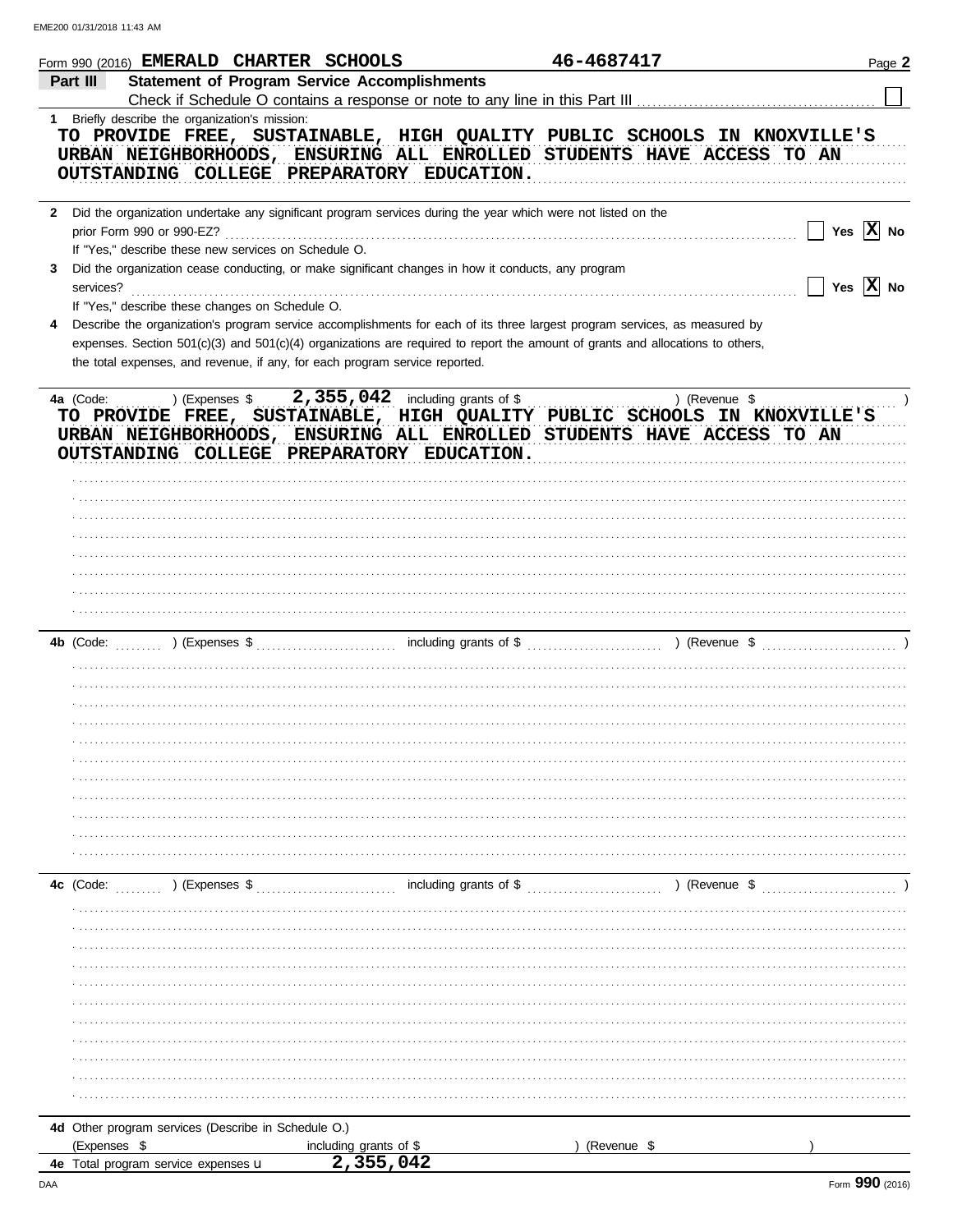| Form 990 (2016) | <b>EMERALD</b>                         | <b>SCHOOLS</b><br><b>CHARTER</b> | 46-4687417 |  | $P$ aqe $\sim$ |
|-----------------|----------------------------------------|----------------------------------|------------|--|----------------|
| Part IV         | <b>Checklist of Required Schedules</b> |                                  |            |  |                |

| Is the organization described in section 501(c)(3) or $4947(a)(1)$ (other than a private foundation)? If "Yes,"<br>1<br>complete Schedule A expression complete schedule A<br>Is the organization required to complete Schedule B, Schedule of Contributors (see instructions)?<br>2<br>Did the organization engage in direct or indirect political campaign activities on behalf of or in opposition to<br>3<br>candidates for public office? If "Yes," complete Schedule C, Part I<br>Section 501(c)(3) organizations. Did the organization engage in lobbying activities, or have a section 501(h)<br>4<br>election in effect during the tax year? If "Yes," complete Schedule C, Part II<br>Is the organization a section $501(c)(4)$ , $501(c)(5)$ , or $501(c)(6)$ organization that receives membership dues,<br>5<br>assessments, or similar amounts as defined in Revenue Procedure 98-19? If "Yes," complete Schedule C,<br>Part III $\ldots$ $\ldots$ $\ldots$ $\ldots$ $\ldots$ $\ldots$ $\ldots$ $\ldots$ $\ldots$ $\ldots$ $\ldots$ $\ldots$ $\ldots$<br>Did the organization maintain any donor advised funds or any similar funds or accounts for which donors<br>6<br>have the right to provide advice on the distribution or investment of amounts in such funds or accounts? If<br>"Yes," complete Schedule D, Part I | 1<br>$\mathbf{2}$<br>3<br>4 | Yes<br>X<br>$\mathbf x$ |   |
|------------------------------------------------------------------------------------------------------------------------------------------------------------------------------------------------------------------------------------------------------------------------------------------------------------------------------------------------------------------------------------------------------------------------------------------------------------------------------------------------------------------------------------------------------------------------------------------------------------------------------------------------------------------------------------------------------------------------------------------------------------------------------------------------------------------------------------------------------------------------------------------------------------------------------------------------------------------------------------------------------------------------------------------------------------------------------------------------------------------------------------------------------------------------------------------------------------------------------------------------------------------------------------------------------------------------------------------|-----------------------------|-------------------------|---|
|                                                                                                                                                                                                                                                                                                                                                                                                                                                                                                                                                                                                                                                                                                                                                                                                                                                                                                                                                                                                                                                                                                                                                                                                                                                                                                                                          |                             |                         |   |
|                                                                                                                                                                                                                                                                                                                                                                                                                                                                                                                                                                                                                                                                                                                                                                                                                                                                                                                                                                                                                                                                                                                                                                                                                                                                                                                                          |                             |                         |   |
|                                                                                                                                                                                                                                                                                                                                                                                                                                                                                                                                                                                                                                                                                                                                                                                                                                                                                                                                                                                                                                                                                                                                                                                                                                                                                                                                          |                             |                         |   |
|                                                                                                                                                                                                                                                                                                                                                                                                                                                                                                                                                                                                                                                                                                                                                                                                                                                                                                                                                                                                                                                                                                                                                                                                                                                                                                                                          |                             |                         |   |
|                                                                                                                                                                                                                                                                                                                                                                                                                                                                                                                                                                                                                                                                                                                                                                                                                                                                                                                                                                                                                                                                                                                                                                                                                                                                                                                                          |                             |                         | X |
|                                                                                                                                                                                                                                                                                                                                                                                                                                                                                                                                                                                                                                                                                                                                                                                                                                                                                                                                                                                                                                                                                                                                                                                                                                                                                                                                          |                             |                         |   |
|                                                                                                                                                                                                                                                                                                                                                                                                                                                                                                                                                                                                                                                                                                                                                                                                                                                                                                                                                                                                                                                                                                                                                                                                                                                                                                                                          |                             |                         | X |
|                                                                                                                                                                                                                                                                                                                                                                                                                                                                                                                                                                                                                                                                                                                                                                                                                                                                                                                                                                                                                                                                                                                                                                                                                                                                                                                                          |                             |                         |   |
|                                                                                                                                                                                                                                                                                                                                                                                                                                                                                                                                                                                                                                                                                                                                                                                                                                                                                                                                                                                                                                                                                                                                                                                                                                                                                                                                          |                             |                         |   |
|                                                                                                                                                                                                                                                                                                                                                                                                                                                                                                                                                                                                                                                                                                                                                                                                                                                                                                                                                                                                                                                                                                                                                                                                                                                                                                                                          | 5                           |                         | X |
|                                                                                                                                                                                                                                                                                                                                                                                                                                                                                                                                                                                                                                                                                                                                                                                                                                                                                                                                                                                                                                                                                                                                                                                                                                                                                                                                          |                             |                         |   |
|                                                                                                                                                                                                                                                                                                                                                                                                                                                                                                                                                                                                                                                                                                                                                                                                                                                                                                                                                                                                                                                                                                                                                                                                                                                                                                                                          |                             |                         |   |
|                                                                                                                                                                                                                                                                                                                                                                                                                                                                                                                                                                                                                                                                                                                                                                                                                                                                                                                                                                                                                                                                                                                                                                                                                                                                                                                                          | 6                           |                         | X |
| Did the organization receive or hold a conservation easement, including easements to preserve open space,<br>7                                                                                                                                                                                                                                                                                                                                                                                                                                                                                                                                                                                                                                                                                                                                                                                                                                                                                                                                                                                                                                                                                                                                                                                                                           |                             |                         |   |
| the environment, historic land areas, or historic structures? If "Yes," complete Schedule D, Part II                                                                                                                                                                                                                                                                                                                                                                                                                                                                                                                                                                                                                                                                                                                                                                                                                                                                                                                                                                                                                                                                                                                                                                                                                                     | 7                           |                         | X |
| Did the organization maintain collections of works of art, historical treasures, or other similar assets? If "Yes,"<br>8                                                                                                                                                                                                                                                                                                                                                                                                                                                                                                                                                                                                                                                                                                                                                                                                                                                                                                                                                                                                                                                                                                                                                                                                                 |                             |                         |   |
| complete Schedule D, Part III                                                                                                                                                                                                                                                                                                                                                                                                                                                                                                                                                                                                                                                                                                                                                                                                                                                                                                                                                                                                                                                                                                                                                                                                                                                                                                            | 8                           |                         | X |
| Did the organization report an amount in Part X, line 21, for escrow or custodial account liability, serve as a<br>9                                                                                                                                                                                                                                                                                                                                                                                                                                                                                                                                                                                                                                                                                                                                                                                                                                                                                                                                                                                                                                                                                                                                                                                                                     |                             |                         |   |
| custodian for amounts not listed in Part X; or provide credit counseling, debt management, credit repair, or                                                                                                                                                                                                                                                                                                                                                                                                                                                                                                                                                                                                                                                                                                                                                                                                                                                                                                                                                                                                                                                                                                                                                                                                                             |                             |                         |   |
|                                                                                                                                                                                                                                                                                                                                                                                                                                                                                                                                                                                                                                                                                                                                                                                                                                                                                                                                                                                                                                                                                                                                                                                                                                                                                                                                          | 9                           |                         | x |
| Did the organization, directly or through a related organization, hold assets in temporarily restricted<br>10                                                                                                                                                                                                                                                                                                                                                                                                                                                                                                                                                                                                                                                                                                                                                                                                                                                                                                                                                                                                                                                                                                                                                                                                                            |                             |                         |   |
| endowments, permanent endowments, or quasi-endowments? If "Yes," complete Schedule D, Part V                                                                                                                                                                                                                                                                                                                                                                                                                                                                                                                                                                                                                                                                                                                                                                                                                                                                                                                                                                                                                                                                                                                                                                                                                                             | 10                          |                         | x |
| If the organization's answer to any of the following questions is "Yes," then complete Schedule D, Parts VI,<br>11                                                                                                                                                                                                                                                                                                                                                                                                                                                                                                                                                                                                                                                                                                                                                                                                                                                                                                                                                                                                                                                                                                                                                                                                                       |                             |                         |   |
| VII, VIII, IX, or X as applicable.                                                                                                                                                                                                                                                                                                                                                                                                                                                                                                                                                                                                                                                                                                                                                                                                                                                                                                                                                                                                                                                                                                                                                                                                                                                                                                       |                             |                         |   |
| a Did the organization report an amount for land, buildings, and equipment in Part X, line 10? If "Yes,"                                                                                                                                                                                                                                                                                                                                                                                                                                                                                                                                                                                                                                                                                                                                                                                                                                                                                                                                                                                                                                                                                                                                                                                                                                 |                             |                         |   |
|                                                                                                                                                                                                                                                                                                                                                                                                                                                                                                                                                                                                                                                                                                                                                                                                                                                                                                                                                                                                                                                                                                                                                                                                                                                                                                                                          | 11a                         | X                       |   |
| <b>b</b> Did the organization report an amount for investments—other securities in Part X, line 12 that is 5% or more                                                                                                                                                                                                                                                                                                                                                                                                                                                                                                                                                                                                                                                                                                                                                                                                                                                                                                                                                                                                                                                                                                                                                                                                                    |                             |                         |   |
|                                                                                                                                                                                                                                                                                                                                                                                                                                                                                                                                                                                                                                                                                                                                                                                                                                                                                                                                                                                                                                                                                                                                                                                                                                                                                                                                          | 11b                         |                         | x |
| c Did the organization report an amount for investments—program related in Part X, line 13 that is 5% or more                                                                                                                                                                                                                                                                                                                                                                                                                                                                                                                                                                                                                                                                                                                                                                                                                                                                                                                                                                                                                                                                                                                                                                                                                            |                             |                         |   |
|                                                                                                                                                                                                                                                                                                                                                                                                                                                                                                                                                                                                                                                                                                                                                                                                                                                                                                                                                                                                                                                                                                                                                                                                                                                                                                                                          | 11c                         |                         | X |
| d Did the organization report an amount for other assets in Part X, line 15 that is 5% or more of its total assets                                                                                                                                                                                                                                                                                                                                                                                                                                                                                                                                                                                                                                                                                                                                                                                                                                                                                                                                                                                                                                                                                                                                                                                                                       |                             |                         |   |
| reported in Part X, line 16? If "Yes," complete Schedule D, Part IX                                                                                                                                                                                                                                                                                                                                                                                                                                                                                                                                                                                                                                                                                                                                                                                                                                                                                                                                                                                                                                                                                                                                                                                                                                                                      | 11d                         | X<br>X                  |   |
| Did the organization report an amount for other liabilities in Part X, line 25? If "Yes," complete Schedule D, Part X                                                                                                                                                                                                                                                                                                                                                                                                                                                                                                                                                                                                                                                                                                                                                                                                                                                                                                                                                                                                                                                                                                                                                                                                                    | 11e                         |                         |   |
| Did the organization's separate or consolidated financial statements for the tax year include a footnote that addresses<br>f                                                                                                                                                                                                                                                                                                                                                                                                                                                                                                                                                                                                                                                                                                                                                                                                                                                                                                                                                                                                                                                                                                                                                                                                             |                             |                         |   |
| the organization's liability for uncertain tax positions under FIN 48 (ASC 740)? If "Yes," complete Schedule D, Part X                                                                                                                                                                                                                                                                                                                                                                                                                                                                                                                                                                                                                                                                                                                                                                                                                                                                                                                                                                                                                                                                                                                                                                                                                   | 11f                         |                         | x |
| 12a Did the organization obtain separate, independent audited financial statements for the tax year? If "Yes," complete                                                                                                                                                                                                                                                                                                                                                                                                                                                                                                                                                                                                                                                                                                                                                                                                                                                                                                                                                                                                                                                                                                                                                                                                                  |                             |                         |   |
|                                                                                                                                                                                                                                                                                                                                                                                                                                                                                                                                                                                                                                                                                                                                                                                                                                                                                                                                                                                                                                                                                                                                                                                                                                                                                                                                          | 12a                         | x                       |   |
| Was the organization included in consolidated, independent audited financial statements for the tax year? If<br>b                                                                                                                                                                                                                                                                                                                                                                                                                                                                                                                                                                                                                                                                                                                                                                                                                                                                                                                                                                                                                                                                                                                                                                                                                        |                             |                         | X |
| "Yes," and if the organization answered "No" to line 12a, then completing Schedule D, Parts XI and XII is optional<br>13                                                                                                                                                                                                                                                                                                                                                                                                                                                                                                                                                                                                                                                                                                                                                                                                                                                                                                                                                                                                                                                                                                                                                                                                                 | 12 <sub>b</sub><br>13       | $\mathbf x$             |   |
| 14a                                                                                                                                                                                                                                                                                                                                                                                                                                                                                                                                                                                                                                                                                                                                                                                                                                                                                                                                                                                                                                                                                                                                                                                                                                                                                                                                      | 14a                         |                         | x |
| Did the organization have aggregate revenues or expenses of more than \$10,000 from grantmaking,<br>b                                                                                                                                                                                                                                                                                                                                                                                                                                                                                                                                                                                                                                                                                                                                                                                                                                                                                                                                                                                                                                                                                                                                                                                                                                    |                             |                         |   |
| fundraising, business, investment, and program service activities outside the United States, or aggregate                                                                                                                                                                                                                                                                                                                                                                                                                                                                                                                                                                                                                                                                                                                                                                                                                                                                                                                                                                                                                                                                                                                                                                                                                                |                             |                         |   |
|                                                                                                                                                                                                                                                                                                                                                                                                                                                                                                                                                                                                                                                                                                                                                                                                                                                                                                                                                                                                                                                                                                                                                                                                                                                                                                                                          | 14b                         |                         | X |
| Did the organization report on Part IX, column (A), line 3, more than \$5,000 of grants or other assistance to or<br>15                                                                                                                                                                                                                                                                                                                                                                                                                                                                                                                                                                                                                                                                                                                                                                                                                                                                                                                                                                                                                                                                                                                                                                                                                  |                             |                         |   |
| for any foreign organization? If "Yes," complete Schedule F, Parts II and IV                                                                                                                                                                                                                                                                                                                                                                                                                                                                                                                                                                                                                                                                                                                                                                                                                                                                                                                                                                                                                                                                                                                                                                                                                                                             | 15                          |                         | X |
| Did the organization report on Part IX, column (A), line 3, more than \$5,000 of aggregate grants or other<br>16                                                                                                                                                                                                                                                                                                                                                                                                                                                                                                                                                                                                                                                                                                                                                                                                                                                                                                                                                                                                                                                                                                                                                                                                                         |                             |                         |   |
|                                                                                                                                                                                                                                                                                                                                                                                                                                                                                                                                                                                                                                                                                                                                                                                                                                                                                                                                                                                                                                                                                                                                                                                                                                                                                                                                          | 16                          |                         | X |
| Did the organization report a total of more than \$15,000 of expenses for professional fundraising services on<br>17                                                                                                                                                                                                                                                                                                                                                                                                                                                                                                                                                                                                                                                                                                                                                                                                                                                                                                                                                                                                                                                                                                                                                                                                                     |                             |                         |   |
|                                                                                                                                                                                                                                                                                                                                                                                                                                                                                                                                                                                                                                                                                                                                                                                                                                                                                                                                                                                                                                                                                                                                                                                                                                                                                                                                          | 17                          |                         | X |
| Did the organization report more than \$15,000 total of fundraising event gross income and contributions on<br>18                                                                                                                                                                                                                                                                                                                                                                                                                                                                                                                                                                                                                                                                                                                                                                                                                                                                                                                                                                                                                                                                                                                                                                                                                        |                             |                         |   |
| Part VIII, lines 1c and 8a? If "Yes," complete Schedule G, Part II                                                                                                                                                                                                                                                                                                                                                                                                                                                                                                                                                                                                                                                                                                                                                                                                                                                                                                                                                                                                                                                                                                                                                                                                                                                                       | 18                          |                         | X |
| Did the organization report more than \$15,000 of gross income from gaming activities on Part VIII, line 9a?<br>19                                                                                                                                                                                                                                                                                                                                                                                                                                                                                                                                                                                                                                                                                                                                                                                                                                                                                                                                                                                                                                                                                                                                                                                                                       |                             |                         |   |
|                                                                                                                                                                                                                                                                                                                                                                                                                                                                                                                                                                                                                                                                                                                                                                                                                                                                                                                                                                                                                                                                                                                                                                                                                                                                                                                                          | 19                          |                         | X |

Form **990** (2016)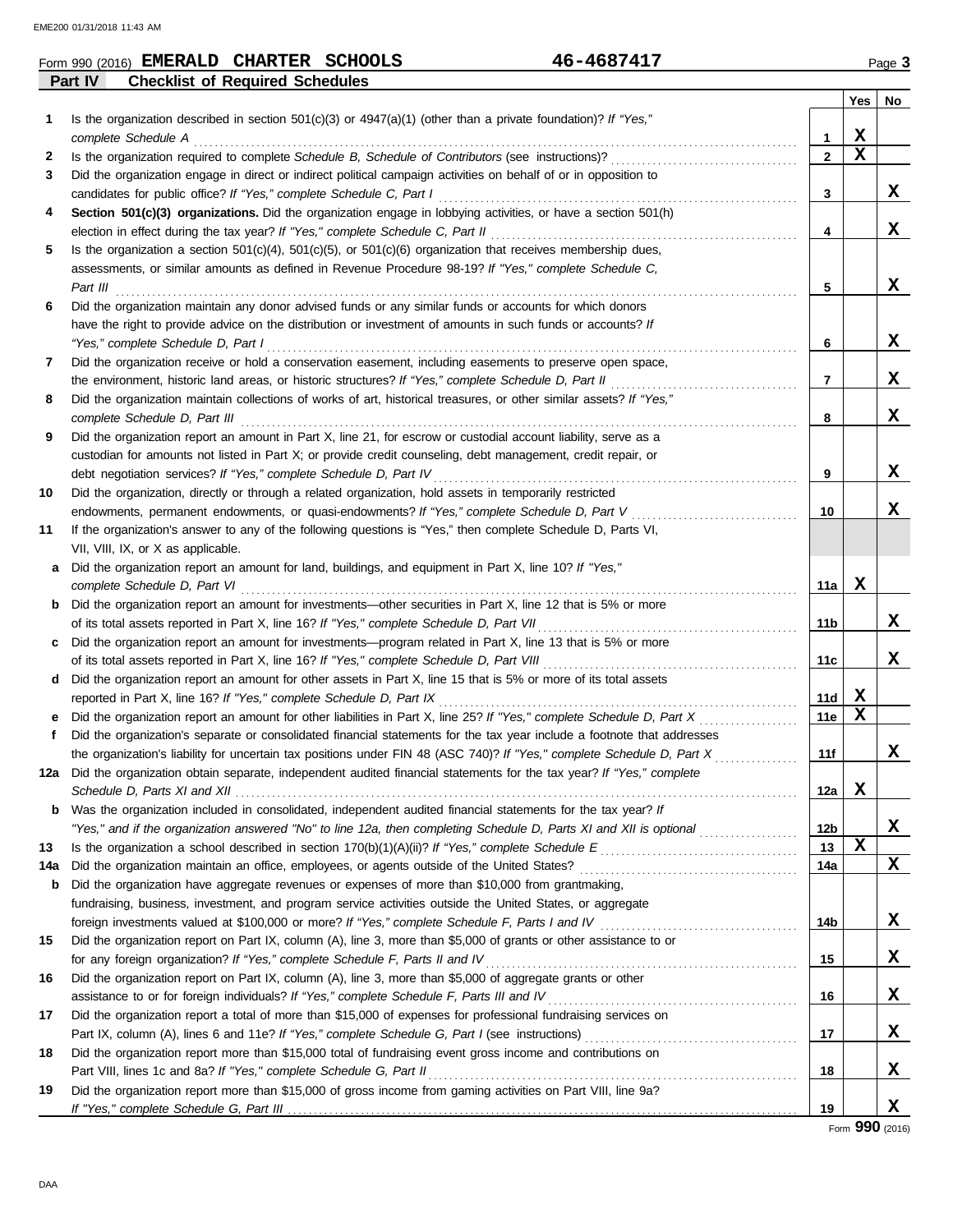|     | 46-4687417<br>Form 990 (2016) EMERALD CHARTER SCHOOLS                                                             |                 |     | Page 4                  |
|-----|-------------------------------------------------------------------------------------------------------------------|-----------------|-----|-------------------------|
|     | Part IV<br><b>Checklist of Required Schedules (continued)</b>                                                     |                 |     |                         |
|     |                                                                                                                   |                 | Yes | No                      |
| 20a | Did the organization operate one or more hospital facilities? If "Yes," complete Schedule H                       | 20a             |     | X                       |
| b   |                                                                                                                   | 20 <sub>b</sub> |     |                         |
| 21  | Did the organization report more than \$5,000 of grants or other assistance to any domestic organization or       |                 |     |                         |
|     | domestic government on Part IX, column (A), line 1? If "Yes," complete Schedule I, Parts I and II                 | 21              |     | X                       |
| 22  | Did the organization report more than \$5,000 of grants or other assistance to or for domestic individuals on     |                 |     |                         |
|     | Part IX, column (A), line 2? If "Yes," complete Schedule I, Parts I and III                                       | 22              |     | X                       |
| 23  | Did the organization answer "Yes" to Part VII, Section A, line 3, 4, or 5 about compensation of the               |                 |     |                         |
|     | organization's current and former officers, directors, trustees, key employees, and highest compensated           |                 |     |                         |
|     | employees? If "Yes," complete Schedule J                                                                          | 23              |     | X                       |
|     | 24a Did the organization have a tax-exempt bond issue with an outstanding principal amount of more than           |                 |     |                         |
|     | \$100,000 as of the last day of the year, that was issued after December 31, 2002? If "Yes," answer lines 24b     |                 |     |                         |
|     | through 24d and complete Schedule K. If "No," go to line 25a                                                      | 24a             | X   |                         |
| b   | Did the organization invest any proceeds of tax-exempt bonds beyond a temporary period exception?                 | 24b             |     | X                       |
| c   | Did the organization maintain an escrow account other than a refunding escrow at any time during the year         |                 |     |                         |
|     | to defease any tax-exempt bonds?                                                                                  | 24с             |     | X                       |
|     | d Did the organization act as an "on behalf of" issuer for bonds outstanding at any time during the year?         | 24d             |     | X                       |
|     | 25a Section 501(c)(3), 501(c)(4), and 501(c)(29) organizations. Did the organization engage in an excess benefit  |                 |     |                         |
|     | transaction with a disqualified person during the year? If "Yes," complete Schedule L, Part I                     | 25a             |     | X                       |
| b   | Is the organization aware that it engaged in an excess benefit transaction with a disqualified person in a prior  |                 |     |                         |
|     | year, and that the transaction has not been reported on any of the organization's prior Forms 990 or 990-EZ?      |                 |     |                         |
|     | If "Yes," complete Schedule L, Part I                                                                             | 25b             |     | X                       |
| 26  | Did the organization report any amount on Part X, line 5, 6, or 22 for receivables from or payables to any        |                 |     |                         |
|     | current or former officers, directors, trustees, key employees, highest compensated employees, or                 |                 |     |                         |
|     | disqualified persons? If "Yes," complete Schedule L, Part II                                                      | 26              |     | X                       |
| 27  | Did the organization provide a grant or other assistance to an officer, director, trustee, key employee,          |                 |     |                         |
|     | substantial contributor or employee thereof, a grant selection committee member, or to a 35% controlled           |                 |     |                         |
|     | entity or family member of any of these persons? If "Yes," complete Schedule L, Part III                          | 27              |     | X                       |
| 28  | Was the organization a party to a business transaction with one of the following parties (see Schedule L,         |                 |     |                         |
|     | Part IV instructions for applicable filing thresholds, conditions, and exceptions):                               |                 |     |                         |
| a   | A current or former officer, director, trustee, or key employee? If "Yes," complete Schedule L, Part IV           | 28a             |     | X                       |
| b   | A family member of a current or former officer, director, trustee, or key employee? If "Yes," complete            |                 |     |                         |
|     | Schedule L. Part IV                                                                                               | 28b             |     | X                       |
| c   | An entity of which a current or former officer, director, trustee, or key employee (or a family member thereof)   |                 |     |                         |
|     | was an officer, director, trustee, or direct or indirect owner? If "Yes," complete Schedule L, Part IV            | 28c             |     | X                       |
|     | Did the organization receive more than \$25,000 in non-cash contributions? If "Yes," complete Schedule M          | 29              |     | $\overline{\textbf{X}}$ |
| 30  | Did the organization receive contributions of art, historical treasures, or other similar assets, or qualified    |                 |     |                         |
|     |                                                                                                                   |                 |     | X                       |
|     | conservation contributions? If "Yes," complete Schedule M                                                         | 30              |     |                         |
| 31  | Did the organization liquidate, terminate, or dissolve and cease operations? If "Yes," complete Schedule N,       |                 |     | X                       |
|     | Part I<br>Did the organization sell, exchange, dispose of, or transfer more than 25% of its net assets? If "Yes," | 31              |     |                         |
| 32  |                                                                                                                   |                 |     | X                       |
|     | complete Schedule N, Part II                                                                                      | 32              |     |                         |
| 33  | Did the organization own 100% of an entity disregarded as separate from the organization under Regulations        |                 |     | X                       |
|     | sections 301.7701-2 and 301.7701-3? If "Yes," complete Schedule R, Part I                                         | 33              |     |                         |
| 34  | Was the organization related to any tax-exempt or taxable entity? If "Yes," complete Schedule R, Parts II, III,   |                 |     |                         |
|     | or IV, and Part V, line 1                                                                                         | 34              |     | X                       |
| 35a | Did the organization have a controlled entity within the meaning of section 512(b)(13)?                           | 35a             |     | $\mathbf x$             |
| b   | If "Yes" to line 35a, did the organization receive any payment from or engage in any transaction with a           |                 |     |                         |
|     | controlled entity within the meaning of section 512(b)(13)? If "Yes," complete Schedule R, Part V, line 2         | 35b             |     |                         |
| 36  | Section 501(c)(3) organizations. Did the organization make any transfers to an exempt non-charitable              |                 |     |                         |
|     | related organization? If "Yes," complete Schedule R, Part V, line 2                                               | 36              |     | X                       |
| 37  | Did the organization conduct more than 5% of its activities through an entity that is not a related organization  |                 |     |                         |
|     | and that is treated as a partnership for federal income tax purposes? If "Yes," complete Schedule R,              |                 |     |                         |
|     | Part VI                                                                                                           | 37              |     | X                       |
| 38  | Did the organization complete Schedule O and provide explanations in Schedule O for Part VI, lines 11b and        |                 |     |                         |
|     | 19? Note. All Form 990 filers are required to complete Schedule O.                                                | 38              | X   |                         |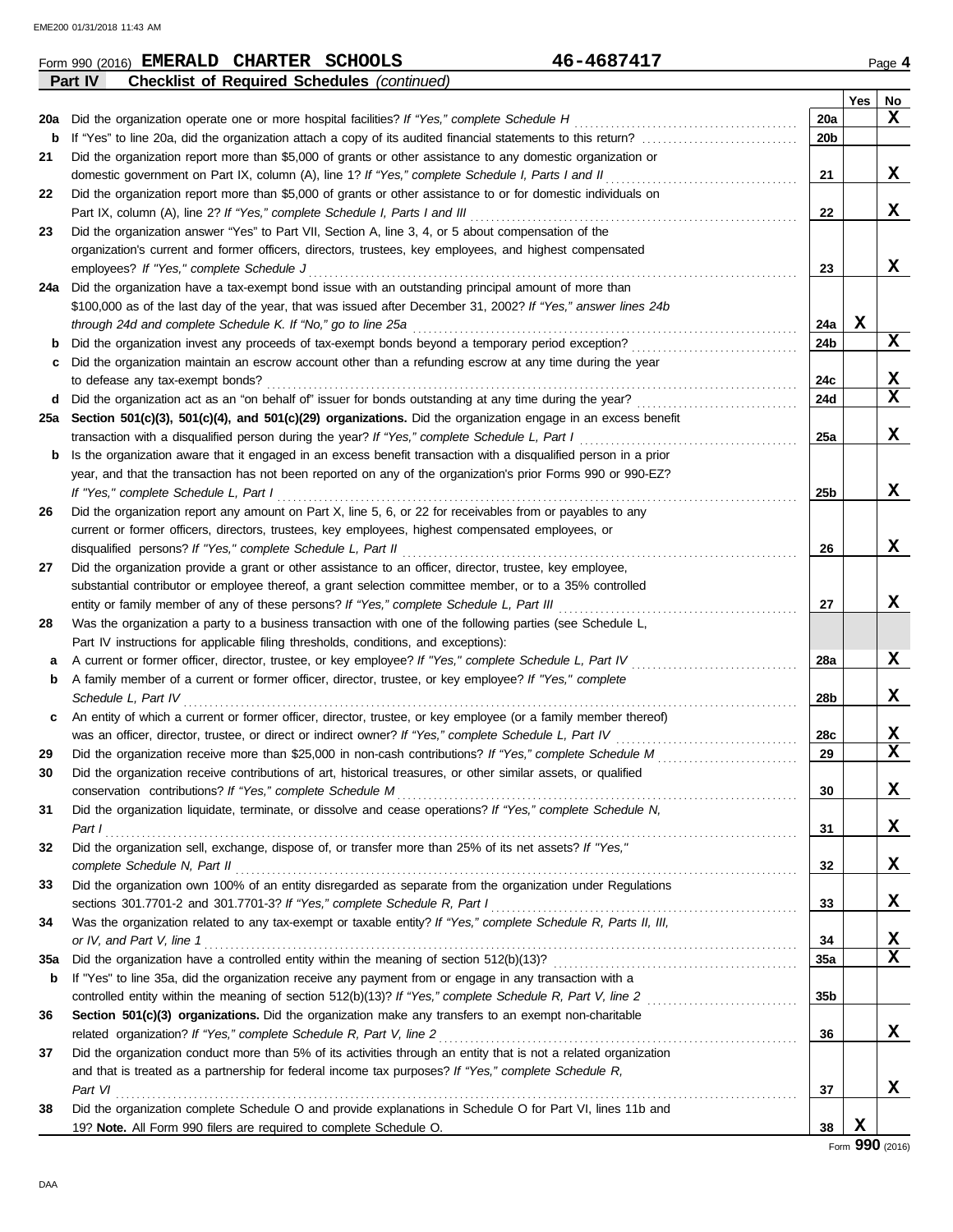|     | Form 990 (2016) EMERALD CHARTER SCHOOLS                                                                                                                                                                                                          | 46-4687417      |                                                                                                                       |                |     | Page 5           |
|-----|--------------------------------------------------------------------------------------------------------------------------------------------------------------------------------------------------------------------------------------------------|-----------------|-----------------------------------------------------------------------------------------------------------------------|----------------|-----|------------------|
|     | Statements Regarding Other IRS Filings and Tax Compliance<br>Part V                                                                                                                                                                              |                 |                                                                                                                       |                |     |                  |
|     | Check if Schedule O contains a response or note to any line in this Part V                                                                                                                                                                       |                 |                                                                                                                       |                |     |                  |
|     |                                                                                                                                                                                                                                                  |                 |                                                                                                                       |                | Yes | No               |
| 1a  | Enter the number reported in Box 3 of Form 1096. Enter -0- if not applicable                                                                                                                                                                     | 1a              | 8<br>$\overline{0}$                                                                                                   |                |     |                  |
| b   | Enter the number of Forms W-2G included in line 1a. Enter -0- if not applicable                                                                                                                                                                  | 1 <sub>b</sub>  |                                                                                                                       |                |     |                  |
| c   | Did the organization comply with backup withholding rules for reportable payments to vendors and                                                                                                                                                 |                 |                                                                                                                       |                |     |                  |
|     | reportable gaming (gambling) winnings to prize winners?                                                                                                                                                                                          |                 |                                                                                                                       | 1c             |     |                  |
|     | 2a Enter the number of employees reported on Form W-3, Transmittal of Wage and Tax                                                                                                                                                               |                 | 60                                                                                                                    |                |     |                  |
|     | Statements, filed for the calendar year ending with or within the year covered by this return<br>If at least one is reported on line 2a, did the organization file all required federal employment tax returns?                                  | 2a              |                                                                                                                       | 2b             | X   |                  |
| b   | Note. If the sum of lines 1a and 2a is greater than 250, you may be required to e-file (see instructions)                                                                                                                                        |                 |                                                                                                                       |                |     |                  |
| За  | Did the organization have unrelated business gross income of \$1,000 or more during the year?                                                                                                                                                    |                 |                                                                                                                       | За             |     | x                |
| b   | If "Yes," has it filed a Form 990-T for this year? If "No" to line 3b, provide an explanation in Schedule O                                                                                                                                      |                 |                                                                                                                       | 3b             |     |                  |
| 4a  | At any time during the calendar year, did the organization have an interest in, or a signature or other authority                                                                                                                                |                 |                                                                                                                       |                |     |                  |
|     | over, a financial account in a foreign country (such as a bank account, securities account, or other financial                                                                                                                                   |                 |                                                                                                                       |                |     |                  |
|     | account)?                                                                                                                                                                                                                                        |                 |                                                                                                                       | 4a             |     | X                |
| b   | If "Yes," enter the name of the foreign country: <b>u</b>                                                                                                                                                                                        |                 |                                                                                                                       |                |     |                  |
|     | See instructions for filing requirements for FinCEN Form 114, Report of Foreign Bank and Financial Accounts                                                                                                                                      |                 |                                                                                                                       |                |     |                  |
|     | (FBAR).                                                                                                                                                                                                                                          |                 |                                                                                                                       |                |     |                  |
| 5a  | Was the organization a party to a prohibited tax shelter transaction at any time during the tax year?                                                                                                                                            |                 |                                                                                                                       | 5a             |     | X                |
| b   | Did any taxable party notify the organization that it was or is a party to a prohibited tax shelter transaction?                                                                                                                                 |                 |                                                                                                                       | 5 <sub>b</sub> |     | X                |
| c   | If "Yes" to line 5a or 5b, did the organization file Form 8886-T?                                                                                                                                                                                |                 |                                                                                                                       | 5c             |     |                  |
| 6а  | Does the organization have annual gross receipts that are normally greater than \$100,000, and did the                                                                                                                                           |                 |                                                                                                                       |                |     |                  |
|     | organization solicit any contributions that were not tax deductible as charitable contributions?                                                                                                                                                 |                 |                                                                                                                       | 6a             |     | X                |
| b   | If "Yes," did the organization include with every solicitation an express statement that such contributions or                                                                                                                                   |                 |                                                                                                                       |                |     |                  |
|     | gifts were not tax deductible?                                                                                                                                                                                                                   |                 |                                                                                                                       | 6b             |     |                  |
| 7   | Organizations that may receive deductible contributions under section 170(c).                                                                                                                                                                    |                 |                                                                                                                       |                |     |                  |
| а   | Did the organization receive a payment in excess of \$75 made partly as a contribution and partly for goods                                                                                                                                      |                 |                                                                                                                       |                |     |                  |
|     | and services provided to the payor?                                                                                                                                                                                                              |                 |                                                                                                                       | 7a             |     | X                |
| b   | If "Yes," did the organization notify the donor of the value of the goods or services provided?                                                                                                                                                  |                 | <u> 1986 - Johann Stoff, deur de Frankryk fan de Fryslân fan de Fryslân fan de Fryslân fan de Fryslân fan de Frys</u> | 7b             |     |                  |
| c   | Did the organization sell, exchange, or otherwise dispose of tangible personal property for which it was                                                                                                                                         |                 |                                                                                                                       |                |     |                  |
|     | required to file Form 8282?                                                                                                                                                                                                                      |                 |                                                                                                                       | 7c             |     | X                |
| d   |                                                                                                                                                                                                                                                  | 7d              |                                                                                                                       |                |     |                  |
| е   | Did the organization receive any funds, directly or indirectly, to pay premiums on a personal benefit contract?                                                                                                                                  |                 |                                                                                                                       | 7e             |     | X<br>$\mathbf x$ |
|     | Did the organization, during the year, pay premiums, directly or indirectly, on a personal benefit contract?<br>If the organization received a contribution of qualified intellectual property, did the organization file Form 8899 as required? |                 |                                                                                                                       | 7f             |     |                  |
|     | If the organization received a contribution of cars, boats, airplanes, or other vehicles, did the organization file a Form 1098-C?                                                                                                               |                 |                                                                                                                       | 7g<br>7h       |     |                  |
| 8   | Sponsoring organizations maintaining donor advised funds. Did a donor advised fund maintained by the                                                                                                                                             |                 |                                                                                                                       |                |     |                  |
|     | sponsoring organization have excess business holdings at any time during the year?                                                                                                                                                               |                 |                                                                                                                       | 8              |     |                  |
| 9   | Sponsoring organizations maintaining donor advised funds.                                                                                                                                                                                        |                 |                                                                                                                       |                |     |                  |
| a   | Did the sponsoring organization make any taxable distributions under section 4966?                                                                                                                                                               |                 |                                                                                                                       | 9а             |     |                  |
| b   | Did the sponsoring organization make a distribution to a donor, donor advisor, or related person?                                                                                                                                                |                 |                                                                                                                       | 9b             |     |                  |
| 10  | Section 501(c)(7) organizations. Enter:                                                                                                                                                                                                          |                 |                                                                                                                       |                |     |                  |
| а   | Initiation fees and capital contributions included on Part VIII, line 12 [11] [11] [12] [11] [12] [11] [12] [1                                                                                                                                   | 10a             |                                                                                                                       |                |     |                  |
| b   | Gross receipts, included on Form 990, Part VIII, line 12, for public use of club facilities                                                                                                                                                      | 10 <sub>b</sub> |                                                                                                                       |                |     |                  |
| 11  | Section 501(c)(12) organizations. Enter:                                                                                                                                                                                                         |                 |                                                                                                                       |                |     |                  |
| а   | Gross income from members or shareholders                                                                                                                                                                                                        | 11a             |                                                                                                                       |                |     |                  |
| b   | Gross income from other sources (Do not net amounts due or paid to other sources                                                                                                                                                                 |                 |                                                                                                                       |                |     |                  |
|     | against amounts due or received from them.)                                                                                                                                                                                                      | 11 <sub>b</sub> |                                                                                                                       |                |     |                  |
| 12a | Section 4947(a)(1) non-exempt charitable trusts. Is the organization filing Form 990 in lieu of Form 1041?                                                                                                                                       |                 |                                                                                                                       | 12a            |     |                  |
| b   | If "Yes," enter the amount of tax-exempt interest received or accrued during the year <i>[[COSTERRY]</i>                                                                                                                                         | 12b             |                                                                                                                       |                |     |                  |
| 13  | Section 501(c)(29) qualified nonprofit health insurance issuers.                                                                                                                                                                                 |                 |                                                                                                                       |                |     |                  |
| a   | Is the organization licensed to issue qualified health plans in more than one state?                                                                                                                                                             |                 |                                                                                                                       | 13а            |     |                  |
|     | Note. See the instructions for additional information the organization must report on Schedule O.                                                                                                                                                |                 |                                                                                                                       |                |     |                  |
| b   | Enter the amount of reserves the organization is required to maintain by the states in which                                                                                                                                                     |                 |                                                                                                                       |                |     |                  |
|     |                                                                                                                                                                                                                                                  | 13b             |                                                                                                                       |                |     |                  |
| c   | Enter the amount of reserves on hand                                                                                                                                                                                                             | 13 <sub>c</sub> |                                                                                                                       |                |     | X                |
| 14a | Did the organization receive any payments for indoor tanning services during the tax year?                                                                                                                                                       |                 |                                                                                                                       | 14a<br>14b     |     |                  |
|     |                                                                                                                                                                                                                                                  |                 |                                                                                                                       |                |     |                  |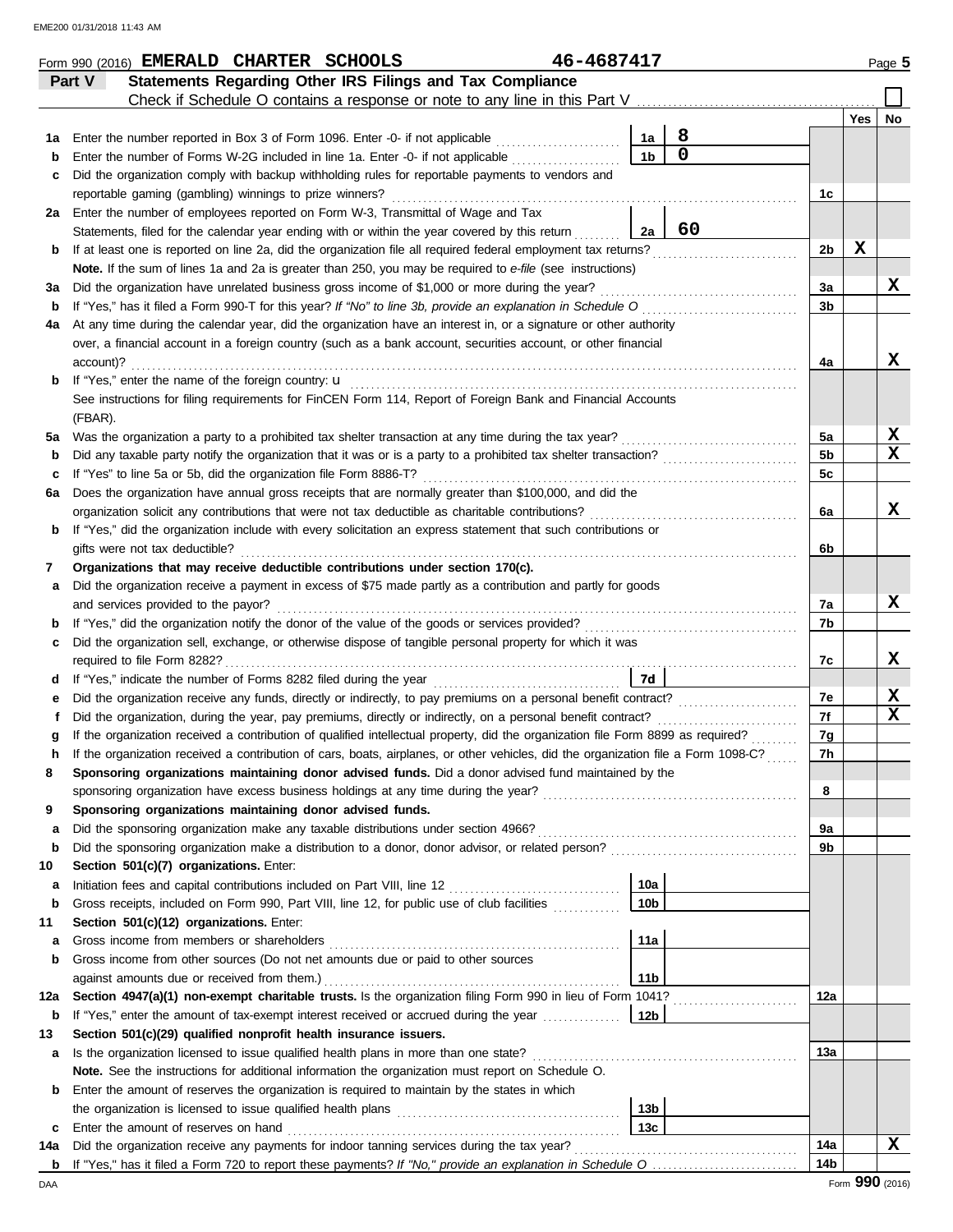|     | 46-4687417<br>Form 990 (2016) EMERALD CHARTER SCHOOLS                                                                                                            |                |   |                 |             | Page 6      |
|-----|------------------------------------------------------------------------------------------------------------------------------------------------------------------|----------------|---|-----------------|-------------|-------------|
|     | Part VI<br>Governance, Management, and Disclosure For each "Yes" response to lines 2 through 7b below, and for a "No"                                            |                |   |                 |             |             |
|     | response to line 8a, 8b, or 10b below, describe the circumstances, processes, or changes in Schedule O. See instructions.                                        |                |   |                 |             |             |
|     |                                                                                                                                                                  |                |   |                 |             | ΙXΙ         |
|     | Section A. Governing Body and Management                                                                                                                         |                |   |                 |             |             |
|     |                                                                                                                                                                  |                |   |                 | Yes         | No          |
| 1а  | Enter the number of voting members of the governing body at the end of the tax year                                                                              | 1a             | 7 |                 |             |             |
|     | If there are material differences in voting rights among members of the governing body, or                                                                       |                |   |                 |             |             |
|     | if the governing body delegated broad authority to an executive committee or similar                                                                             |                |   |                 |             |             |
|     | committee, explain in Schedule O.                                                                                                                                |                |   |                 |             |             |
| b   | Enter the number of voting members included in line 1a, above, who are independent                                                                               | 1 <sub>b</sub> | 7 |                 |             |             |
| 2   | Did any officer, director, trustee, or key employee have a family relationship or a business relationship with                                                   |                |   |                 |             |             |
|     | any other officer, director, trustee, or key employee?                                                                                                           |                |   | 2               |             | X           |
| 3   | Did the organization delegate control over management duties customarily performed by or under the direct                                                        |                |   |                 |             |             |
|     | supervision of officers, directors, or trustees, or key employees to a management company or other person?                                                       |                |   | 3               |             | X           |
| 4   | Did the organization make any significant changes to its governing documents since the prior Form 990 was filed?                                                 |                |   | 4               |             | $\mathbf x$ |
| 5   |                                                                                                                                                                  |                |   | 5               |             | X           |
|     | Did the organization become aware during the year of a significant diversion of the organization's assets?<br>Did the organization have members or stockholders? |                |   | 6               |             | $\mathbf x$ |
| 6   |                                                                                                                                                                  |                |   |                 |             |             |
| 7а  | Did the organization have members, stockholders, or other persons who had the power to elect or appoint                                                          |                |   |                 |             | X           |
|     | one or more members of the governing body?                                                                                                                       |                |   | 7a              |             |             |
| b   | Are any governance decisions of the organization reserved to (or subject to approval by) members,                                                                |                |   |                 |             |             |
|     | stockholders, or persons other than the governing body?                                                                                                          |                |   | 7b              |             | x           |
| 8   | Did the organization contemporaneously document the meetings held or written actions undertaken during the year by the following:                                |                |   |                 |             |             |
| а   | The governing body?                                                                                                                                              |                |   | 8а              | x           |             |
| b   | Each committee with authority to act on behalf of the governing body?                                                                                            |                |   | 8b              | X           |             |
| 9   | Is there any officer, director, trustee, or key employee listed in Part VII, Section A, who cannot be reached at                                                 |                |   |                 |             |             |
|     |                                                                                                                                                                  |                |   | 9               |             | x           |
|     | <b>Section B. Policies</b> (This Section B requests information about policies not required by the Internal Revenue Code.)                                       |                |   |                 |             |             |
|     |                                                                                                                                                                  |                |   |                 | Yes         | No          |
| 10a | Did the organization have local chapters, branches, or affiliates?                                                                                               |                |   | 10a             |             | x           |
| b   | If "Yes," did the organization have written policies and procedures governing the activities of such chapters,                                                   |                |   |                 |             |             |
|     | affiliates, and branches to ensure their operations are consistent with the organization's exempt purposes?                                                      |                |   | 10b             |             |             |
| 11a | Has the organization provided a complete copy of this Form 990 to all members of its governing body before filing the form?                                      |                |   | 11a             |             | X           |
| b   | Describe in Schedule O the process, if any, used by the organization to review this Form 990.                                                                    |                |   |                 |             |             |
| 12a | Did the organization have a written conflict of interest policy? If "No," go to line 13                                                                          |                |   | 12a             | X           |             |
| b   | Were officers, directors, or trustees, and key employees required to disclose annually interests that could give rise to conflicts?                              |                |   | 12b             | X           |             |
|     | Did the organization regularly and consistently monitor and enforce compliance with the policy? If "Yes,"                                                        |                |   |                 |             |             |
|     | describe in Schedule O how this was done                                                                                                                         |                |   | 12 <sub>c</sub> | $\mathbf x$ |             |
| 13  | Did the organization have a written whistleblower policy?                                                                                                        |                |   | 13              | $\mathbf x$ |             |
| 14  | Did the organization have a written document retention and destruction policy?                                                                                   |                |   | 14              |             | x           |
| 15  | Did the process for determining compensation of the following persons include a review and approval by                                                           |                |   |                 |             |             |
|     | independent persons, comparability data, and contemporaneous substantiation of the deliberation and decision?                                                    |                |   |                 |             |             |
| a   | The organization's CEO, Executive Director, or top management official                                                                                           |                |   | 15a             | X           |             |
| b   | Other officers or key employees of the organization                                                                                                              |                |   | 15b             |             | X           |
|     | If "Yes" to line 15a or 15b, describe the process in Schedule O (see instructions).                                                                              |                |   |                 |             |             |
| 16a | Did the organization invest in, contribute assets to, or participate in a joint venture or similar arrangement                                                   |                |   |                 |             |             |
|     | with a taxable entity during the year?                                                                                                                           |                |   | 16a             |             | X           |
|     | <b>b</b> If "Yes," did the organization follow a written policy or procedure requiring the organization to evaluate its                                          |                |   |                 |             |             |
|     | participation in joint venture arrangements under applicable federal tax law, and take steps to safeguard the                                                    |                |   |                 |             |             |
|     |                                                                                                                                                                  |                |   | 16b             |             |             |
|     | <b>Section C. Disclosure</b>                                                                                                                                     |                |   |                 |             |             |
| 17  | List the states with which a copy of this Form 990 is required to be filed $\mathbf{u}$ TN                                                                       |                |   |                 |             |             |
| 18  | Section 6104 requires an organization to make its Forms 1023 (or 1024 if applicable), 990, and 990-T (Section 501(c)(3)s only)                                   |                |   |                 |             |             |
|     | available for public inspection. Indicate how you made these available. Check all that apply.                                                                    |                |   |                 |             |             |
|     | Another's website $ \mathbf{X} $ Upon request<br>Own website<br>Other (explain in Schedule O)                                                                    |                |   |                 |             |             |
| 19  | Describe in Schedule O whether (and if so, how) the organization made its governing documents, conflict of interest policy, and                                  |                |   |                 |             |             |
|     | financial statements available to the public during the tax year.                                                                                                |                |   |                 |             |             |
| 20  | State the name, address, and telephone number of the person who possesses the organization's books and records: u                                                |                |   |                 |             |             |
|     | 117 N. CENTRAL ST.<br>EMERALD CHARTER SCHOOLS                                                                                                                    |                |   |                 |             |             |
|     | TN 37927<br><b>KNOXVILLE</b>                                                                                                                                     |                |   | 865-637-3227    |             |             |
|     |                                                                                                                                                                  |                |   |                 |             |             |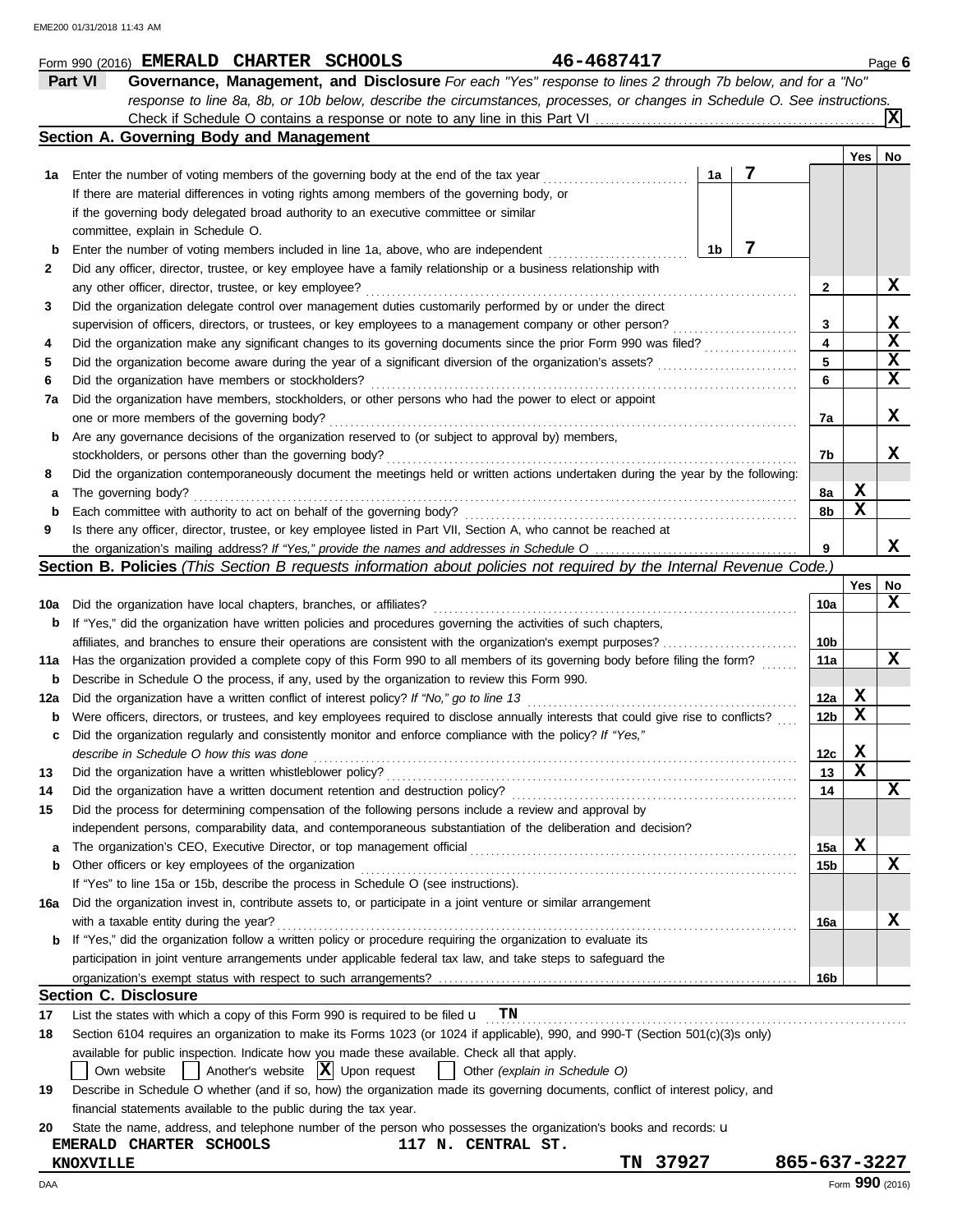| Form 990 (2016)          |                                                                                           | EMERALD CHARTER SCHOOLS | 46-4687417                                                                                                                                    | Page 7 |
|--------------------------|-------------------------------------------------------------------------------------------|-------------------------|-----------------------------------------------------------------------------------------------------------------------------------------------|--------|
| Part VII                 |                                                                                           |                         | Compensation of Officers, Directors, Trustees, Key Employees, Highest Compensated Employees, and                                              |        |
|                          |                                                                                           | Independent Contractors |                                                                                                                                               |        |
|                          |                                                                                           |                         | Check if Schedule O contains a response or note to any line in this Part VII                                                                  |        |
| Section A.               |                                                                                           |                         | Officers, Directors, Trustees, Key Employees, and Highest Compensated Employees                                                               |        |
| organization's tax year. |                                                                                           |                         | 1a Complete this table for all persons required to be listed. Report compensation for the calendar year ending with or within the             |        |
|                          | compensation. Enter -0- in columns $(D)$ , $(E)$ , and $(F)$ if no compensation was paid. |                         | • List all of the organization's <b>current</b> officers, directors, trustees (whether individuals or organizations), regardless of amount of |        |
|                          |                                                                                           |                         | • List all of the organization's current key employees, if any. See instructions for definition of "key employee."                            |        |

**•** List all of the organization's **current** key employees, if any. See instructions for definition of "key employee."<br>• List the organization's five **current** highest compensated employees (other than an officer, director **•**

who received reportable compensation (Box 5 of Form W-2 and/or Box 7 of Form 1099-MISC) of more than \$100,000 from the organization and any related organizations.

■ List all of the organization's **former** officers, key employees, and highest compensated employees who received more than<br> **•** 00.000 of reportable compensation from the ergonization and any related ergonizations \$100,000 of reportable compensation from the organization and any related organizations.

■ List all of the organization's **former directors or trustees** that received, in the capacity as a former director or trustee of the property is a former director or trustee of the property of the organization and any re organization, more than \$10,000 of reportable compensation from the organization and any related organizations. List persons in the following order: individual trustees or directors; institutional trustees; officers; key employees; highest

compensated employees; and former such persons.

 $\overline{X}$  Check this box if neither the organization nor any related organization compensated any current officer, director, or trustee.

| (A)<br>Name and Title        | (B)<br>Average<br>hours per<br>week<br>(list any               |                                   |                          | Position    | (C)          | (do not check more than one<br>box, unless person is both an<br>officer and a director/trustee) |        | (D)<br>Reportable<br>compensation<br>from<br>the | (E)<br>Reportable<br>compensation from<br>related<br>organizations | (F)<br>Estimated<br>amount of<br>other<br>compensation   |
|------------------------------|----------------------------------------------------------------|-----------------------------------|--------------------------|-------------|--------------|-------------------------------------------------------------------------------------------------|--------|--------------------------------------------------|--------------------------------------------------------------------|----------------------------------------------------------|
|                              | hours for<br>related<br>organizations<br>below dotted<br>line) | Individual trustee<br>or director | Institutional<br>trustee | Officer     | Key employee | Highest compenseited<br>employee                                                                | Former | organization<br>(W-2/1099-MISC)                  | (W-2/1099-MISC)                                                    | from the<br>organization<br>and related<br>organizations |
| (1) STEVE DIGGS              |                                                                |                                   |                          |             |              |                                                                                                 |        |                                                  |                                                                    |                                                          |
| PRESIDENT                    | 0.00<br>0.00                                                   | $\mathbf x$                       |                          | $\mathbf x$ |              |                                                                                                 |        | 0                                                | 0                                                                  | $\mathbf 0$                                              |
| <b>HEDGEPETH</b><br>$(2)$ ED |                                                                |                                   |                          |             |              |                                                                                                 |        |                                                  |                                                                    |                                                          |
|                              | 0.00                                                           |                                   |                          |             |              |                                                                                                 |        |                                                  |                                                                    |                                                          |
| <b>VICE-PRESIDENT</b>        | 0.00                                                           | X                                 |                          | $\mathbf x$ |              |                                                                                                 |        | 0                                                | 0                                                                  | $\mathbf 0$                                              |
| (3) ALVIN NANCE              |                                                                |                                   |                          |             |              |                                                                                                 |        |                                                  |                                                                    |                                                          |
| TREASURER                    | 0.00<br>0.00                                                   | X                                 |                          | $\mathbf x$ |              |                                                                                                 |        | 0                                                | 0                                                                  | 0                                                        |
| (4) MARY KAY EMGE            |                                                                |                                   |                          |             |              |                                                                                                 |        |                                                  |                                                                    |                                                          |
|                              | 0.00                                                           |                                   |                          |             |              |                                                                                                 |        |                                                  |                                                                    |                                                          |
| <b>SECRETARY</b>             | 0.00                                                           | $\mathbf x$                       |                          | $\mathbf x$ |              |                                                                                                 |        | 0                                                | 0                                                                  | 0                                                        |
| (5) DR. RHONDA STONE         |                                                                |                                   |                          |             |              |                                                                                                 |        |                                                  |                                                                    |                                                          |
|                              | 0.00                                                           |                                   |                          |             |              |                                                                                                 |        |                                                  |                                                                    |                                                          |
| <b>DIRECTOR</b>              | 0.00                                                           | $\mathbf x$                       |                          |             |              |                                                                                                 |        | 0                                                | 0                                                                  | $\mathbf 0$                                              |
| (6) GUILLE CRUZE             | 0.00                                                           |                                   |                          |             |              |                                                                                                 |        |                                                  |                                                                    |                                                          |
| <b>DIRECTOR</b>              | 0.00                                                           | $\mathbf x$                       |                          |             |              |                                                                                                 |        | 0                                                | 0                                                                  | $\mathbf 0$                                              |
| (7) RANDALL GIBSON           |                                                                |                                   |                          |             |              |                                                                                                 |        |                                                  |                                                                    |                                                          |
|                              | 0.00                                                           |                                   |                          |             |              |                                                                                                 |        |                                                  |                                                                    |                                                          |
| <b>DIRECTOR</b>              | 0.00                                                           | $\mathbf x$                       |                          |             |              |                                                                                                 |        | 0                                                | 0                                                                  | 0                                                        |
| (8) KALA GRAY                |                                                                |                                   |                          |             |              |                                                                                                 |        |                                                  |                                                                    |                                                          |
|                              | 0.00                                                           |                                   |                          |             |              |                                                                                                 |        |                                                  |                                                                    |                                                          |
| <b>DIRECTOR</b>              | 0.00                                                           | $\mathbf x$                       |                          |             |              |                                                                                                 |        | 0                                                | 0                                                                  | $\mathbf 0$                                              |
| (9) TIMOTHY MCLEMORE         |                                                                |                                   |                          |             |              |                                                                                                 |        |                                                  |                                                                    |                                                          |
| <b>DIRECTOR</b>              | 0.00<br>0.00                                                   | $\mathbf x$                       |                          |             |              |                                                                                                 |        | 0                                                | 0                                                                  | $\mathbf 0$                                              |
| (10)                         |                                                                |                                   |                          |             |              |                                                                                                 |        |                                                  |                                                                    |                                                          |
|                              |                                                                |                                   |                          |             |              |                                                                                                 |        |                                                  |                                                                    |                                                          |
| (11)                         |                                                                |                                   |                          |             |              |                                                                                                 |        |                                                  |                                                                    |                                                          |
|                              |                                                                |                                   |                          |             |              |                                                                                                 |        |                                                  |                                                                    |                                                          |
|                              |                                                                |                                   |                          |             |              |                                                                                                 |        |                                                  |                                                                    |                                                          |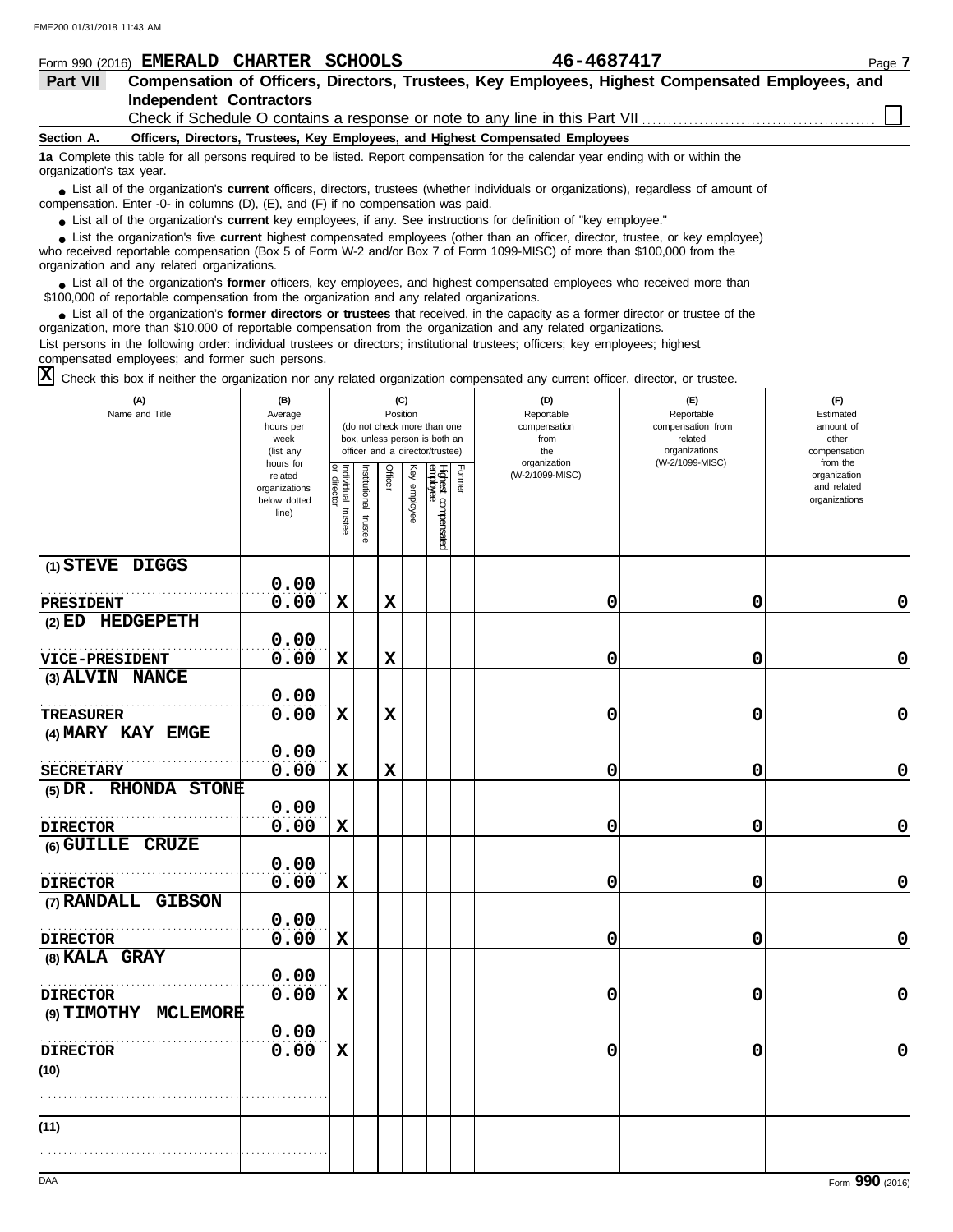| Part VII     | Form 990 (2016) EMERALD CHARTER SCHOOLS                                                       |                                                               |                         |                       |         |                 |                                                                                                 |             | 46-4687417<br>Section A. Officers, Directors, Trustees, Key Employees, and Highest Compensated Employees (continued)                                                                                                                                                                                                             |                                                                                                                                                                                                                               |                                                                    | Page 8              |
|--------------|-----------------------------------------------------------------------------------------------|---------------------------------------------------------------|-------------------------|-----------------------|---------|-----------------|-------------------------------------------------------------------------------------------------|-------------|----------------------------------------------------------------------------------------------------------------------------------------------------------------------------------------------------------------------------------------------------------------------------------------------------------------------------------|-------------------------------------------------------------------------------------------------------------------------------------------------------------------------------------------------------------------------------|--------------------------------------------------------------------|---------------------|
|              | (A)<br>Name and title                                                                         | (B)<br>Average<br>hours per<br>week<br>(list any<br>hours for |                         |                       |         | (C)<br>Position | (do not check more than one<br>box, unless person is both an<br>officer and a director/trustee) |             | (D)<br>Reportable<br>compensation<br>from<br>the<br>organization                                                                                                                                                                                                                                                                 | (E)<br>Reportable<br>compensation from<br>related<br>organizations<br>(W-2/1099-MISC)                                                                                                                                         | (F)<br>Estimated<br>amount of<br>other<br>compensation<br>from the |                     |
|              |                                                                                               | related<br>organizations<br>below dotted<br>line)             | Individual 1<br>trustee | Institutional trustee | Officer | Key employee    | Highest compensated<br>employee                                                                 | Former      | (W-2/1099-MISC)                                                                                                                                                                                                                                                                                                                  |                                                                                                                                                                                                                               | organization<br>and related<br>organizations                       |                     |
|              |                                                                                               |                                                               |                         |                       |         |                 |                                                                                                 |             |                                                                                                                                                                                                                                                                                                                                  |                                                                                                                                                                                                                               |                                                                    |                     |
|              |                                                                                               |                                                               |                         |                       |         |                 |                                                                                                 |             |                                                                                                                                                                                                                                                                                                                                  |                                                                                                                                                                                                                               |                                                                    |                     |
|              |                                                                                               |                                                               |                         |                       |         |                 |                                                                                                 |             |                                                                                                                                                                                                                                                                                                                                  |                                                                                                                                                                                                                               |                                                                    |                     |
|              |                                                                                               |                                                               |                         |                       |         |                 |                                                                                                 |             |                                                                                                                                                                                                                                                                                                                                  |                                                                                                                                                                                                                               |                                                                    |                     |
|              |                                                                                               |                                                               |                         |                       |         |                 |                                                                                                 |             |                                                                                                                                                                                                                                                                                                                                  |                                                                                                                                                                                                                               |                                                                    |                     |
|              |                                                                                               |                                                               |                         |                       |         |                 |                                                                                                 |             |                                                                                                                                                                                                                                                                                                                                  |                                                                                                                                                                                                                               |                                                                    |                     |
|              |                                                                                               |                                                               |                         |                       |         |                 |                                                                                                 |             |                                                                                                                                                                                                                                                                                                                                  |                                                                                                                                                                                                                               |                                                                    |                     |
|              |                                                                                               |                                                               |                         |                       |         |                 |                                                                                                 |             |                                                                                                                                                                                                                                                                                                                                  |                                                                                                                                                                                                                               |                                                                    |                     |
| d            | c Total from continuation sheets to Part VII. Section A                                       |                                                               |                         |                       |         |                 |                                                                                                 | u<br>u<br>u |                                                                                                                                                                                                                                                                                                                                  |                                                                                                                                                                                                                               |                                                                    |                     |
| $\mathbf{2}$ | reportable compensation from the organization $\mathbf u$ 0                                   |                                                               |                         |                       |         |                 |                                                                                                 |             | Total number of individuals (including but not limited to those listed above) who received more than \$100,000 of                                                                                                                                                                                                                |                                                                                                                                                                                                                               |                                                                    |                     |
| 3<br>4       |                                                                                               |                                                               |                         |                       |         |                 |                                                                                                 |             | Did the organization list any former officer, director, or trustee, key employee, or highest compensated<br>For any individual listed on line 1a, is the sum of reportable compensation and other compensation from the<br>organization and related organizations greater than \$150,000? If "Yes," complete Schedule J for such | employee on line 1a? If "Yes," complete Schedule J for such individual [11][11] content to the set on line 1a? If "Yes," complete Schedule J for such individual [11][11] content to the set of the set of the set of the set | 3                                                                  | Yes<br>No<br>x      |
| 5            |                                                                                               |                                                               |                         |                       |         |                 |                                                                                                 |             | Did any person listed on line 1a receive or accrue compensation from any unrelated organization or individual                                                                                                                                                                                                                    |                                                                                                                                                                                                                               | 4<br>5                                                             | X<br>X              |
| 1            | Section B. Independent Contractors                                                            |                                                               |                         |                       |         |                 |                                                                                                 |             | Complete this table for your five highest compensated independent contractors that received more than \$100,000 of                                                                                                                                                                                                               | compensation from the organization. Report compensation for the calendar year ending with or within the organization's tax year.                                                                                              |                                                                    |                     |
|              |                                                                                               | (A)<br>Name and business address                              |                         |                       |         |                 |                                                                                                 |             |                                                                                                                                                                                                                                                                                                                                  | (B)<br>Description of services                                                                                                                                                                                                |                                                                    | (C)<br>Compensation |
|              |                                                                                               |                                                               |                         |                       |         |                 |                                                                                                 |             |                                                                                                                                                                                                                                                                                                                                  |                                                                                                                                                                                                                               |                                                                    |                     |
|              |                                                                                               |                                                               |                         |                       |         |                 |                                                                                                 |             |                                                                                                                                                                                                                                                                                                                                  |                                                                                                                                                                                                                               |                                                                    |                     |
| 2            | Total number of independent contractors (including but not limited to those listed above) who |                                                               |                         |                       |         |                 |                                                                                                 |             |                                                                                                                                                                                                                                                                                                                                  |                                                                                                                                                                                                                               |                                                                    |                     |
| DAA          | received more than \$100,000 of compensation from the organization u                          |                                                               |                         |                       |         |                 |                                                                                                 |             |                                                                                                                                                                                                                                                                                                                                  | 0                                                                                                                                                                                                                             |                                                                    | Form 990 (2016)     |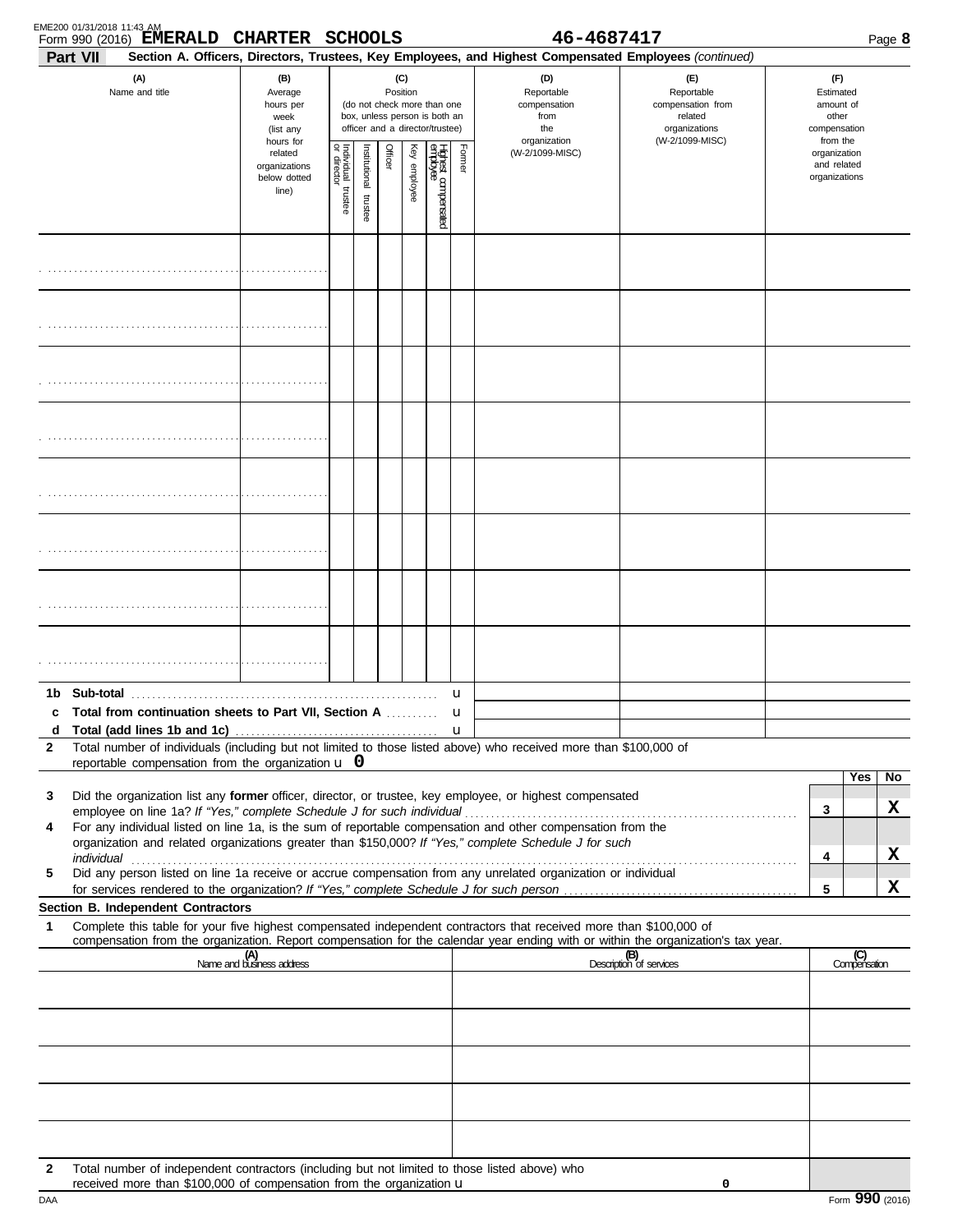## Form 990 (2016) Page **9 EMERALD CHARTER SCHOOLS 46-4687417 Part VIII Statement of Revenue**

#### Check if Schedule O contains a response or note to any line in this Part VIII ........... **(A) (B) (C) (D)** Unrelated<br>business Total revenue **Related or CONFORT CONFORT CONFORT REVENUE**<br>
exempt business excluded from tax exempt function under sections revenue 512-514 revenue fts, Grants **127,000 Contributions, Gifts, Grants and Other Similar Amounts 1a 1a** Federated campaigns ...... **1b b** Membership dues *. . . . .* . . . . **1c c** Fundraising events **. . . . . . .** ិ៍<u>ដ</u>ំ **1d d** Related organizations ...... **2,134,642 1e** Program Service Revenue Contributions,<br>Program Service Revenue and Other Sim **e** Government grants (contributions) . . . **f** All other contributions, gifts, grants, and similar amounts not included above **364,393 1f** \$ . . . . . . . . . . . . . . . . . . . . . **g** Noncash contributions included in lines 1a-1f: **2,626,035** u **h Total.** Add lines 1a–1f . . . . . . . . . . . . . . . . . . . . . . . . . . . . . . . . **Program Service Revenue Busn. Code 2a** . . . . . . . . . . . . . . . . . . . . . . . . . . . . . . . . . . . . . . . . . . . . . . **b c d** . . . . . . . . . . . . . . . . . . . . . . . . . . . . . . . . . . . . . . . . . . . . . . **e** . . . . . . . . . . . . . . . . . . . . . . . . . . . . . . . . . . . . . . . . . . . . . . **f** All other program service revenue . . . . . . . . . . **g Total.** Add lines 2a–2f . . . . . . . . . . . . . . . . . . . . . . . . . . . . . . . . u **3** Investment income (including dividends, interest, **29 29** and other similar amounts) . . . . . . . . . . . . . . . . . . . . . . . . . . . u 4 Income from investment of tax-exempt bond proceeds **u 5** Royalties . . . . . . . . . . . . . . . . . . . . . . . . . . . . . . . . . . . . . . . . . . . . . u (i) Real (ii) Personal **6a** Gross rents **b** Less: rental exps. **c** Rental inc. or (loss) u **d** Net rental income or (loss) ............................. **7a** Gross amount from (i) Securities (ii) Other sales of assets other than inventory **b** Less: cost or other basis & sales exps. **c** Gain or (loss) **d** u Net gain or (loss) . . . . . . . . . . . . . . . . . . . . . . . . . . . . . . . . . . . . . **8a** Gross income from fundraising events **Other Revenue Other Revenue** (not including \$ . . . . . . . . . . . . . . . . . . . . . of contributions reported on line 1c). See Part IV, line 18 **a b b** Less: direct expenses . . . . . . . . . u **c** Net income or (loss) from fundraising events . . . . . . . . Gross income from gaming activities. **9a** See Part IV, line 19 **a b b** Less: direct expenses **........**.. u Net income or (loss) from gaming activities . . . . . . . . . . **c** 10a Gross sales of inventory, less returns and allowances . . . . . . . . . **a b b** Less: cost of goods sold ....... u Net income or (loss) from sales of inventory . . . . . . . . . **c** Miscellaneous Revenue **Busn. Code 11a** . . . . . . . . . . . . . . . . . . . . . . . . . . . . . . . . . . . . . . . . . . . . . . **MISCELLANEOUS 1,904 1,904** . . . . . . . . . . . . . . . . . . . . . . . . . . . . . . . . . . . . . . . . . . . . . . **VENDING REVENUE 299 299 b c** . . . . . . . . . . . . . . . . . . . . . . . . . . . . . . . . . . . . . . . . . . . . . . **T-SHIRT SALES 77 77 d** All other revenue .............................. **2,280** u **e Total.** Add lines 11a–11d . . . . . . . . . . . . . . . . . . . . . . . . . . . . **2,628,344 2,309 0 0**

u

**Total revenue.** See instructions. . . . . . . . . . . . . . . . . . . . . **12**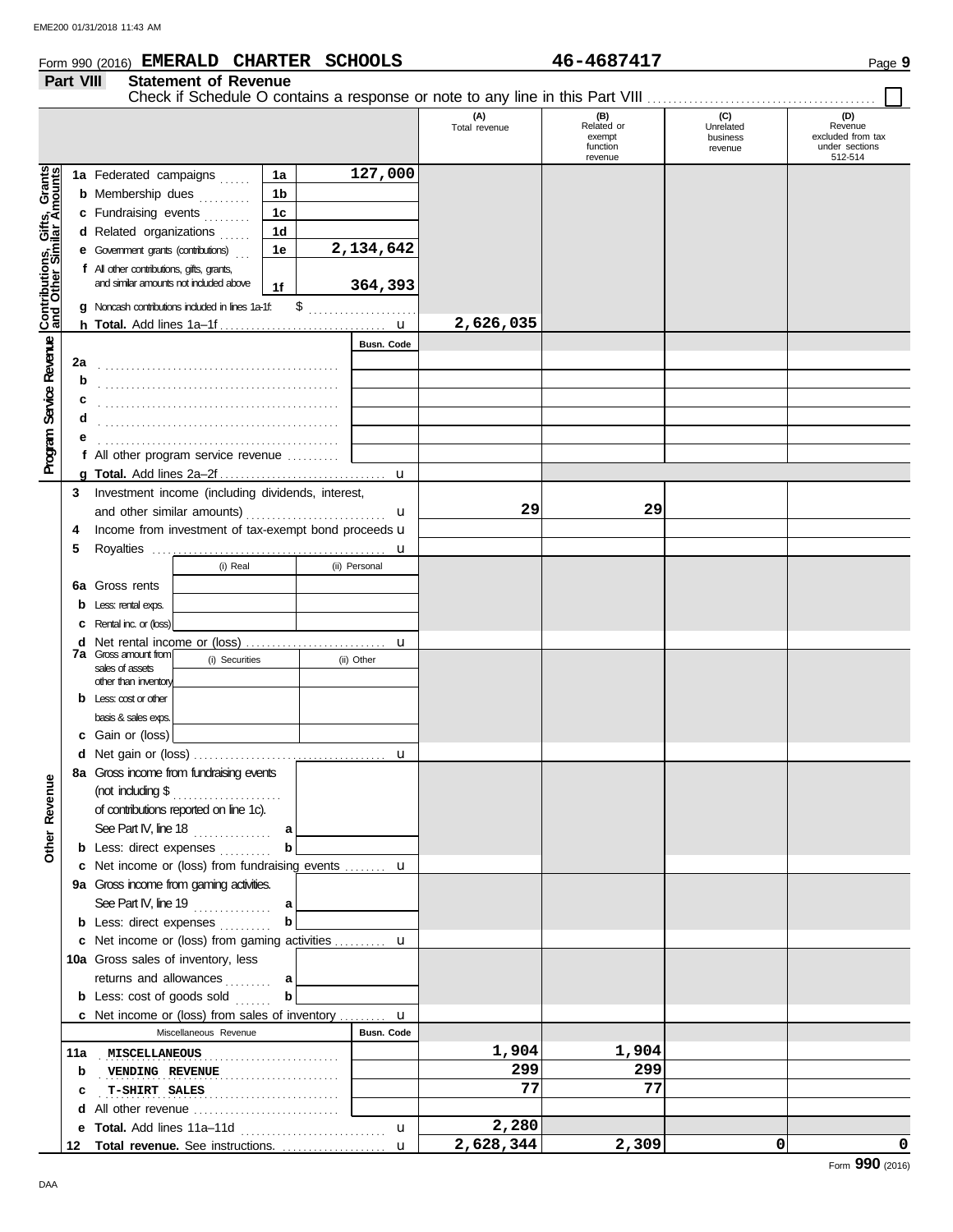#### **Part IX Statement of Functional Expenses** Form 990 (2016) Page **10 EMERALD CHARTER SCHOOLS 46-4687417** *Section 501(c)(3) and 501(c)(4) organizations must complete all columns. All other organizations must complete column (A). Do not include amounts reported on lines 6b, 7b, 8b, 9b, and 10b of Part VIII.* **1 2 3** Grants and other assistance to foreign **4 5 6 7 8 9 10 11** Fees for services (non-employees): **a** Management ................................. **b** Legal . . . . . . . . . . . . . . . . . . . . . . . . . . . . . . . . . . . . . . . . . **c** Accounting . . . . . . . . . . . . . . . . . . . . . . . . . . . . . . . . . . . **d** Lobbying . . . . . . . . . . . . . . . . . . . . . . . . . . . . . . . . . . . . . **e** Professional fundraising services. See Part IV, line 17 **f g** Other. (If line 11g amount exceeds 10% of line 25, column **12** Advertising and promotion . . . . . . . . . . . . . . . . . . **13 14 15 16 17 18 19 20 21 22** Depreciation, depletion, and amortization . . . **23 24** Other expenses. Itemize expenses not covered **a b** Grants and other assistance to domestic organizations and domestic governments. See Part IV, line 21 . . . . . . . . . . . Grants and other assistance to domestic individuals. See Part IV, line 22 . . . . . . . . . . . . . organizations, foreign governments, and foreign individuals. See Part IV, lines 15 and 16 Benefits paid to or for members . . . . . . . . . . . . . Compensation of current officers, directors, trustees, and key employees ................ Compensation not included above, to disqualified persons (as defined under section 4958(f)(1)) and persons described in section 4958(c)(3)(B) . . . . . . . . Other salaries and wages ................... Pension plan accruals and contributions (include section 401(k) and 403(b) employer contributions) Other employee benefits .................... Payroll taxes . . . . . . . . . . . . . . . . . . . . . . . . . . . . . . . . . Investment management fees ................ Office expenses . . . . . . . . . . . . . . . . . . . . . . . . . . . . . Information technology ...................... Royalties . . . . . . . . . . . . . . . . . . . . . . . . . . . . . . . . . . . . . Occupancy . . . . . . . . . . . . . . . . . . . . . . . . . . . . . . . . . . Travel . . . . . . . . . . . . . . . . . . . . . . . . . . . . . . . . . . . . . . . . Payments of travel or entertainment expenses for any federal, state, or local public officials Conferences, conventions, and meetings Interest . . . . . . . . . . . . . . . . . . . . . . . . . . . . . . . . . . . . . . Payments to affiliates . . . . . . . . . . . . . . . . . . . . . . . . Insurance . . . . . . . . . . . . . . . . . . . . . . . . . . . . . . . . . . . . above (List miscellaneous expenses in line 24e. If line 24e amount exceeds 10% of line 25, column (A) amount, list line 24e expenses on Schedule O.) **(A) (B) (C) (C) (C) Total expenses Program service Management** Total expenses Program service<br>
expenses Program service<br>  $\frac{1}{2}$  Management and<br>
general expenses expenses general expenses (D)<br>Fundraising expenses **BUS SERVICES 109,152 109,152** CURRICULUM Check if Schedule O contains a response or note to any line in this Part IX (A) amount, list line 11g expenses on Schedule O.)  $\ldots \ldots$ **1,483,975 1,390,099 93,876 82,824 79,702 3,122 140,982 135,702 5,280 108,615 101,389 7,226 161,093 1,260 159,083 750 47,455 46,910 545 7,606 7,462 144 252,707 252,707 399 399 23,487 308 23,179 188,217 188,217 40,092 6,129 33,963**

### **c d e** All other expenses . . . . . . . . . . . . . . . . . . . . . . . . . . . **25 Total functional expenses.** Add lines 1 through 24e . . . . . **26** fundraising solicitation. Check here  $\mathsf{u}$ organization reported in column (B) joint costs from a combined educational campaign and . . . . . . . . . . . . . . . . . . . . . . . . . . . . . . . . . . . . . . . . . . . . . . . **SPECIAL EDUCATION CLINICI 36,420 36,420 MAINTENANCE AND REPAIRS 10,733** 30,733 **Joint costs.** Complete this line only if the **CURRICULUM 67,407 60,688 6,719 102,376 95,982 6,064 330 2,883,540 2,355,042 527,418 1,080**

following SOP 98-2 (ASC 958-720) .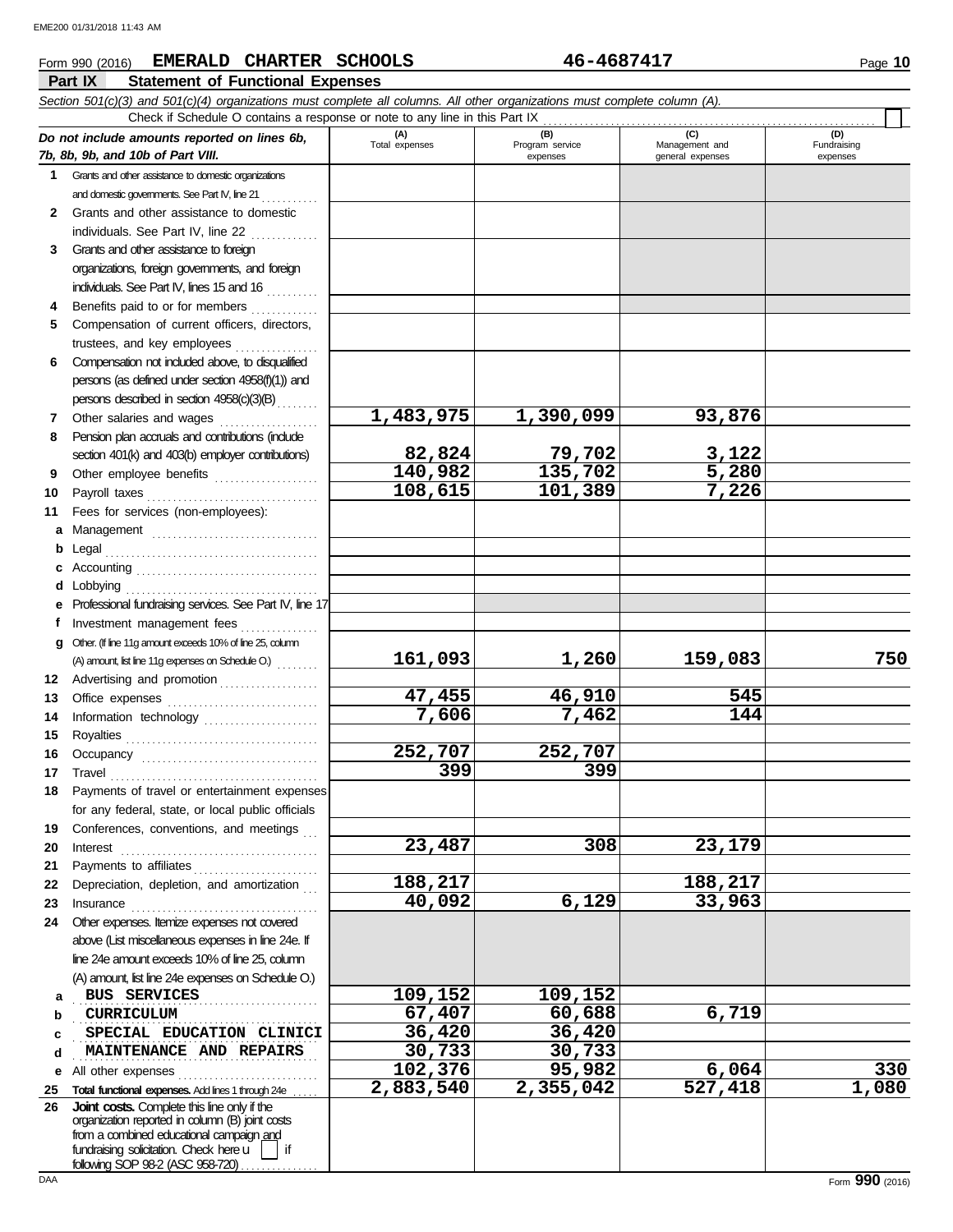## Form 990 (2016) Page **11 EMERALD CHARTER SCHOOLS 46-4687417 Part X Balance Sheet**

#### Check if Schedule O contains a response or note to any line in this Part X. **(A) (B)** Beginning of year | End of year **3,520 75,972** Cash—non-interest bearing . . . . . . . . . . . . . . . . . . . . . . . . . . . . . . . . . . . . . . . . . . . . . . . . . . . . . . . . . . . . . . **1 1 2 2** Savings and temporary cash investments . . . . . . . . . . . . . . . . . . . . . . . . . . . . . . . . . . . . . . . . . . . . . . . **34,560 52,625 3 3** Pledges and grants receivable, net . . . . . . . . . . . . . . . . . . . . . . . . . . . . . . . . . . . . . . . . . . . . . . . . . . . . . . **114,906 4 4** Accounts receivable, net . . . . . . . . . . . . . . . . . . . . . . . . . . . . . . . . . . . . . . . . . . . . . . . . . . . . . . . . . . . . . . . . . **5** Loans and other receivables from current and former officers, directors, trustees, key employees, and highest compensated employees. Complete Part II of Schedule L . . . . . . . . . . . . . . . . . . . . . . . . . . . . . . . . . . . . . . . . . . . . . . . . . . . . . . . . . . **5 6** Loans and other receivables from other disqualified persons (as defined under section 4958(f)(1)), persons described in section 4958(c)(3)(B), and contributing employers and sponsoring organizations of section 501(c)(9) voluntary employees' beneficiary organizations (see instructions). Complete Part II of Schedule L . . . . . . . . . . . . . . . . . . . . . . . . **6 Assets 7 7** Notes and loans receivable, net . . . . . . . . . . . . . . . . . . . . . . . . . . . . . . . . . . . . . . . . . . . . . . . . . . . . . . . . . . **8 8** Inventories for sale or use . . . . . . . . . . . . . . . . . . . . . . . . . . . . . . . . . . . . . . . . . . . . . . . . . . . . . . . . . . . . . . . . **8,649 34,282 9 9** Prepaid expenses and deferred charges . . . . . . . . . . . . . . . . . . . . . . . . . . . . . . . . . . . . . . . . . . . . . . . . . **10a** Land, buildings, and equipment: cost or **5,467,991** other basis. Complete Part VI of Schedule D . . . . . . . . 10a **300,086 5,312,176 5,167,905 10c b** Less: accumulated depreciation . . . . . . . . . . . . . . . . . . 10b Investments—publicly traded securities . . . . . . . . . . . . . . . . . . . . . . . . . . . . . . . . . . . . . . . . . . . . . . . . . . **11 11 12 12** Investments—other securities. See Part IV, line 11 . . . . . . . . . . . . . . . . . . . . . . . . . . . . . . . . . . . . . **13 13** Investments—program-related. See Part IV, line 11 . . . . . . . . . . . . . . . . . . . . . . . . . . . . . . . . . . . . . **14 14** Intangible assets . . . . . . . . . . . . . . . . . . . . . . . . . . . . . . . . . . . . . . . . . . . . . . . . . . . . . . . . . . . . . . . . . . . . . . . . . **92,055 308,057 15 15** Other assets. See Part IV, line 11 . . . . . . . . . . . . . . . . . . . . . . . . . . . . . . . . . . . . . . . . . . . . . . . . . . . . . . . **5,565,866 5,638,841 16 16 Total assets.** Add lines 1 through 15 (must equal line 34) . . . . . . . . . . . . . . . . . . . . . . . . . . . . . . Accounts payable and accrued expenses . . . . . . . . . . . . . . . . . . . . . . . . . . . . . . . . . . . . . . . . . . . . . . . . **42,011 83,265 17 17 18 18** Grants payable . . . . . . . . . . . . . . . . . . . . . . . . . . . . . . . . . . . . . . . . . . . . . . . . . . . . . . . . . . . . . . . . . . . . . . . . . . . **19 19** Deferred revenue . . . . . . . . . . . . . . . . . . . . . . . . . . . . . . . . . . . . . . . . . . . . . . . . . . . . . . . . . . . . . . . . . . . . . . . . . Tax-exempt bond liabilities . . . . . . . . . . . . . . . . . . . . . . . . . . . . . . . . . . . . . . . . . . . . . . . . . . . . . . . . . . . . . . . **4,100,000 4,100,000 20 20 21 21** Escrow or custodial account liability. Complete Part IV of Schedule D . . . . . . . . . . . . . . . . . . **22** Loans and other payables to current and former officers, directors, **Liabilities** trustees, key employees, highest compensated employees, and disqualified persons. Complete Part II of Schedule L . . . . . . . . . . . . . . . . . . . . . . . . . . . . . . . . . . . . **22** Secured mortgages and notes payable to unrelated third parties . . . . . . . . . . . . . . . . . . . . . . . . **436,781 600,000 23 23 24 24** Unsecured notes and loans payable to unrelated third parties . . . . . . . . . . . . . . . . . . . . . . . . . . . **25** Other liabilities (including federal income tax, payables to related third parties, and other liabilities not included on lines 17-24). Complete Part X of Schedule D . . . . . . . . . . . . . . . . . . . . . . . . . . . . . . . . . . . . . . . . . . . . . . . . . . . . . . . . . . . . . . . . . . . . . . . . . . . . **39,869 163,567 25 4,618,661 4,946,832 26** Total liabilities. Add lines 17 through 25 **26** Organizations that follow SFAS 117 (ASC 958), check here  $u \left[ \text{X} \right]$  and Net Assets or Fund Balances **Net Assets or Fund Balances complete lines 27 through 29, and lines 33 and 34.** Unrestricted net assets . . . . . . . . . . . . . . . . . . . . . . . . . . . . . . . . . . . . . . . . . . . . . . . . . . . . . . . . . . . . . . . . . . . **942,205** 27 585,215<br>5,000 28 106,794 **27 27** Temporarily restricted net assets . . . . . . . . . . . . . . . . . . . . . . . . . . . . . . . . . . . . . . . . . . . . . . . . . . . . . . . . **5,000 106,794 28 28 29 29** Permanently restricted net assets . . . . . . . . . . . . . . . . . . . . . . . . . . . . . . . . . . . . . . . . . . . . . . . . . . . . . . . **Organizations that do not follow SFAS 117 (ASC 958), check here** u **and complete lines 30 through 34.** Capital stock or trust principal, or current funds . . . . . . . . . . . . . . . . . . . . . . . . . . . . . . . . . . . . . . . . . . **30 30** Paid-in or capital surplus, or land, building, or equipment fund ............................ **31 31** Retained earnings, endowment, accumulated income, or other funds ................ **32 32 33** Total net assets or fund balances . . . . . . . . . . . . . . . . . . . . . . . . . . . . . . . . . . . . . . . . . . . . . . . . . . . . . . . . **947,205 692,009 33** Total liabilities and net assets/fund balances ................................. **5,565,866 5,638,841 34 34**

Form **990** (2016)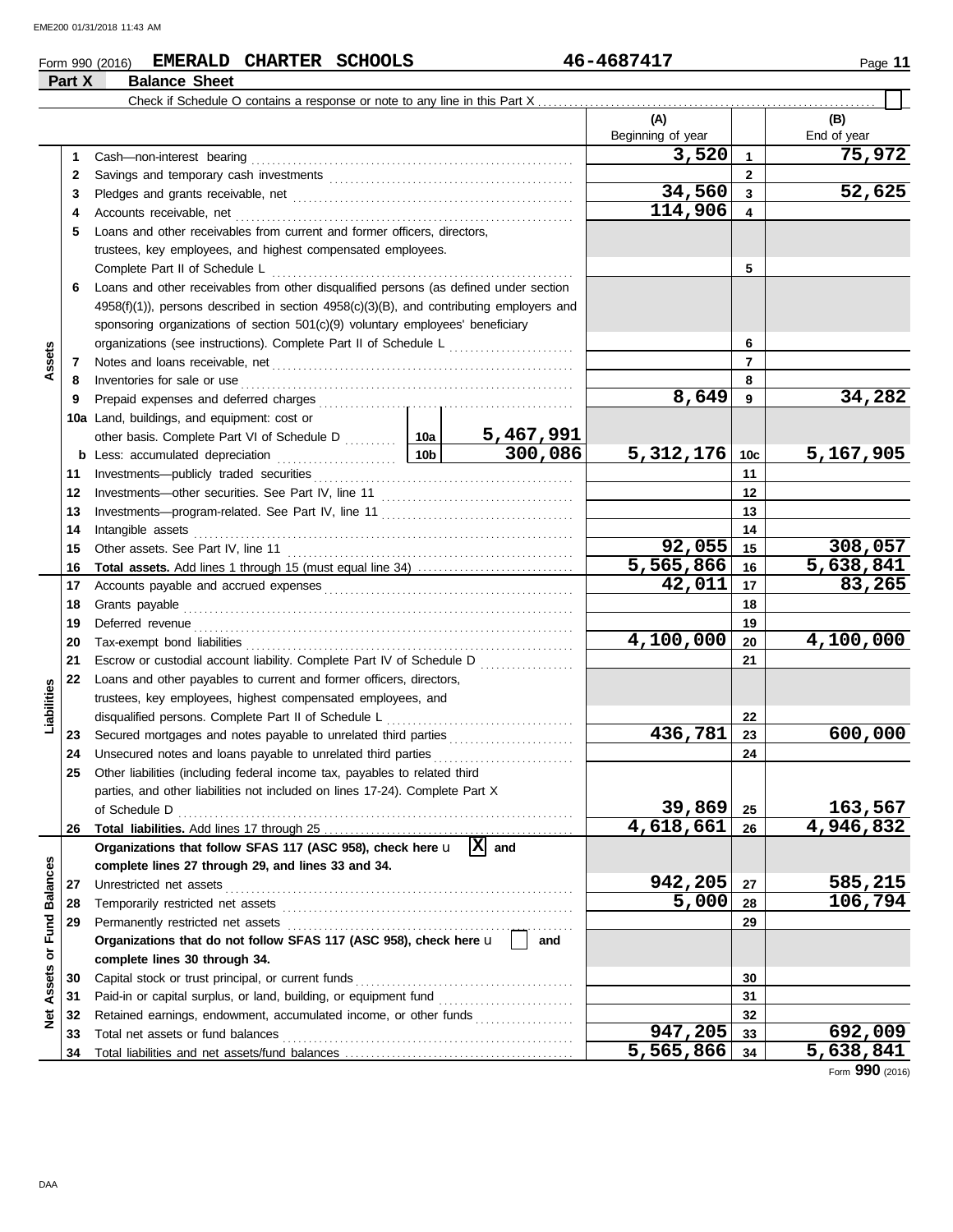|    | 46-4687417<br>Form 990 (2016) EMERALD CHARTER SCHOOLS                                                                                                                                                                          |                         |           |         | Page 12    |
|----|--------------------------------------------------------------------------------------------------------------------------------------------------------------------------------------------------------------------------------|-------------------------|-----------|---------|------------|
|    | Part XI<br><b>Reconciliation of Net Assets</b>                                                                                                                                                                                 |                         |           |         |            |
|    |                                                                                                                                                                                                                                |                         |           |         |            |
| 1  |                                                                                                                                                                                                                                | $\mathbf{1}$            | 2,628,344 |         |            |
| 2  |                                                                                                                                                                                                                                | $\overline{2}$          | 2,883,540 |         |            |
| 3  | Revenue less expenses. Subtract line 2 from line 1                                                                                                                                                                             | $\overline{\mathbf{3}}$ |           |         | $-255,196$ |
| 4  |                                                                                                                                                                                                                                | $\overline{\mathbf{4}}$ |           | 947,205 |            |
| 5  |                                                                                                                                                                                                                                | 5                       |           |         |            |
| 6  |                                                                                                                                                                                                                                | 6                       |           |         |            |
| 7  | Investment expenses                                                                                                                                                                                                            | $\overline{7}$          |           |         |            |
| 8  | Prior period adjustments entertainments and adjustments and account of the contract of the contract of the contract of the contract of the contract of the contract of the contract of the contract of the contract of the con | 8                       |           |         |            |
| 9  |                                                                                                                                                                                                                                | 9                       |           |         |            |
| 10 | Net assets or fund balances at end of year. Combine lines 3 through 9 (must equal Part X, line                                                                                                                                 |                         |           |         |            |
|    |                                                                                                                                                                                                                                | 10                      |           | 692,009 |            |
|    | <b>Financial Statements and Reporting</b><br>Part XII                                                                                                                                                                          |                         |           |         |            |
|    |                                                                                                                                                                                                                                |                         |           |         |            |
|    |                                                                                                                                                                                                                                |                         |           | Yes     | No         |
| 1  | $ \mathbf{X} $ Accrual<br>Accounting method used to prepare the Form 990:<br>Cash<br>Other                                                                                                                                     |                         |           |         |            |
|    | If the organization changed its method of accounting from a prior year or checked "Other," explain in                                                                                                                          |                         |           |         |            |
|    | Schedule O.                                                                                                                                                                                                                    |                         |           |         |            |
|    | 2a Were the organization's financial statements compiled or reviewed by an independent accountant?                                                                                                                             |                         | 2a        |         | x          |
|    | If "Yes," check a box below to indicate whether the financial statements for the year were compiled or                                                                                                                         |                         |           |         |            |
|    | reviewed on a separate basis, consolidated basis, or both:                                                                                                                                                                     |                         |           |         |            |
|    | Separate basis<br>  Consolidated basis<br>  Both consolidated and separate basis                                                                                                                                               |                         |           |         |            |
|    | <b>b</b> Were the organization's financial statements audited by an independent accountant?                                                                                                                                    |                         | 2b        | X       |            |
|    | If "Yes," check a box below to indicate whether the financial statements for the year were audited on a                                                                                                                        |                         |           |         |            |
|    | separate basis, consolidated basis, or both:                                                                                                                                                                                   |                         |           |         |            |
|    | $X$ Separate basis<br>  Consolidated basis<br>  Both consolidated and separate basis                                                                                                                                           |                         |           |         |            |
|    | c If "Yes" to line 2a or 2b, does the organization have a committee that assumes responsibility for oversight                                                                                                                  |                         |           |         |            |
|    | of the audit, review, or compilation of its financial statements and selection of an independent accountant?                                                                                                                   |                         | 2c        | X       |            |
|    | If the organization changed either its oversight process or selection process during the tax year, explain in                                                                                                                  |                         |           |         |            |
|    | Schedule O.                                                                                                                                                                                                                    |                         |           |         |            |
|    | 3a As a result of a federal award, was the organization required to undergo an audit or audits as set forth in                                                                                                                 |                         |           |         |            |
|    | the Single Audit Act and OMB Circular A-133?                                                                                                                                                                                   |                         | За        |         | x          |
|    | <b>b</b> If "Yes," did the organization undergo the required audit or audits? If the organization did not undergo the                                                                                                          |                         |           |         |            |
|    | required audit or audits, explain why in Schedule O and describe any steps taken to undergo such audits.                                                                                                                       |                         | 3b        |         |            |
|    |                                                                                                                                                                                                                                |                         |           | $\sim$  |            |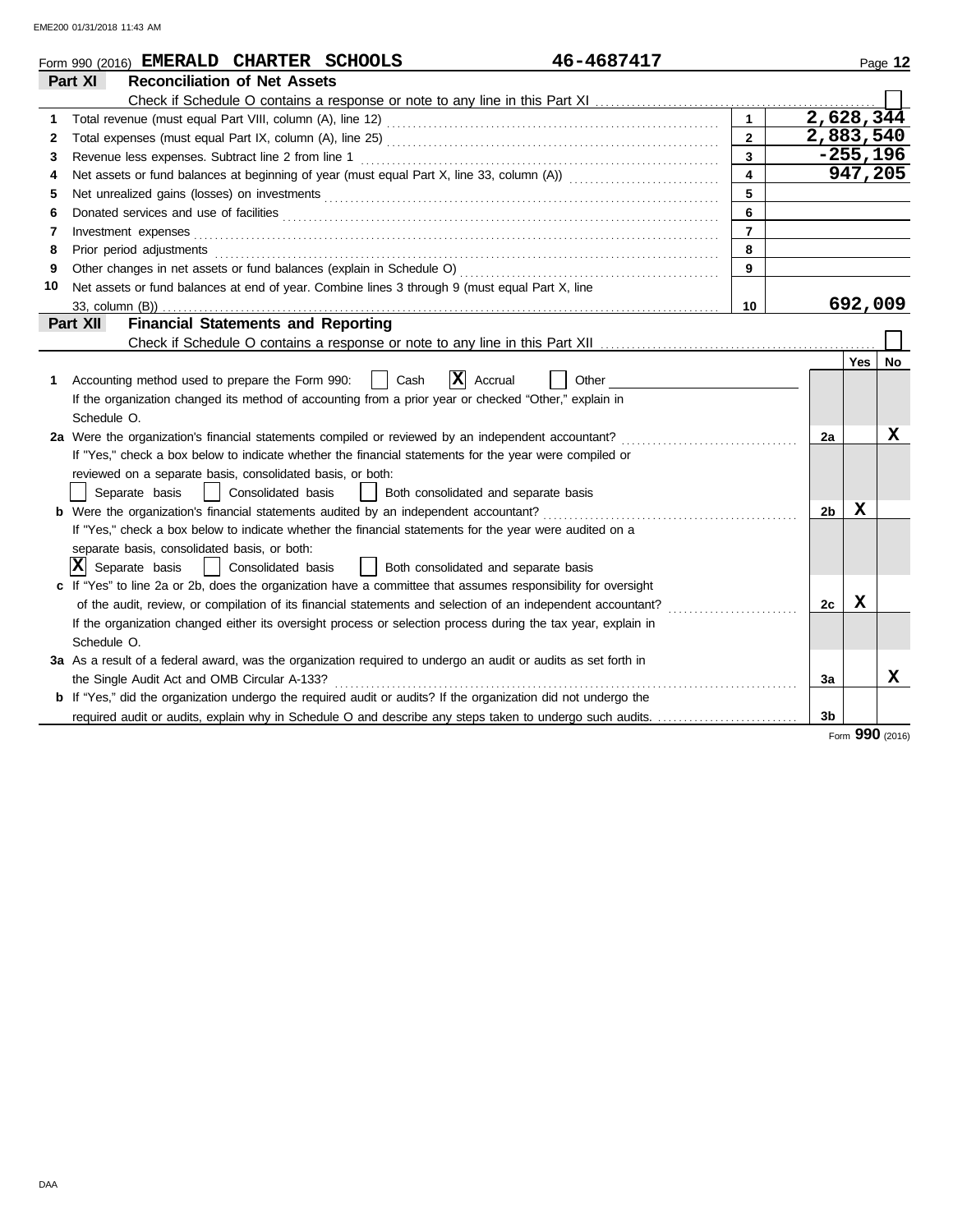| <b>SCHEDULE A</b>                                                                                              |                                                            | <b>Public Charity Status and Public Support</b>                                                                                                                                                                                                                 |                                                      |    |                                        | OMB No. 1545-0047                    |
|----------------------------------------------------------------------------------------------------------------|------------------------------------------------------------|-----------------------------------------------------------------------------------------------------------------------------------------------------------------------------------------------------------------------------------------------------------------|------------------------------------------------------|----|----------------------------------------|--------------------------------------|
| (Form 990 or 990-EZ)                                                                                           |                                                            | Complete if the organization is a section 501(c)(3) organization or a section 4947(a)(1) nonexempt charitable trust.                                                                                                                                            |                                                      |    |                                        | 16                                   |
| Department of the Treasury                                                                                     |                                                            | U Attach to Form 990 or Form 990-EZ.                                                                                                                                                                                                                            |                                                      |    |                                        | Open to Public                       |
| Internal Revenue Service                                                                                       |                                                            | La Information about Schedule A (Form 990 or 990-EZ) and its instructions is at www.irs.gov/form990.                                                                                                                                                            |                                                      |    |                                        | Inspection                           |
| Name of the organization                                                                                       |                                                            |                                                                                                                                                                                                                                                                 |                                                      |    | Employer identification number         |                                      |
|                                                                                                                | EMERALD CHARTER SCHOOLS                                    |                                                                                                                                                                                                                                                                 |                                                      |    | 46-4687417                             |                                      |
| Part I                                                                                                         |                                                            | Reason for Public Charity Status (All organizations must complete this part.) See instructions.                                                                                                                                                                 |                                                      |    |                                        |                                      |
|                                                                                                                |                                                            | The organization is not a private foundation because it is: (For lines 1 through 12, check only one box.)                                                                                                                                                       |                                                      |    |                                        |                                      |
| A church, convention of churches, or association of churches described in <b>section 170(b)(1)(A)(i).</b><br>1 |                                                            |                                                                                                                                                                                                                                                                 |                                                      |    |                                        |                                      |
| X<br>2                                                                                                         |                                                            | A school described in section 170(b)(1)(A)(ii). (Attach Schedule E (Form 990 or 990-EZ).)                                                                                                                                                                       |                                                      |    |                                        |                                      |
| 3                                                                                                              |                                                            | A hospital or a cooperative hospital service organization described in section 170(b)(1)(A)(iii).                                                                                                                                                               |                                                      |    |                                        |                                      |
| 4                                                                                                              |                                                            | A medical research organization operated in conjunction with a hospital described in section 170(b)(1)(A)(iii). Enter the hospital's name,                                                                                                                      |                                                      |    |                                        |                                      |
|                                                                                                                |                                                            | city, and state:                                                                                                                                                                                                                                                |                                                      |    |                                        |                                      |
| 5                                                                                                              | section 170(b)(1)(A)(iv). (Complete Part II.)              | An organization operated for the benefit of a college or university owned or operated by a governmental unit described in                                                                                                                                       |                                                      |    |                                        |                                      |
| 6                                                                                                              |                                                            | A federal, state, or local government or governmental unit described in section 170(b)(1)(A)(v).                                                                                                                                                                |                                                      |    |                                        |                                      |
| 7                                                                                                              |                                                            | An organization that normally receives a substantial part of its support from a governmental unit or from the general public                                                                                                                                    |                                                      |    |                                        |                                      |
|                                                                                                                | described in section 170(b)(1)(A)(vi). (Complete Part II.) |                                                                                                                                                                                                                                                                 |                                                      |    |                                        |                                      |
| 8                                                                                                              |                                                            | A community trust described in section 170(b)(1)(A)(vi). (Complete Part II.)                                                                                                                                                                                    |                                                      |    |                                        |                                      |
| 9<br>university:                                                                                               |                                                            | An agricultural research organization described in section 170(b)(1)(A)(ix) operated in conjunction with a land-grant college<br>or university or a non-land grant college of agriculture (see instructions). Enter the name, city, and state of the college or |                                                      |    |                                        |                                      |
| 10                                                                                                             |                                                            | An organization that normally receives: (1) more than 33 1/3% of its support from contributions, membership fees, and gross                                                                                                                                     |                                                      |    |                                        |                                      |
|                                                                                                                |                                                            | receipts from activities related to its exempt functions—subject to certain exceptions, and (2) no more than 33 1/3% of its                                                                                                                                     |                                                      |    |                                        |                                      |
|                                                                                                                |                                                            | support from gross investment income and unrelated business taxable income (less section 511 tax) from businesses                                                                                                                                               |                                                      |    |                                        |                                      |
|                                                                                                                |                                                            | acquired by the organization after June 30, 1975. See section 509(a)(2). (Complete Part III.)                                                                                                                                                                   |                                                      |    |                                        |                                      |
| 11<br>12                                                                                                       |                                                            | An organization organized and operated exclusively to test for public safety. See section 509(a)(4).<br>An organization organized and operated exclusively for the benefit of, to perform the functions of, or to carry out the purposes                        |                                                      |    |                                        |                                      |
|                                                                                                                |                                                            | of one or more publicly supported organizations described in section 509(a)(1) or section 509(a)(2). See section 509(a)(3).                                                                                                                                     |                                                      |    |                                        |                                      |
|                                                                                                                |                                                            | Check the box in lines 12a through 12d that describes the type of supporting organization and complete lines 12e, 12f, and 12g.                                                                                                                                 |                                                      |    |                                        |                                      |
| a                                                                                                              |                                                            | Type I. A supporting organization operated, supervised, or controlled by its supported organization(s), typically by giving                                                                                                                                     |                                                      |    |                                        |                                      |
|                                                                                                                |                                                            | the supported organization(s) the power to regularly appoint or elect a majority of the directors or trustees of the                                                                                                                                            |                                                      |    |                                        |                                      |
|                                                                                                                |                                                            | supporting organization. You must complete Part IV, Sections A and B.                                                                                                                                                                                           |                                                      |    |                                        |                                      |
| b                                                                                                              |                                                            | Type II. A supporting organization supervised or controlled in connection with its supported organization(s), by having<br>control or management of the supporting organization vested in the same persons that control or manage the supported                 |                                                      |    |                                        |                                      |
|                                                                                                                |                                                            | organization(s). You must complete Part IV, Sections A and C.                                                                                                                                                                                                   |                                                      |    |                                        |                                      |
| c                                                                                                              |                                                            | Type III functionally integrated. A supporting organization operated in connection with, and functionally integrated with,                                                                                                                                      |                                                      |    |                                        |                                      |
|                                                                                                                |                                                            | its supported organization(s) (see instructions). You must complete Part IV, Sections A, D, and E.                                                                                                                                                              |                                                      |    |                                        |                                      |
| d                                                                                                              |                                                            | Type III non-functionally integrated. A supporting organization operated in connection with its supported organization(s)                                                                                                                                       |                                                      |    |                                        |                                      |
|                                                                                                                |                                                            | that is not functionally integrated. The organization generally must satisfy a distribution requirement and an attentiveness<br>requirement (see instructions). You must complete Part IV, Sections A and D, and Part V.                                        |                                                      |    |                                        |                                      |
| е                                                                                                              |                                                            | Check this box if the organization received a written determination from the IRS that it is a Type I, Type II, Type III                                                                                                                                         |                                                      |    |                                        |                                      |
|                                                                                                                |                                                            | functionally integrated, or Type III non-functionally integrated supporting organization.                                                                                                                                                                       |                                                      |    |                                        |                                      |
| f                                                                                                              | Enter the number of supported organizations                |                                                                                                                                                                                                                                                                 |                                                      |    |                                        |                                      |
| g                                                                                                              |                                                            | Provide the following information about the supported organization(s).                                                                                                                                                                                          |                                                      |    |                                        |                                      |
| (i) Name of supported<br>organization                                                                          | (ii) EIN                                                   | (iii) Type of organization<br>(described on lines 1-10                                                                                                                                                                                                          | (iv) Is the organization<br>listed in your governing |    | (v) Amount of monetary<br>support (see | (vi) Amount of<br>other support (see |
|                                                                                                                |                                                            | above (see instructions))                                                                                                                                                                                                                                       | document?                                            |    | instructions)                          | instructions)                        |
|                                                                                                                |                                                            |                                                                                                                                                                                                                                                                 | Yes                                                  | No |                                        |                                      |
| (A)                                                                                                            |                                                            |                                                                                                                                                                                                                                                                 |                                                      |    |                                        |                                      |
|                                                                                                                |                                                            |                                                                                                                                                                                                                                                                 |                                                      |    |                                        |                                      |
| (B)                                                                                                            |                                                            |                                                                                                                                                                                                                                                                 |                                                      |    |                                        |                                      |
|                                                                                                                |                                                            |                                                                                                                                                                                                                                                                 |                                                      |    |                                        |                                      |
| (C)                                                                                                            |                                                            |                                                                                                                                                                                                                                                                 |                                                      |    |                                        |                                      |
| (D)                                                                                                            |                                                            |                                                                                                                                                                                                                                                                 |                                                      |    |                                        |                                      |
|                                                                                                                |                                                            |                                                                                                                                                                                                                                                                 |                                                      |    |                                        |                                      |
| (E)                                                                                                            |                                                            |                                                                                                                                                                                                                                                                 |                                                      |    |                                        |                                      |
|                                                                                                                |                                                            |                                                                                                                                                                                                                                                                 |                                                      |    |                                        |                                      |
| Total                                                                                                          |                                                            |                                                                                                                                                                                                                                                                 |                                                      |    |                                        |                                      |

**For Paperwork Reduction Act Notice, see the Instructions for Form 990 or 990-EZ.**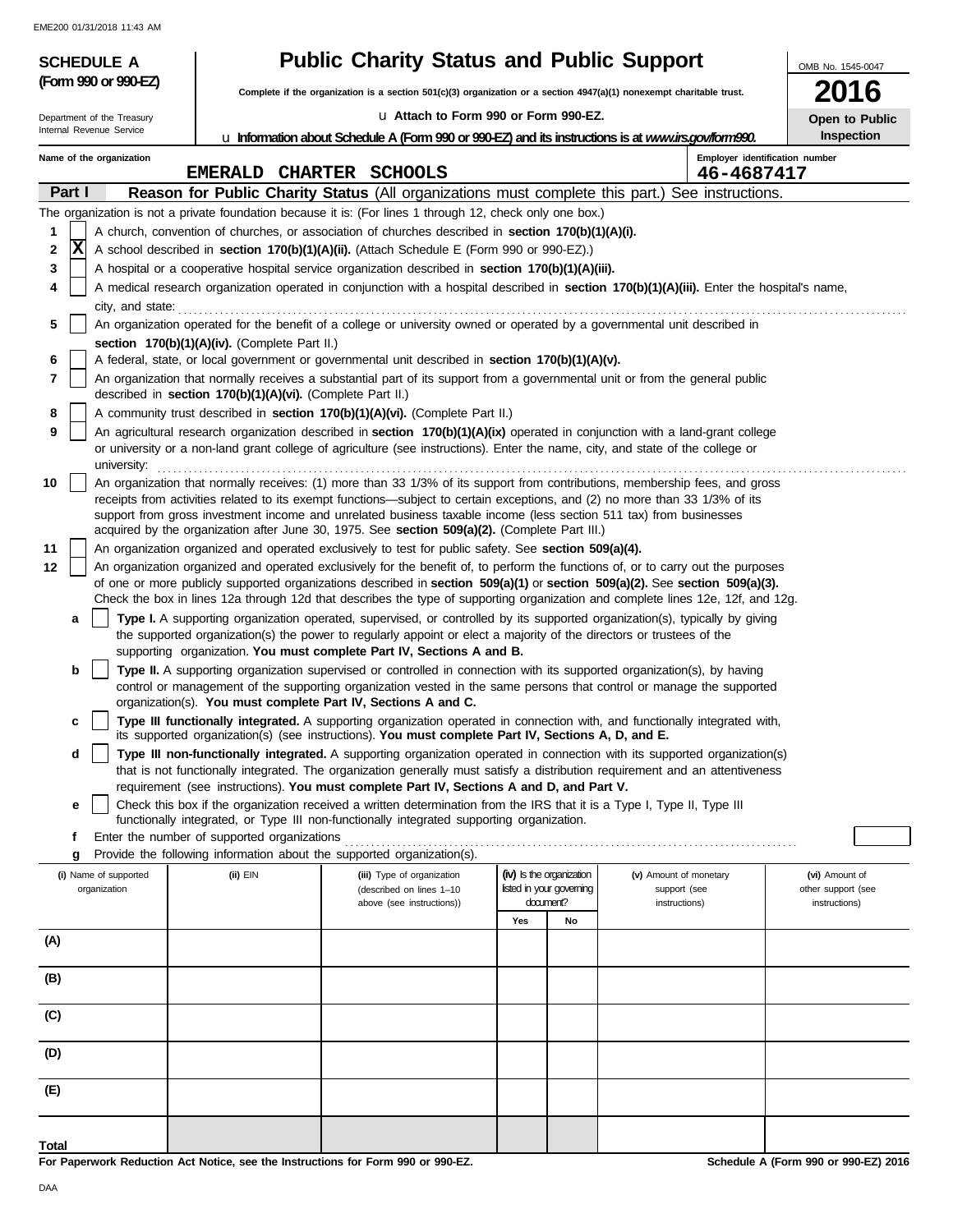|          | Schedule A (Form 990 or 990-EZ) 2016                                                                                                                                                                               |          | EMERALD CHARTER SCHOOLS |                                   |            | 46-4687417 |    | Page 2    |
|----------|--------------------------------------------------------------------------------------------------------------------------------------------------------------------------------------------------------------------|----------|-------------------------|-----------------------------------|------------|------------|----|-----------|
|          | Support Schedule for Organizations Described in Sections 170(b)(1)(A)(iv) and 170(b)(1)(A)(vi)<br>Part II                                                                                                          |          |                         |                                   |            |            |    |           |
|          | (Complete only if you checked the box on line 5, 7, or 8 of Part I or if the organization failed to qualify under                                                                                                  |          |                         |                                   |            |            |    |           |
|          | Part III. If the organization fails to qualify under the tests listed below, please complete Part III.)                                                                                                            |          |                         |                                   |            |            |    |           |
|          | <b>Section A. Public Support</b>                                                                                                                                                                                   |          |                         |                                   |            |            |    |           |
|          | Calendar year (or fiscal year beginning in)<br>u                                                                                                                                                                   | (a) 2012 | (b) 2013                | $(c)$ 2014                        | $(d)$ 2015 | (e) $2016$ |    | (f) Total |
| 1        | Gifts, grants, contributions, and<br>membership fees received. (Do not<br>include any "unusual grants.")                                                                                                           |          |                         |                                   |            |            |    |           |
| 2        | Tax revenues levied for the<br>organization's benefit and either paid<br>to or expended on its behalf                                                                                                              |          |                         |                                   |            |            |    |           |
| 3        | The value of services or facilities<br>furnished by a governmental unit to the<br>organization without charge                                                                                                      |          |                         |                                   |            |            |    |           |
| 4        | Total. Add lines 1 through 3                                                                                                                                                                                       |          |                         |                                   |            |            |    |           |
| 5        | The portion of total contributions by<br>each person (other than a<br>governmental unit or publicly<br>supported organization) included on<br>line 1 that exceeds 2% of the amount<br>shown on line 11, column (f) |          |                         |                                   |            |            |    |           |
|          | <b>Public support.</b> Subtract line 5 from line 4.                                                                                                                                                                |          |                         |                                   |            |            |    |           |
|          | <b>Section B. Total Support</b>                                                                                                                                                                                    |          |                         |                                   |            |            |    |           |
|          | Calendar year (or fiscal year beginning in)<br>u                                                                                                                                                                   | (a) 2012 | (b) 2013                | $(c)$ 2014                        | $(d)$ 2015 | (e) 2016   |    | (f) Total |
| 7        | Amounts from line 4                                                                                                                                                                                                |          |                         |                                   |            |            |    |           |
| 8        | Gross income from interest, dividends,<br>payments received on securities loans,<br>rents, royalties and income from similar                                                                                       |          |                         |                                   |            |            |    |           |
|          | Net income from unrelated business<br>activities, whether or not the business<br>is regularly carried on                                                                                                           |          |                         |                                   |            |            |    |           |
| 10       | Other income. Do not include gain or<br>loss from the sale of capital assets<br>(Explain in Part VI.)                                                                                                              |          |                         |                                   |            |            |    |           |
| 11       | Total support. Add lines 7 through 10                                                                                                                                                                              |          |                         | the control of the control of the |            |            |    |           |
| 12       |                                                                                                                                                                                                                    |          |                         |                                   |            |            | 12 |           |
| 13       | First five years. If the Form 990 is for the organization's first, second, third, fourth, or fifth tax year as a section 501(c)(3)                                                                                 |          |                         |                                   |            |            |    |           |
|          | organization, check this box and stop here<br>Section C. Computation of Public Support Percentage                                                                                                                  |          |                         |                                   |            |            |    |           |
|          |                                                                                                                                                                                                                    |          |                         |                                   |            |            |    |           |
| 14<br>15 | Public support percentage for 2016 (line 6, column (f) divided by line 11, column (f)) [[[[[[[[[[[[[[[[[[[[[[                                                                                                      |          |                         |                                   |            |            | 14 | %         |
|          | 33 1/3% support test-2016. If the organization did not check the box on line 13, and line 14 is 33 1/3% or more, check this                                                                                        |          |                         |                                   |            |            | 15 | %         |
| 16a      | box and stop here. The organization qualifies as a publicly supported organization                                                                                                                                 |          |                         |                                   |            |            |    |           |
| b        | 33 1/3% support test-2015. If the organization did not check a box on line 13 or 16a, and line 15 is 33 1/3% or more, check                                                                                        |          |                         |                                   |            |            |    |           |
|          |                                                                                                                                                                                                                    |          |                         |                                   |            |            |    |           |
| 17a      | 10%-facts-and-circumstances test-2016. If the organization did not check a box on line 13, 16a, or 16b, and line 14 is                                                                                             |          |                         |                                   |            |            |    |           |
|          | 10% or more, and if the organization meets the "facts-and-circumstances" test, check this box and stop here. Explain in                                                                                            |          |                         |                                   |            |            |    |           |
|          | Part VI how the organization meets the "facts-and-circumstances" test. The organization qualifies as a publicly supported                                                                                          |          |                         |                                   |            |            |    |           |
|          | organization                                                                                                                                                                                                       |          |                         |                                   |            |            |    |           |
| b        | 10%-facts-and-circumstances test-2015. If the organization did not check a box on line 13, 16a, 16b, or 17a, and line                                                                                              |          |                         |                                   |            |            |    |           |
|          | 15 is 10% or more, and if the organization meets the "facts-and-circumstances" test, check this box and stop here.                                                                                                 |          |                         |                                   |            |            |    |           |

|    | Explain in Part VI how the organization meets the "facts-and-circumstances" test. The organization qualifies as a publicly   |  |
|----|------------------------------------------------------------------------------------------------------------------------------|--|
|    | supported organization                                                                                                       |  |
| 18 | <b>Private foundation.</b> If the organization did not check a box on line 13, 16a, 16b, 17a, or 17b, check this box and see |  |
|    | instructions                                                                                                                 |  |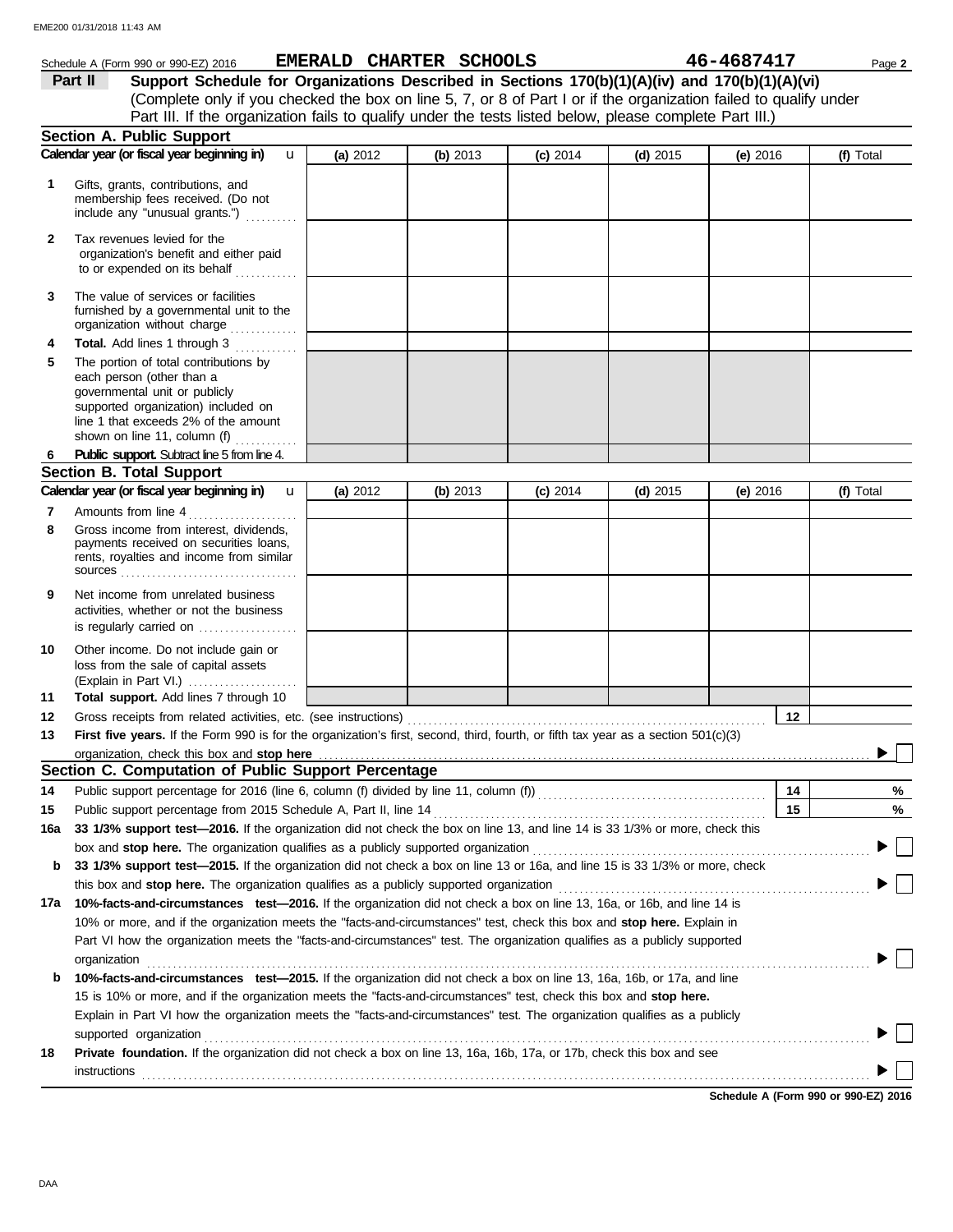## **Section B. Total Support** unrelated trade or business under section 513 **Part III Support Schedule for Organizations Described in Section 509(a)(2)** (Complete only if you checked the box on line 10 of Part I or if the organization failed to qualify under Part II. **1 2 3 6 8** Schedule A (Form 990 or 990-EZ) 2016 Page **3 EMERALD CHARTER SCHOOLS 46-4687417** Gifts, grants, contributions, and membership fees received. (Do not include any "unusual grants.") . . . **Public support.** (Subtract line 7c from Gross receipts from admissions, merchandise sold or services performed, or facilities furnished in any activity that is related to the Gross receipts from activities that are not an **Total.** Add lines 1 through 5 **Section A. Public Support** organization's tax-exempt purpose .......... **4** Tax revenues levied for the organization's benefit and either paid to or expended on its behalf when  $\cdots$ organization without charge .............. furnished by a governmental unit to the **5** The value of services or facilities **7a** Amounts included on lines 1, 2, and 3 received from disqualified persons **b** Amounts included on lines 2 and 3 received from other than disqualified persons that exceed the greater of \$5,000 or 1% of the amount on line 13 for the year  $\frac{1}{1+\epsilon}$ **c** Add lines 7a and 7b . . . . . . . . . . . . . . . . . . . . . Amounts from line 6 . . . . . . . . . . . . . . . . . . . . . **9** royalties and income from similar sources . . . . payments received on securities loans, rents, **10a** Gross income from interest, dividends, **b** Unrelated business taxable income (less section 511 taxes) from businesses acquired after June 30, 1975 **c** Add lines 10a and 10b . . . . . . . . . . . . . . . . . . **11** Net income from unrelated business activities not included in line 10b, whether or not the business is regularly carried on . . . . (Explain in Part VI.) . . . . . . . . . . . . . . . . . . . . . loss from the sale of capital assets **12** Other income. Do not include gain or **13 Total support.** (Add lines 9, 10c, 11, **14 First five years.** If the Form 990 is for the organization's first, second, third, fourth, or fifth tax year as a section 501(c)(3) organization, check this box and stop here **Section C. Computation of Public Support Percentage** Public support percentage from 2015 Schedule A, Part III, line 15 . . . . . . . . . . . . . . . . . . . . . . . . . . . . . . . . . . . . . . . . . . . . . . . . . . . . . . . . . . . . . . . **15** Public support percentage for 2016 (line 8, column (f) divided by line 13, column (f)) . . . . . . . . . . . . . . . . . . . . . . . . . . . . . . . . . . . . . . . . . . . . **16 Section D. Computation of Investment Income Percentage 18** Investment income percentage for **2016** (line 10c, column (f) divided by line 13, column (f)) . . . . . . . . . . . . . . . . . . . . . . . . . . . . . . . . . . . . **17** Investment income percentage from **2015** Schedule A, Part III, line 17 . . . . . . . . . . . . . . . . . . . . . . . . . . . . . . . . . . . . . . . . . . . . . . . . . . . . . . . . . . 17 is not more than 33 1/3%, check this box and **stop here.** The organization qualifies as a publicly supported organization . . . . . . . . . . . . . . . . . . . . . **19a 33 1/3% support tests—2016.** If the organization did not check the box on line 14, and line 15 is more than 33 1/3%, and line % % **16 15 17 18** % % **(a)** 2012 **(b)** 2013 **(c)** 2014 **(d)** 2015 **(e)** 2016 **(f)** Total **(f)** Total line 6.) . . . . . . . . . . . . . . . . . . . . . . . . . . . . . . . . . . . **Calendar year (or fiscal year beginning in) Calendar year (or fiscal year beginning in)**  u and 12.) . . . . . . . . . . . . . . . . . . . . . . . . . . . . . . . . . If the organization fails to qualify under the tests listed below, please complete Part II.) **(a)** 2012 **(b)** 2013 **(c)** 2014 **(d)** 2015 **(e)** 2016 u

**b 33 1/3% support tests—2015.** If the organization did not check a box on line 14 or line 19a, and line 16 is more than 33 1/3%, and line 18 is not more than 33 1/3%, check this box and **stop here.** The organization qualifies as a publicly supported organization . . . . . . . . . . . . . . . . . **20 Private foundation.** If the organization did not check a box on line 14, 19a, or 19b, check this box and see instructions . . . . . . . . . . . . . . . . . . . . . . . . .

**Schedule A (Form 990 or 990-EZ) 2016**

DAA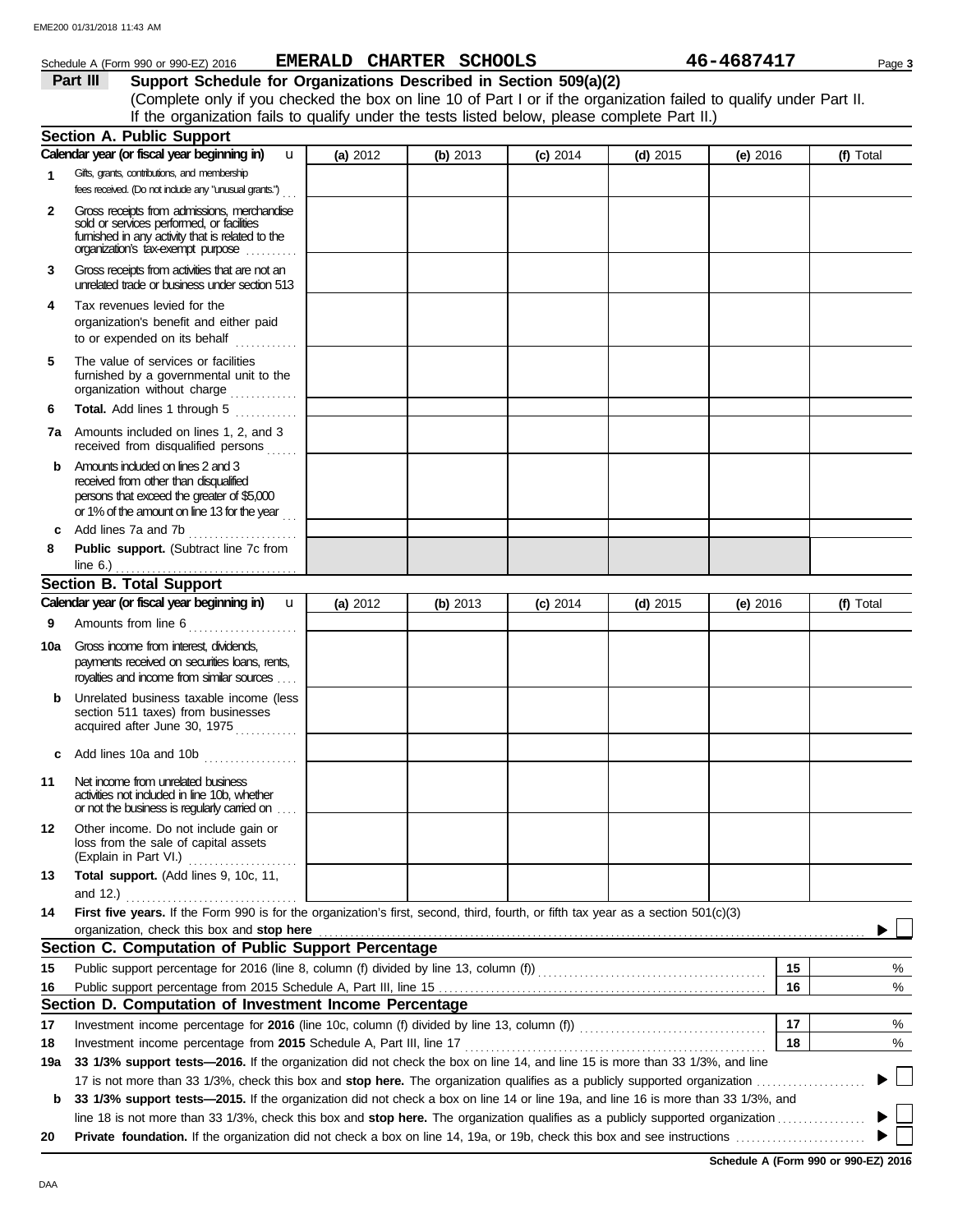|     | <b>EMERALD</b><br>CHARTER SCHOOLS<br>Schedule A (Form 990 or 990-EZ) 2016                                                                                                                                                               | 46-4687417      |     | Page 4 |
|-----|-----------------------------------------------------------------------------------------------------------------------------------------------------------------------------------------------------------------------------------------|-----------------|-----|--------|
|     | <b>Supporting Organizations</b><br>Part IV                                                                                                                                                                                              |                 |     |        |
|     | (Complete only if you checked a box in line 12 on Part I. If you checked 12a of Part I, complete Sections A                                                                                                                             |                 |     |        |
|     | and B. If you checked 12b of Part I, complete Sections A and C. If you checked 12c of Part I, complete<br>Sections A, D, and E. If you checked 12d of Part I, complete Sections A and D, and complete Part V.)                          |                 |     |        |
|     | Section A. All Supporting Organizations                                                                                                                                                                                                 |                 |     |        |
|     |                                                                                                                                                                                                                                         |                 | Yes | No     |
| 1   | Are all of the organization's supported organizations listed by name in the organization's governing                                                                                                                                    |                 |     |        |
|     | documents? If "No," describe in Part VI how the supported organizations are designated. If designated by                                                                                                                                |                 |     |        |
|     | class or purpose, describe the designation. If historic and continuing relationship, explain.                                                                                                                                           | 1               |     |        |
| 2   | Did the organization have any supported organization that does not have an IRS determination of status                                                                                                                                  |                 |     |        |
|     | under section 509(a)(1) or (2)? If "Yes," explain in Part VI how the organization determined that the supported                                                                                                                         |                 |     |        |
|     | organization was described in section $509(a)(1)$ or (2).                                                                                                                                                                               | 2               |     |        |
| За  | Did the organization have a supported organization described in section $501(c)(4)$ , (5), or (6)? If "Yes," answer                                                                                                                     |                 |     |        |
|     | $(b)$ and $(c)$ below.                                                                                                                                                                                                                  | 3a              |     |        |
| b   | Did the organization confirm that each supported organization qualified under section $501(c)(4)$ , $(5)$ , or $(6)$ and                                                                                                                |                 |     |        |
|     | satisfied the public support tests under section 509(a)(2)? If "Yes," describe in Part VI when and how the<br>organization made the determination.                                                                                      | 3b              |     |        |
| c   | Did the organization ensure that all support to such organizations was used exclusively for section $170(c)(2)(B)$                                                                                                                      |                 |     |        |
|     | purposes? If "Yes," explain in Part VI what controls the organization put in place to ensure such use.                                                                                                                                  | 3c              |     |        |
| 4a  | Was any supported organization not organized in the United States ("foreign supported organization")? If                                                                                                                                |                 |     |        |
|     | "Yes," and if you checked 12a or 12b in Part I, answer (b) and (c) below.                                                                                                                                                               | 4a              |     |        |
| b   | Did the organization have ultimate control and discretion in deciding whether to make grants to the foreign                                                                                                                             |                 |     |        |
|     | supported organization? If "Yes," describe in Part VI how the organization had such control and discretion                                                                                                                              |                 |     |        |
|     | despite being controlled or supervised by or in connection with its supported organizations.                                                                                                                                            | 4b              |     |        |
| c   | Did the organization support any foreign supported organization that does not have an IRS determination                                                                                                                                 |                 |     |        |
|     | under sections $501(c)(3)$ and $509(a)(1)$ or (2)? If "Yes," explain in Part VI what controls the organization used                                                                                                                     |                 |     |        |
|     | to ensure that all support to the foreign supported organization was used exclusively for section $170(c)(2)(B)$                                                                                                                        |                 |     |        |
|     | purposes.                                                                                                                                                                                                                               | 4c              |     |        |
| 5a  | Did the organization add, substitute, or remove any supported organizations during the tax year? If "Yes,"<br>answer (b) and (c) below (if applicable). Also, provide detail in Part VI, including (i) the names and EIN                |                 |     |        |
|     | numbers of the supported organizations added, substituted, or removed; (ii) the reasons for each such action;                                                                                                                           |                 |     |        |
|     | (iii) the authority under the organization's organizing document authorizing such action; and (iv) how the action                                                                                                                       |                 |     |        |
|     | was accomplished (such as by amendment to the organizing document).                                                                                                                                                                     | 5a              |     |        |
| b   | Type I or Type II only. Was any added or substituted supported organization part of a class already                                                                                                                                     |                 |     |        |
|     | designated in the organization's organizing document?                                                                                                                                                                                   | 5b              |     |        |
| с   | Substitutions only. Was the substitution the result of an event beyond the organization's control?                                                                                                                                      | 5c              |     |        |
| 6   | Did the organization provide support (whether in the form of grants or the provision of services or facilities) to                                                                                                                      |                 |     |        |
|     | anyone other than (i) its supported organizations, (ii) individuals that are part of the charitable class benefited                                                                                                                     |                 |     |        |
|     | by one or more of its supported organizations, or (iii) other supporting organizations that also support or                                                                                                                             |                 |     |        |
|     | benefit one or more of the filing organization's supported organizations? If "Yes," provide detail in Part VI.                                                                                                                          | 6               |     |        |
| 7   | Did the organization provide a grant, loan, compensation, or other similar payment to a substantial contributor<br>(defined in section $4958(c)(3)(C)$ ), a family member of a substantial contributor, or a 35% controlled entity with |                 |     |        |
|     | regard to a substantial contributor? If "Yes," complete Part I of Schedule L (Form 990 or 990-EZ).                                                                                                                                      | 7               |     |        |
| 8   | Did the organization make a loan to a disqualified person (as defined in section 4958) not described in line 7?                                                                                                                         |                 |     |        |
|     | If "Yes," complete Part I of Schedule L (Form 990 or 990-EZ).                                                                                                                                                                           | 8               |     |        |
| 9a  | Was the organization controlled directly or indirectly at any time during the tax year by one or more                                                                                                                                   |                 |     |        |
|     | disqualified persons as defined in section 4946 (other than foundation managers and organizations described                                                                                                                             |                 |     |        |
|     | in section $509(a)(1)$ or (2))? If "Yes," provide detail in Part VI.                                                                                                                                                                    | 9а              |     |        |
| b   | Did one or more disqualified persons (as defined in line 9a) hold a controlling interest in any entity in which                                                                                                                         |                 |     |        |
|     | the supporting organization had an interest? If "Yes," provide detail in Part VI.                                                                                                                                                       | 9b              |     |        |
| c   | Did a disqualified person (as defined in line 9a) have an ownership interest in, or derive any personal benefit                                                                                                                         |                 |     |        |
|     | from, assets in which the supporting organization also had an interest? If "Yes," provide detail in Part VI.                                                                                                                            | 9c              |     |        |
| 10a | Was the organization subject to the excess business holdings rules of section 4943 because of section<br>4943(f) (regarding certain Type II supporting organizations, and all Type III non-functionally integrated                      |                 |     |        |
|     | supporting organizations)? If "Yes," answer 10b below.                                                                                                                                                                                  | 10a             |     |        |
| b   | Did the organization have any excess business holdings in the tax year? (Use Schedule C, Form 4720, to                                                                                                                                  |                 |     |        |
|     | determine whether the organization had excess business holdings.)                                                                                                                                                                       | 10 <sub>b</sub> |     |        |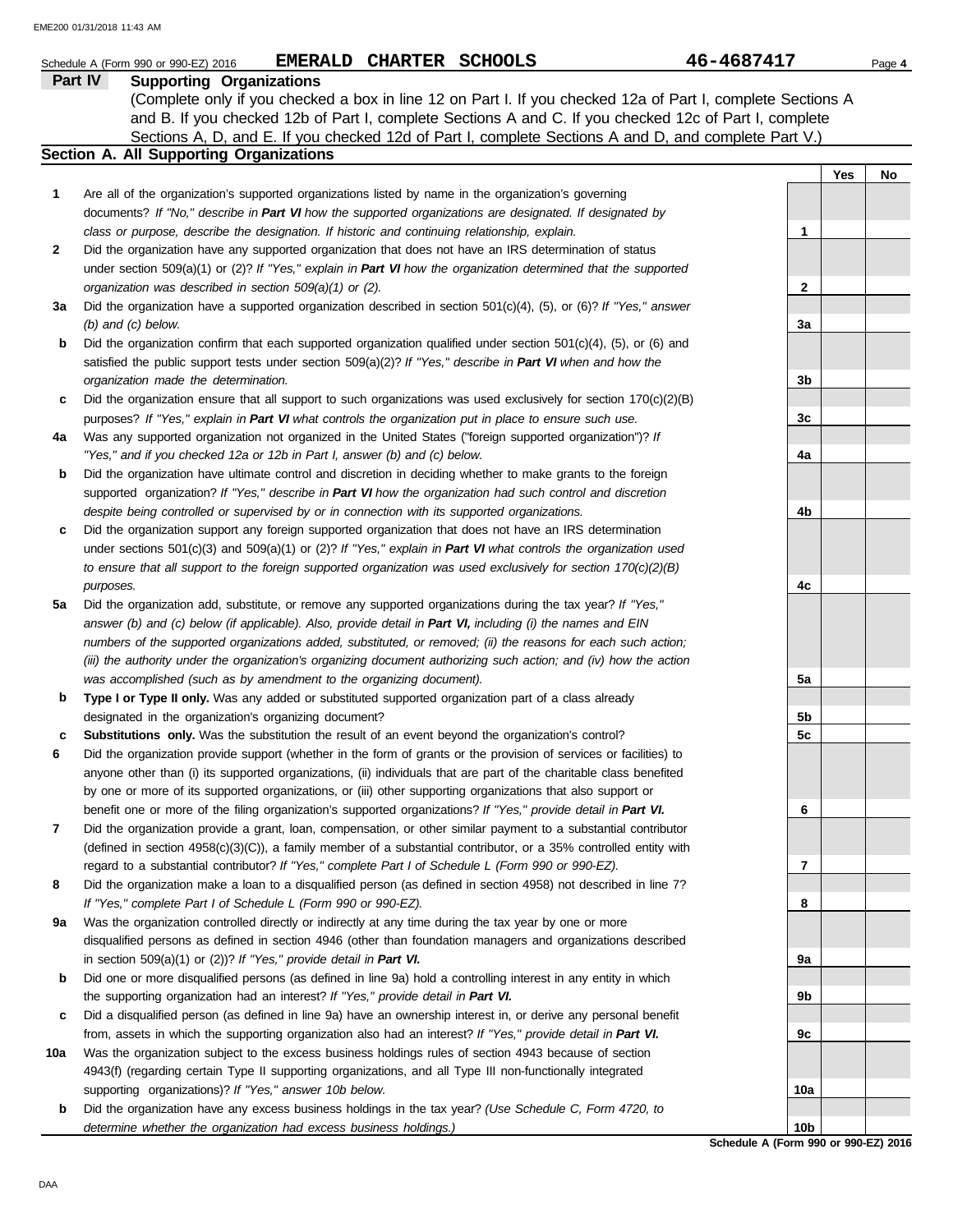|    | <b>SCHOOLS</b><br>46-4687417<br><b>EMERALD</b><br><b>CHARTER</b><br>Schedule A (Form 990 or 990-EZ) 2016                                                                                                               |                 |     | Page 5 |
|----|------------------------------------------------------------------------------------------------------------------------------------------------------------------------------------------------------------------------|-----------------|-----|--------|
|    | Part IV<br><b>Supporting Organizations (continued)</b>                                                                                                                                                                 |                 |     |        |
|    |                                                                                                                                                                                                                        |                 | Yes | No     |
| 11 | Has the organization accepted a gift or contribution from any of the following persons?                                                                                                                                |                 |     |        |
| а  | A person who directly or indirectly controls, either alone or together with persons described in (b) and (c)                                                                                                           |                 |     |        |
|    | below, the governing body of a supported organization?                                                                                                                                                                 | 11a             |     |        |
|    | <b>b</b> A family member of a person described in (a) above?                                                                                                                                                           | 11 <sub>b</sub> |     |        |
|    | c A 35% controlled entity of a person described in (a) or (b) above? If "Yes" to a, b, or c, provide detail in Part VI.                                                                                                | 11c             |     |        |
|    | <b>Section B. Type I Supporting Organizations</b>                                                                                                                                                                      |                 |     |        |
|    |                                                                                                                                                                                                                        |                 | Yes | No     |
| 1  | Did the directors, trustees, or membership of one or more supported organizations have the power to                                                                                                                    |                 |     |        |
|    | regularly appoint or elect at least a majority of the organization's directors or trustees at all times during the                                                                                                     |                 |     |        |
|    | tax year? If "No," describe in Part VI how the supported organization(s) effectively operated, supervised, or                                                                                                          |                 |     |        |
|    | controlled the organization's activities. If the organization had more than one supported organization,                                                                                                                |                 |     |        |
|    | describe how the powers to appoint and/or remove directors or trustees were allocated among the supported                                                                                                              |                 |     |        |
| 2  | organizations and what conditions or restrictions, if any, applied to such powers during the tax year.                                                                                                                 | 1               |     |        |
|    | Did the organization operate for the benefit of any supported organization other than the supported<br>organization(s) that operated, supervised, or controlled the supporting organization? If "Yes," explain in Part |                 |     |        |
|    | VI how providing such benefit carried out the purposes of the supported organization(s) that operated,                                                                                                                 |                 |     |        |
|    | supervised, or controlled the supporting organization.                                                                                                                                                                 | 2               |     |        |
|    | Section C. Type II Supporting Organizations                                                                                                                                                                            |                 |     |        |
|    |                                                                                                                                                                                                                        |                 | Yes | No     |
| 1  | Were a majority of the organization's directors or trustees during the tax year also a majority of the directors                                                                                                       |                 |     |        |
|    | or trustees of each of the organization's supported organization(s)? If "No," describe in Part VI how control                                                                                                          |                 |     |        |
|    | or management of the supporting organization was vested in the same persons that controlled or managed                                                                                                                 |                 |     |        |
|    | the supported organization(s).                                                                                                                                                                                         | 1               |     |        |
|    | Section D. All Type III Supporting Organizations                                                                                                                                                                       |                 |     |        |
|    |                                                                                                                                                                                                                        |                 | Yes | No     |
| 1  | Did the organization provide to each of its supported organizations, by the last day of the fifth month of the                                                                                                         |                 |     |        |
|    | organization's tax year, (i) a written notice describing the type and amount of support provided during the prior tax                                                                                                  |                 |     |        |
|    | year, (ii) a copy of the Form 990 that was most recently filed as of the date of notification, and (iii) copies of the                                                                                                 |                 |     |        |
|    | organization's governing documents in effect on the date of notification, to the extent not previously provided?                                                                                                       | 1               |     |        |
| 2  | Were any of the organization's officers, directors, or trustees either (i) appointed or elected by the supported                                                                                                       |                 |     |        |
|    | organization(s) or (ii) serving on the governing body of a supported organization? If "No," explain in Part VI how                                                                                                     |                 |     |        |
|    | the organization maintained a close and continuous working relationship with the supported organization(s).                                                                                                            | 2               |     |        |
| 3  | By reason of the relationship described in (2), did the organization's supported organizations have a                                                                                                                  |                 |     |        |
|    | significant voice in the organization's investment policies and in directing the use of the organization's                                                                                                             |                 |     |        |
|    | income or assets at all times during the tax year? If "Yes," describe in Part VI the role the organization's                                                                                                           |                 |     |        |
|    | supported organizations played in this regard.                                                                                                                                                                         | 3               |     |        |
|    | Section E. Type III Functionally-Integrated Supporting Organizations                                                                                                                                                   |                 |     |        |
| 1  | Check the box next to the method that the organization used to satisfy the Integral Part Test during the year (see instructions).                                                                                      |                 |     |        |
| a  | The organization satisfied the Activities Test. Complete line 2 below.                                                                                                                                                 |                 |     |        |
| b  | The organization is the parent of each of its supported organizations. Complete line 3 below.                                                                                                                          |                 |     |        |
| c  | The organization supported a governmental entity. Describe in Part VI how you supported a government entity (see instructions).                                                                                        |                 |     |        |
|    |                                                                                                                                                                                                                        |                 |     |        |
| 2  | Activities Test. Answer (a) and (b) below.                                                                                                                                                                             |                 | Yes | No     |
| а  | Did substantially all of the organization's activities during the tax year directly further the exempt purposes of                                                                                                     |                 |     |        |
|    | the supported organization(s) to which the organization was responsive? If "Yes," then in Part VI identify                                                                                                             |                 |     |        |
|    | those supported organizations and explain how these activities directly furthered their exempt purposes,                                                                                                               |                 |     |        |
|    | how the organization was responsive to those supported organizations, and how the organization determined                                                                                                              |                 |     |        |
|    | that these activities constituted substantially all of its activities.                                                                                                                                                 | 2a              |     |        |
| b  | Did the activities described in (a) constitute activities that, but for the organization's involvement, one or more                                                                                                    |                 |     |        |
|    | of the organization's supported organization(s) would have been engaged in? If "Yes," explain in Part VI the                                                                                                           |                 |     |        |
|    | reasons for the organization's position that its supported organization(s) would have engaged in these                                                                                                                 |                 |     |        |
|    | activities but for the organization's involvement.                                                                                                                                                                     | 2b              |     |        |
| 3  | Parent of Supported Organizations. Answer (a) and (b) below.                                                                                                                                                           |                 |     |        |

- **a** Did the organization have the power to regularly appoint or elect a majority of the officers, directors, or trustees of each of the supported organizations? *Provide details in Part VI.*
- **b** Did the organization exercise a substantial degree of direction over the policies, programs, and activities of each of its supported organizations? *If "Yes," describe in Part VI the role played by the organization in this regard.*

DAA **Schedule A (Form 990 or 990-EZ) 2016 3b**

**3a**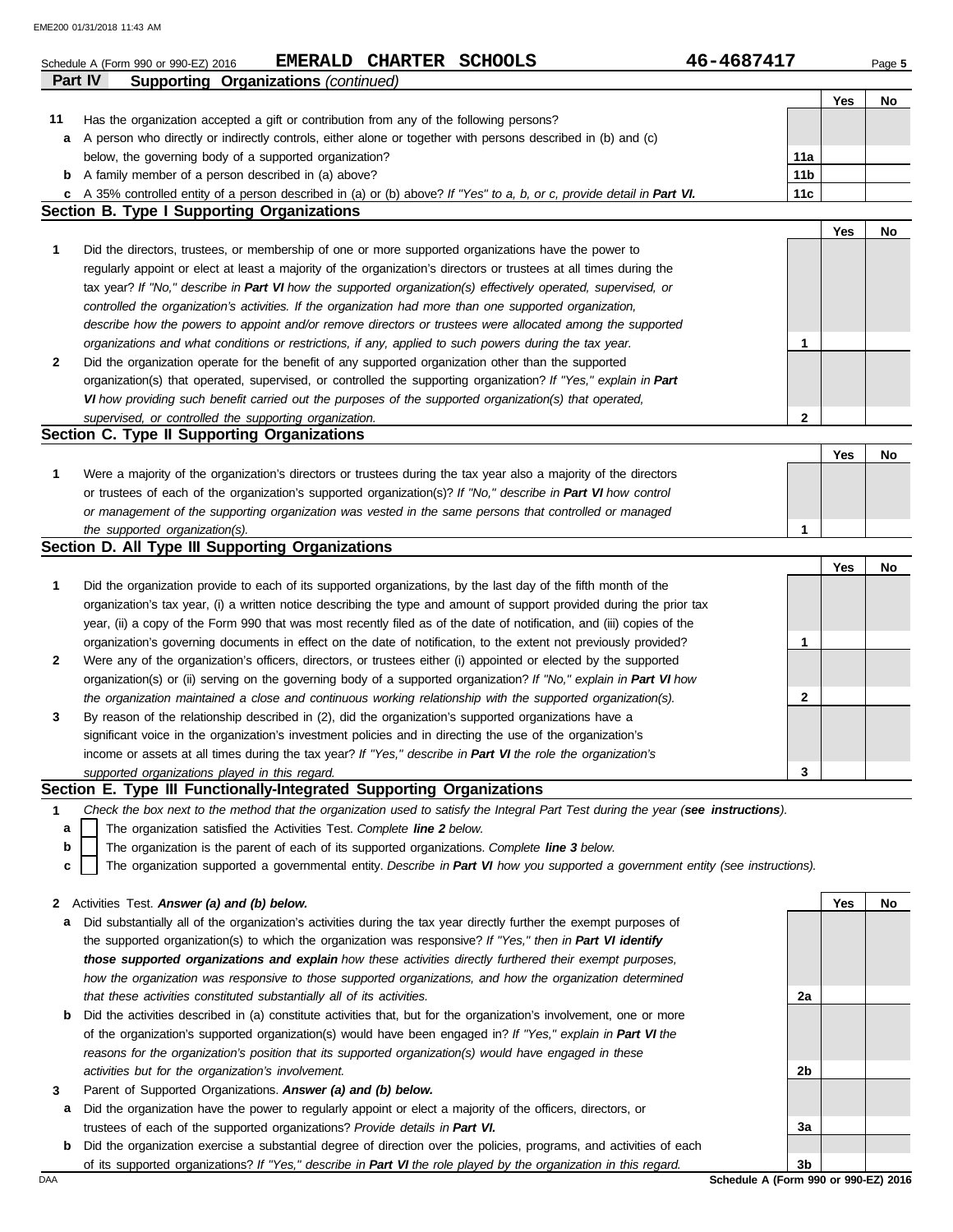|               | EMERALD CHARTER SCHOOLS<br>Schedule A (Form 990 or 990-EZ) 2016                                                                  |                | 46-4687417       | Page 6                         |
|---------------|----------------------------------------------------------------------------------------------------------------------------------|----------------|------------------|--------------------------------|
| <b>Part V</b> | Type III Non-Functionally Integrated 509(a)(3) Supporting Organizations                                                          |                |                  |                                |
| $\mathbf{1}$  | Check here if the organization satisfied the Integral Part Test as a qualifying trust on Nov. 20, 1970 (explain in Part VI). See |                |                  |                                |
|               | instructions. All other Type III non-functionally integrated supporting organizations must complete Sections A through E.        |                |                  |                                |
|               | Section A - Adjusted Net Income                                                                                                  | (A) Prior Year | (B) Current Year |                                |
|               |                                                                                                                                  |                |                  | (optional)                     |
| 1             | Net short-term capital gain                                                                                                      | 1              |                  |                                |
| 2             | Recoveries of prior-year distributions                                                                                           | $\mathbf{2}$   |                  |                                |
| 3             | Other gross income (see instructions)                                                                                            | 3              |                  |                                |
| 4             | Add lines 1 through 3.                                                                                                           | 4              |                  |                                |
| 5             | Depreciation and depletion                                                                                                       | 5              |                  |                                |
| 6             | Portion of operating expenses paid or incurred for production or                                                                 |                |                  |                                |
|               | collection of gross income or for management, conservation, or                                                                   |                |                  |                                |
|               | maintenance of property held for production of income (see instructions)                                                         | 6              |                  |                                |
| 7             | Other expenses (see instructions)                                                                                                | $\overline{7}$ |                  |                                |
| 8             | <b>Adjusted Net Income</b> (subtract lines 5, 6 and 7 from line 4).                                                              | 8              |                  |                                |
|               | <b>Section B - Minimum Asset Amount</b>                                                                                          |                | (A) Prior Year   | (B) Current Year<br>(optional) |
| 1             | Aggregate fair market value of all non-exempt-use assets (see                                                                    |                |                  |                                |
|               | instructions for short tax year or assets held for part of year):                                                                |                |                  |                                |
|               | Average monthly value of securities<br>a                                                                                         | 1a             |                  |                                |
|               | Average monthly cash balances<br>b                                                                                               | 1b             |                  |                                |
|               | Fair market value of other non-exempt-use assets<br>C                                                                            | 1 <sub>c</sub> |                  |                                |
|               | <b>d</b> Total (add lines 1a, 1b, and 1c)                                                                                        | 1d             |                  |                                |
|               | <b>Discount</b> claimed for blockage or other<br>e                                                                               |                |                  |                                |
|               | factors (explain in detail in <b>Part VI</b> ):                                                                                  |                |                  |                                |
| 2             | Acquisition indebtedness applicable to non-exempt-use assets                                                                     | $\mathbf{2}$   |                  |                                |
| 3             | Subtract line 2 from line 1d.                                                                                                    | 3              |                  |                                |
| 4             | Cash deemed held for exempt use. Enter 1-1/2% of line 3 (for greater amount,                                                     |                |                  |                                |
|               | see instructions)                                                                                                                | 4              |                  |                                |
| 5             | Net value of non-exempt-use assets (subtract line 4 from line 3)                                                                 | 5              |                  |                                |
| 6             | Multiply line 5 by .035.                                                                                                         | 6              |                  |                                |
| 7             | Recoveries of prior-year distributions                                                                                           | $\overline{7}$ |                  |                                |
| 8             | Minimum Asset Amount (add line 7 to line 6)                                                                                      | 8              |                  |                                |
|               | Section C - Distributable Amount                                                                                                 |                |                  | <b>Current Year</b>            |
| 1             | Adjusted net income for prior year (from Section A, line 8, Column A)                                                            | 1              |                  |                                |
| $\mathbf{2}$  | Enter 85% of line 1.                                                                                                             | $\mathbf{2}$   |                  |                                |
| 3             | Minimum asset amount for prior year (from Section B, line 8, Column A)                                                           | 3              |                  |                                |
| 4             | Enter greater of line 2 or line 3.                                                                                               | 4              |                  |                                |
| 5             | Income tax imposed in prior year                                                                                                 | 5              |                  |                                |
| 6             | <b>Distributable Amount.</b> Subtract line 5 from line 4, unless subject to                                                      |                |                  |                                |
|               | emergency temporary reduction (see instructions).                                                                                | 6              |                  |                                |

**7** | Check here if the current year is the organization's first as a non-functionally integrated Type III supporting organization (see instructions).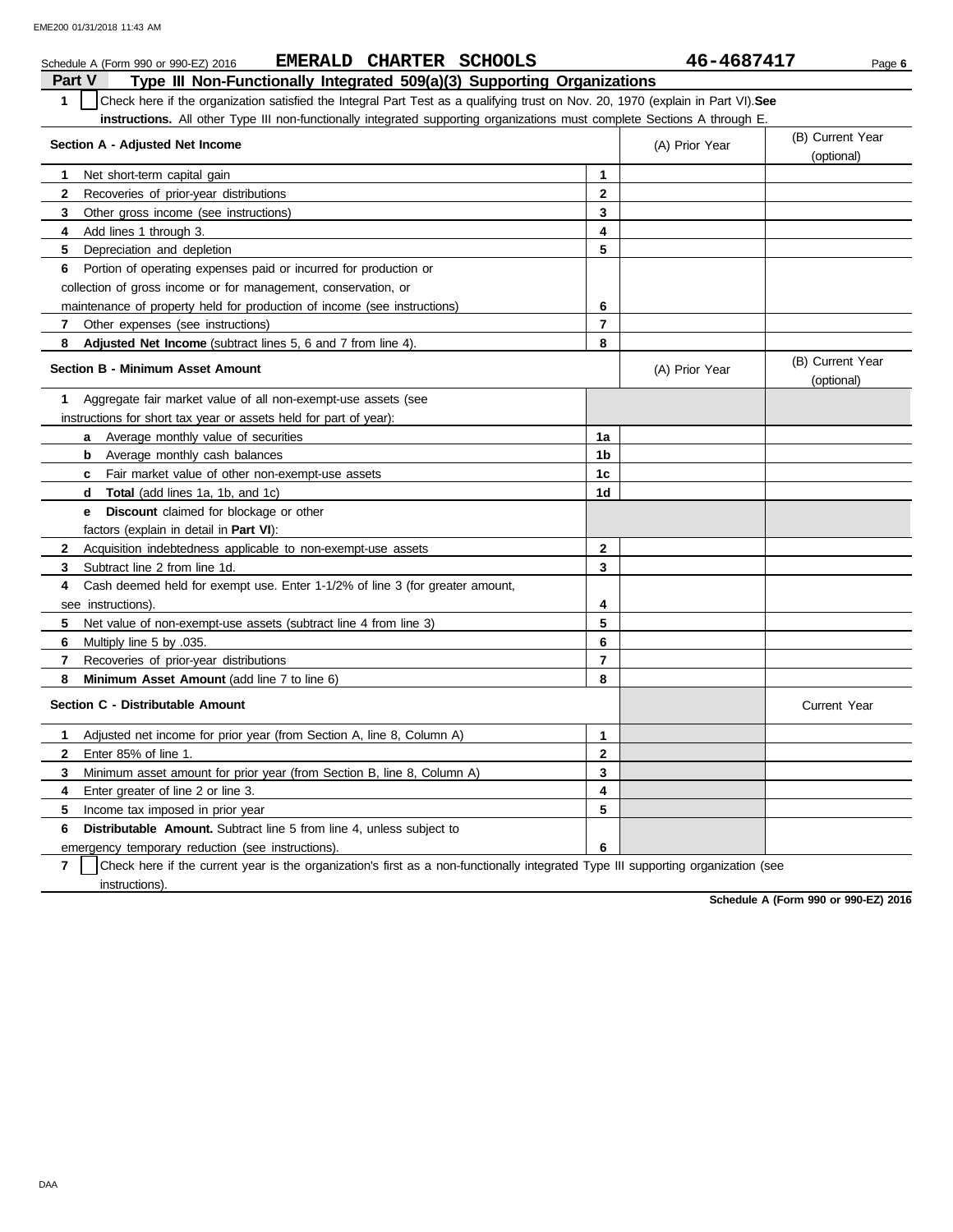|               | EMERALD CHARTER SCHOOLS<br>Schedule A (Form 990 or 990-EZ) 2016                                                                                         |                                    | 46-4687417                                    | Page 7                                           |
|---------------|---------------------------------------------------------------------------------------------------------------------------------------------------------|------------------------------------|-----------------------------------------------|--------------------------------------------------|
| <b>Part V</b> | Type III Non-Functionally Integrated 509(a)(3) Supporting Organizations (continued)                                                                     |                                    |                                               |                                                  |
|               | <b>Section D - Distributions</b>                                                                                                                        |                                    |                                               | <b>Current Year</b>                              |
| 1             | Amounts paid to supported organizations to accomplish exempt purposes                                                                                   |                                    |                                               |                                                  |
| $\mathbf{2}$  | Amounts paid to perform activity that directly furthers exempt purposes of supported                                                                    |                                    |                                               |                                                  |
|               | organizations, in excess of income from activity                                                                                                        |                                    |                                               |                                                  |
| 3<br>4        | Administrative expenses paid to accomplish exempt purposes of supported organizations                                                                   |                                    |                                               |                                                  |
| 5             | Amounts paid to acquire exempt-use assets                                                                                                               |                                    |                                               |                                                  |
| 6             | Qualified set-aside amounts (prior IRS approval required)<br>Other distributions (describe in Part VI). See instructions.                               |                                    |                                               |                                                  |
|               |                                                                                                                                                         |                                    |                                               |                                                  |
| 7<br>8        | <b>Total annual distributions.</b> Add lines 1 through 6.<br>Distributions to attentive supported organizations to which the organization is responsive |                                    |                                               |                                                  |
|               | (provide details in Part VI). See instructions.                                                                                                         |                                    |                                               |                                                  |
|               |                                                                                                                                                         |                                    |                                               |                                                  |
| 9             | Distributable amount for 2016 from Section C, line 6                                                                                                    |                                    |                                               |                                                  |
| 10            | Line 8 amount divided by Line 9 amount<br>Section E - Distribution Allocations (see instructions)                                                       | (i)<br><b>Excess Distributions</b> | (ii)<br><b>Underdistributions</b><br>Pre-2016 | (iii)<br><b>Distributable</b><br>Amount for 2016 |
| 1             | Distributable amount for 2016 from Section C. line 6                                                                                                    |                                    |                                               |                                                  |
| 2             | Underdistributions, if any, for years prior to 2016<br>(reasonable cause required-explain in Part VI). See<br>instructions.                             |                                    |                                               |                                                  |
| 3             | Excess distributions carryover, if any, to 2016:                                                                                                        |                                    |                                               |                                                  |
| a             |                                                                                                                                                         |                                    |                                               |                                                  |
| b             |                                                                                                                                                         |                                    |                                               |                                                  |
|               |                                                                                                                                                         |                                    |                                               |                                                  |
|               |                                                                                                                                                         |                                    |                                               |                                                  |
|               |                                                                                                                                                         |                                    |                                               |                                                  |
|               | f Total of lines 3a through e                                                                                                                           |                                    |                                               |                                                  |
|               | g Applied to underdistributions of prior years                                                                                                          |                                    |                                               |                                                  |
|               | h Applied to 2016 distributable amount                                                                                                                  |                                    |                                               |                                                  |
|               | Carryover from 2011 not applied (see instructions)                                                                                                      |                                    |                                               |                                                  |
|               | Remainder. Subtract lines 3g, 3h, and 3i from 3f.                                                                                                       |                                    |                                               |                                                  |
| 4             | Distributions for 2016 from                                                                                                                             |                                    |                                               |                                                  |
|               | \$<br>Section D, line 7:                                                                                                                                |                                    |                                               |                                                  |
|               | a Applied to underdistributions of prior years                                                                                                          |                                    |                                               |                                                  |
|               | <b>b</b> Applied to 2016 distributable amount                                                                                                           |                                    |                                               |                                                  |
|               | c Remainder. Subtract lines 4a and 4b from 4.                                                                                                           |                                    |                                               |                                                  |
| 5             | Remaining underdistributions for years prior to 2016, if                                                                                                |                                    |                                               |                                                  |
|               | any. Subtract lines 3g and 4a from line 2. For result                                                                                                   |                                    |                                               |                                                  |
|               | greater than zero, explain in Part VI. See instructions.                                                                                                |                                    |                                               |                                                  |
| 6             | Remaining underdistributions for 2016. Subtract lines 3h                                                                                                |                                    |                                               |                                                  |
|               | and 4b from line 1. For result greater than zero, explain in                                                                                            |                                    |                                               |                                                  |
|               | Part VI. See instructions.                                                                                                                              |                                    |                                               |                                                  |
| 7             | Excess distributions carryover to 2017. Add lines 3j                                                                                                    |                                    |                                               |                                                  |
|               | and 4c.                                                                                                                                                 |                                    |                                               |                                                  |
| 8             | Breakdown of line 7:                                                                                                                                    |                                    |                                               |                                                  |
| a             |                                                                                                                                                         |                                    |                                               |                                                  |
|               |                                                                                                                                                         |                                    |                                               |                                                  |
|               |                                                                                                                                                         |                                    |                                               |                                                  |
|               |                                                                                                                                                         |                                    |                                               |                                                  |
|               |                                                                                                                                                         |                                    |                                               |                                                  |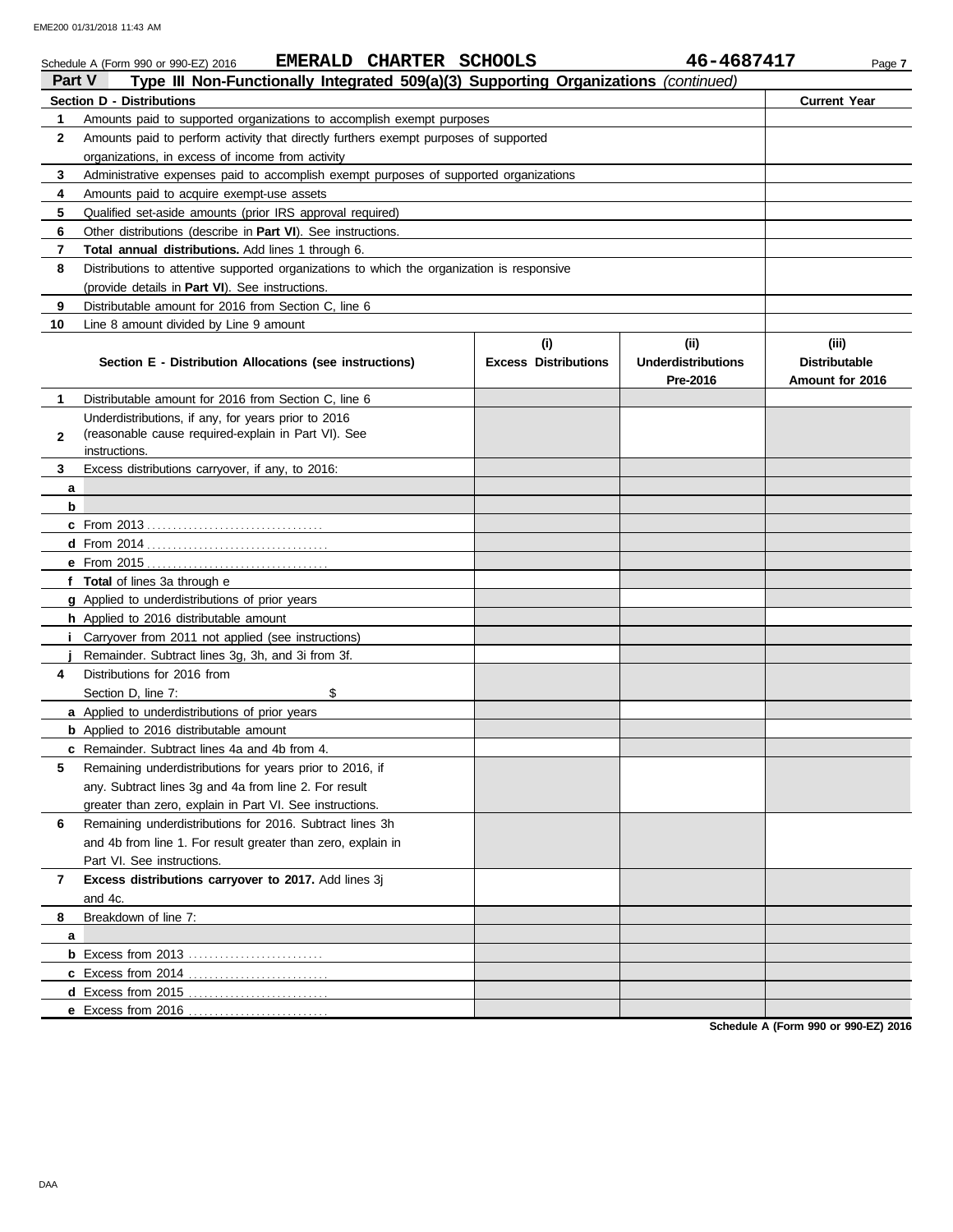|         | Schedule A (Form 990 or 990-EZ) 2016 |  | EMERALD CHARTER SCHOOLS | 46-4687417                                                                                                                                                                                                                                                                                                                                                                                                                                                                                                                                                                                 | Page 8 |
|---------|--------------------------------------|--|-------------------------|--------------------------------------------------------------------------------------------------------------------------------------------------------------------------------------------------------------------------------------------------------------------------------------------------------------------------------------------------------------------------------------------------------------------------------------------------------------------------------------------------------------------------------------------------------------------------------------------|--------|
| Part VI |                                      |  |                         | Supplemental Information. Provide the explanations required by Part II, line 10; Part II, line 17a or 17b; Part<br>III, line 12; Part IV, Section A, lines 1, 2, 3b, 3c, 4b, 4c, 5a, 6, 9a, 9b, 9c, 11a, 11b, and 11c; Part IV, Section<br>B, lines 1 and 2; Part IV, Section C, line 1; Part IV, Section D, lines 2 and 3; Part IV, Section E, lines 1c, 2a, 2b,<br>3a and 3b; Part V, line 1; Part V, Section B, line 1e; Part V, Section D, lines 5, 6, and 8; and Part V, Section E,<br>lines 2, 5, and 6. Also complete this part for any additional information. (See instructions.) |        |
|         |                                      |  |                         |                                                                                                                                                                                                                                                                                                                                                                                                                                                                                                                                                                                            |        |
|         |                                      |  |                         |                                                                                                                                                                                                                                                                                                                                                                                                                                                                                                                                                                                            |        |
|         |                                      |  |                         |                                                                                                                                                                                                                                                                                                                                                                                                                                                                                                                                                                                            |        |
|         |                                      |  |                         |                                                                                                                                                                                                                                                                                                                                                                                                                                                                                                                                                                                            |        |
|         |                                      |  |                         |                                                                                                                                                                                                                                                                                                                                                                                                                                                                                                                                                                                            |        |
|         |                                      |  |                         |                                                                                                                                                                                                                                                                                                                                                                                                                                                                                                                                                                                            |        |
|         |                                      |  |                         |                                                                                                                                                                                                                                                                                                                                                                                                                                                                                                                                                                                            |        |
|         |                                      |  |                         |                                                                                                                                                                                                                                                                                                                                                                                                                                                                                                                                                                                            |        |
|         |                                      |  |                         |                                                                                                                                                                                                                                                                                                                                                                                                                                                                                                                                                                                            |        |
|         |                                      |  |                         |                                                                                                                                                                                                                                                                                                                                                                                                                                                                                                                                                                                            |        |
|         |                                      |  |                         |                                                                                                                                                                                                                                                                                                                                                                                                                                                                                                                                                                                            |        |
|         |                                      |  |                         |                                                                                                                                                                                                                                                                                                                                                                                                                                                                                                                                                                                            |        |
|         |                                      |  |                         |                                                                                                                                                                                                                                                                                                                                                                                                                                                                                                                                                                                            |        |
|         |                                      |  |                         |                                                                                                                                                                                                                                                                                                                                                                                                                                                                                                                                                                                            |        |
|         |                                      |  |                         |                                                                                                                                                                                                                                                                                                                                                                                                                                                                                                                                                                                            |        |
|         |                                      |  |                         |                                                                                                                                                                                                                                                                                                                                                                                                                                                                                                                                                                                            |        |
|         |                                      |  |                         |                                                                                                                                                                                                                                                                                                                                                                                                                                                                                                                                                                                            |        |
|         |                                      |  |                         |                                                                                                                                                                                                                                                                                                                                                                                                                                                                                                                                                                                            |        |
|         |                                      |  |                         |                                                                                                                                                                                                                                                                                                                                                                                                                                                                                                                                                                                            |        |
|         |                                      |  |                         |                                                                                                                                                                                                                                                                                                                                                                                                                                                                                                                                                                                            |        |
|         |                                      |  |                         |                                                                                                                                                                                                                                                                                                                                                                                                                                                                                                                                                                                            |        |
|         |                                      |  |                         |                                                                                                                                                                                                                                                                                                                                                                                                                                                                                                                                                                                            |        |
|         |                                      |  |                         |                                                                                                                                                                                                                                                                                                                                                                                                                                                                                                                                                                                            |        |
|         |                                      |  |                         |                                                                                                                                                                                                                                                                                                                                                                                                                                                                                                                                                                                            |        |
|         |                                      |  |                         |                                                                                                                                                                                                                                                                                                                                                                                                                                                                                                                                                                                            |        |
|         |                                      |  |                         |                                                                                                                                                                                                                                                                                                                                                                                                                                                                                                                                                                                            |        |
|         |                                      |  |                         |                                                                                                                                                                                                                                                                                                                                                                                                                                                                                                                                                                                            |        |
|         |                                      |  |                         |                                                                                                                                                                                                                                                                                                                                                                                                                                                                                                                                                                                            |        |
|         |                                      |  |                         |                                                                                                                                                                                                                                                                                                                                                                                                                                                                                                                                                                                            |        |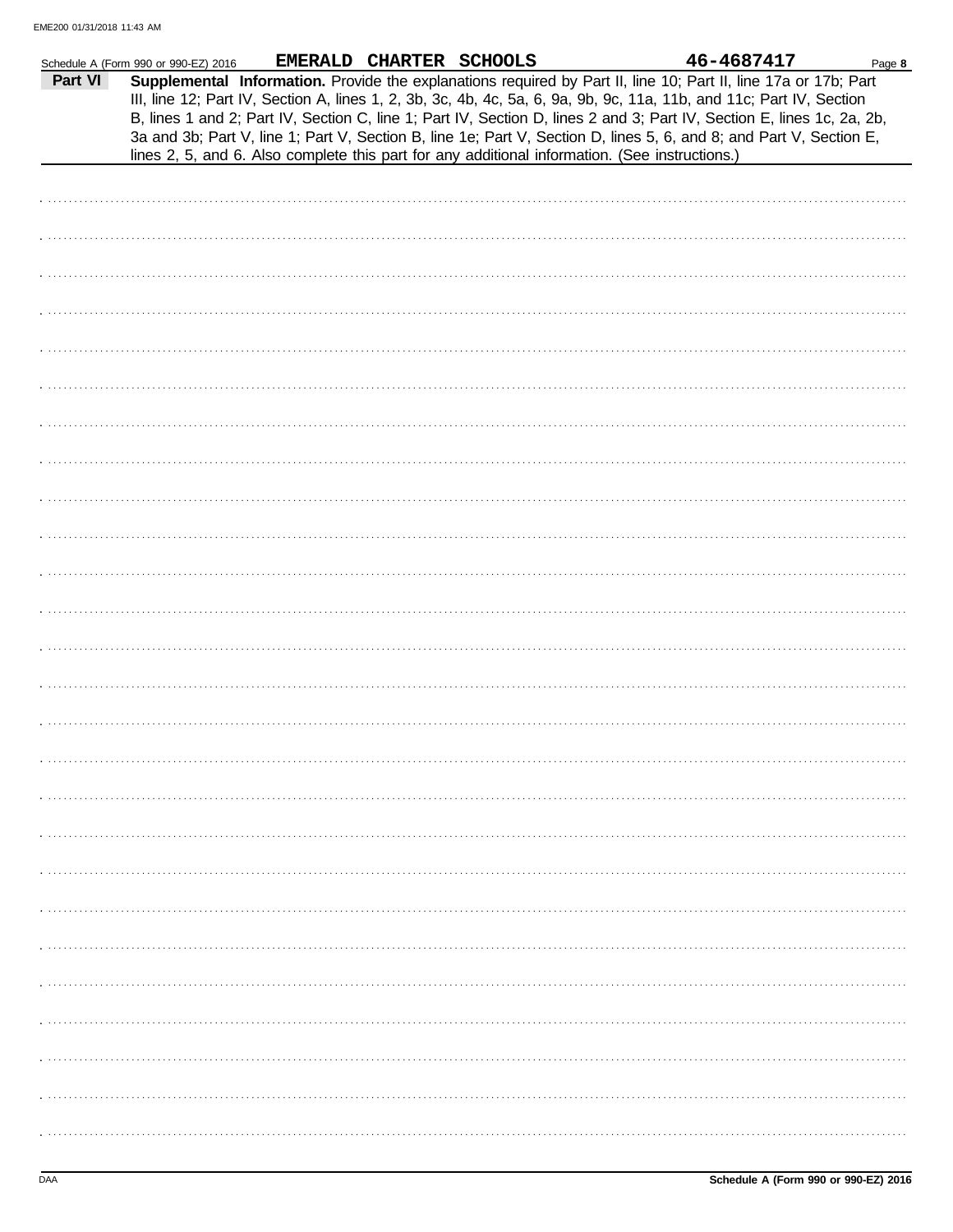Department of the Treasury Internal Revenue Service

**(Form 990)**

# **SCHEDULE D Supplemental Financial Statements**

u **Attach to Form 990. Part IV, line 6, 7, 8, 9, 10, 11a, 11b, 11c, 11d, 11e, 11f, 12a, or 12b.** u **Complete if the organization answered "Yes" on Form 990,**

u **Information about Schedule D (Form 990) and its instructions is at** *www.irs.gov/form990.*

**2016**

**Open to Public Inspection**

OMB No. 1545-0047

|    | Name of the organization                                                                                                                                                              |                                                    |    | Employer identification number  |
|----|---------------------------------------------------------------------------------------------------------------------------------------------------------------------------------------|----------------------------------------------------|----|---------------------------------|
|    | EMERALD CHARTER SCHOOLS                                                                                                                                                               |                                                    |    | 46-4687417                      |
|    | Organizations Maintaining Donor Advised Funds or Other Similar Funds or Accounts.<br>Part I<br>Complete if the organization answered "Yes" on Form 990, Part IV, line 6.              |                                                    |    |                                 |
|    |                                                                                                                                                                                       | (a) Donor advised funds                            |    | (b) Funds and other accounts    |
| 1  |                                                                                                                                                                                       |                                                    |    |                                 |
| 2  |                                                                                                                                                                                       |                                                    |    |                                 |
| З  |                                                                                                                                                                                       |                                                    |    |                                 |
| 4  |                                                                                                                                                                                       |                                                    |    |                                 |
| 5  | Did the organization inform all donors and donor advisors in writing that the assets held in donor advised                                                                            |                                                    |    |                                 |
|    |                                                                                                                                                                                       |                                                    |    | Yes<br>No                       |
| 6  | Did the organization inform all grantees, donors, and donor advisors in writing that grant funds can be used                                                                          |                                                    |    |                                 |
|    | only for charitable purposes and not for the benefit of the donor or donor advisor, or for any other purpose                                                                          |                                                    |    |                                 |
|    |                                                                                                                                                                                       |                                                    |    | Yes<br>No                       |
|    | <b>Conservation Easements.</b><br>Part II                                                                                                                                             |                                                    |    |                                 |
|    | Complete if the organization answered "Yes" on Form 990, Part IV, line 7.                                                                                                             |                                                    |    |                                 |
| 1. | Purpose(s) of conservation easements held by the organization (check all that apply).                                                                                                 |                                                    |    |                                 |
|    | Preservation of land for public use (e.g., recreation or education)                                                                                                                   | Preservation of a historically important land area |    |                                 |
|    | Protection of natural habitat                                                                                                                                                         | Preservation of a certified historic structure     |    |                                 |
|    | Preservation of open space                                                                                                                                                            |                                                    |    |                                 |
| 2  | Complete lines 2a through 2d if the organization held a qualified conservation contribution in the form of a conservation                                                             |                                                    |    |                                 |
|    | easement on the last day of the tax year.                                                                                                                                             |                                                    |    | Held at the End of the Tax Year |
| a  |                                                                                                                                                                                       |                                                    | 2a |                                 |
| b  |                                                                                                                                                                                       |                                                    | 2b |                                 |
| с  | Number of conservation easements on a certified historic structure included in (a) [[[[[[[[[[[[[[[[[[[[[[[[[]]]]]]]                                                                   |                                                    | 2c |                                 |
| d  | Number of conservation easements included in (c) acquired after 8/17/06, and not on a                                                                                                 |                                                    |    |                                 |
|    | historic structure listed in the National Register<br>Number of conservation easements modified, transferred, released, extinguished, or terminated by the organization during the    |                                                    | 2d |                                 |
| 3. |                                                                                                                                                                                       |                                                    |    |                                 |
|    | tax year <b>u</b><br>Number of states where property subject to conservation easement is located $\boldsymbol{\cup}$                                                                  |                                                    |    |                                 |
| 5  | Does the organization have a written policy regarding the periodic monitoring, inspection, handling of                                                                                |                                                    |    |                                 |
|    |                                                                                                                                                                                       |                                                    |    | <b>Yes</b><br>No                |
| 6  | Staff and volunteer hours devoted to monitoring, inspecting, handling of violations, and enforcing conservation easements during the year                                             |                                                    |    |                                 |
|    | u                                                                                                                                                                                     |                                                    |    |                                 |
| 7  | Amount of expenses incurred in monitoring, inspecting, handling of violations, and enforcing conservation easements during the year                                                   |                                                    |    |                                 |
|    | <b>u</b> \$                                                                                                                                                                           |                                                    |    |                                 |
|    | Does each conservation easement reported on line 2(d) above satisfy the requirements of section 170(h)(4)(B)(i)                                                                       |                                                    |    |                                 |
|    |                                                                                                                                                                                       |                                                    |    | Yes<br>No                       |
| 9  | In Part XIII, describe how the organization reports conservation easements in its revenue and expense statement, and                                                                  |                                                    |    |                                 |
|    | balance sheet, and include, if applicable, the text of the footnote to the organization's financial statements that describes the                                                     |                                                    |    |                                 |
|    | organization's accounting for conservation easements.                                                                                                                                 |                                                    |    |                                 |
|    | Organizations Maintaining Collections of Art, Historical Treasures, or Other Similar Assets.<br>Part III<br>Complete if the organization answered "Yes" on Form 990, Part IV, line 8. |                                                    |    |                                 |
|    | 1a If the organization elected, as permitted under SFAS 116 (ASC 958), not to report in its revenue statement and balance sheet                                                       |                                                    |    |                                 |
|    | works of art, historical treasures, or other similar assets held for public exhibition, education, or research in furtherance of                                                      |                                                    |    |                                 |
|    | public service, provide, in Part XIII, the text of the footnote to its financial statements that describes these items.                                                               |                                                    |    |                                 |
|    | <b>b</b> If the organization elected, as permitted under SFAS 116 (ASC 958), to report in its revenue statement and balance sheet                                                     |                                                    |    |                                 |
|    | works of art, historical treasures, or other similar assets held for public exhibition, education, or research in furtherance of                                                      |                                                    |    |                                 |
|    | public service, provide the following amounts relating to these items:                                                                                                                |                                                    |    |                                 |
|    |                                                                                                                                                                                       |                                                    |    | $\overline{u}$ \$               |
|    | (ii) Assets included in Form 990, Part X                                                                                                                                              |                                                    |    | U <sub>5</sub>                  |
| 2  | If the organization received or held works of art, historical treasures, or other similar assets for financial gain, provide the                                                      |                                                    |    |                                 |
|    | following amounts required to be reported under SFAS 116 (ASC 958) relating to these items:                                                                                           |                                                    |    |                                 |
| а  |                                                                                                                                                                                       |                                                    |    |                                 |
|    |                                                                                                                                                                                       |                                                    |    |                                 |

DAA **For Paperwork Reduction Act Notice, see the Instructions for Form 990.**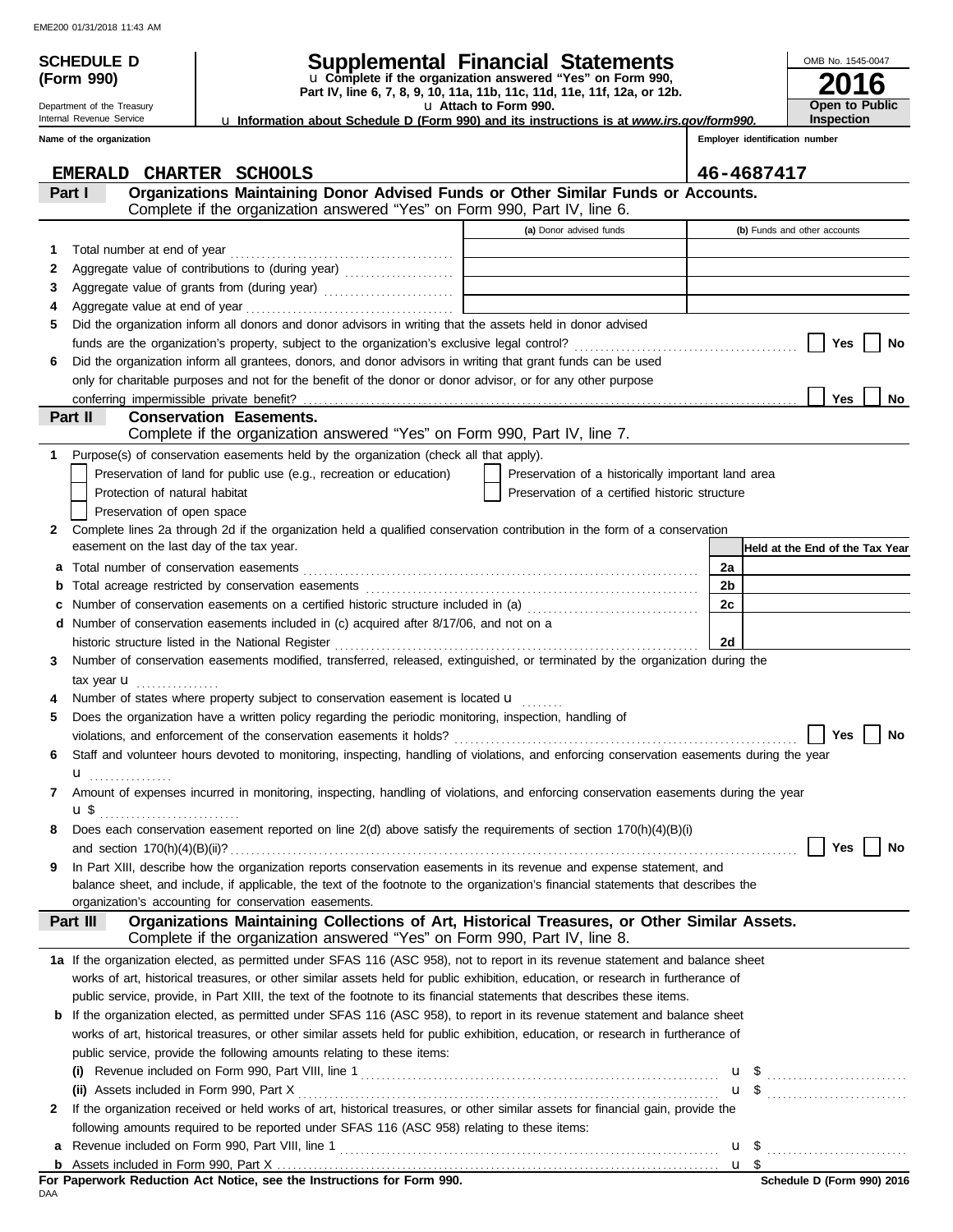|   | Schedule D (Form 990) 2016 EMERALD CHARTER SCHOOLS                                                                                                                                                                                  |                         |                           |                        | 46-4687417      |                      |                | Page 2              |
|---|-------------------------------------------------------------------------------------------------------------------------------------------------------------------------------------------------------------------------------------|-------------------------|---------------------------|------------------------|-----------------|----------------------|----------------|---------------------|
|   | Organizations Maintaining Collections of Art, Historical Treasures, or Other Similar Assets (continued)<br>Part III                                                                                                                 |                         |                           |                        |                 |                      |                |                     |
|   | 3 Using the organization's acquisition, accession, and other records, check any of the following that are a significant use of its<br>collection items (check all that apply):                                                      |                         |                           |                        |                 |                      |                |                     |
| a | Public exhibition                                                                                                                                                                                                                   | d                       | Loan or exchange programs |                        |                 |                      |                |                     |
| b | Scholarly research                                                                                                                                                                                                                  | е                       |                           |                        |                 |                      |                |                     |
| c | Preservation for future generations                                                                                                                                                                                                 |                         |                           |                        |                 |                      |                |                     |
|   | Provide a description of the organization's collections and explain how they further the organization's exempt purpose in Part                                                                                                      |                         |                           |                        |                 |                      |                |                     |
|   | XIII.                                                                                                                                                                                                                               |                         |                           |                        |                 |                      |                |                     |
| 5 | During the year, did the organization solicit or receive donations of art, historical treasures, or other similar                                                                                                                   |                         |                           |                        |                 |                      |                |                     |
|   |                                                                                                                                                                                                                                     |                         |                           |                        |                 |                      | Yes            | No                  |
|   | Part IV<br><b>Escrow and Custodial Arrangements.</b>                                                                                                                                                                                |                         |                           |                        |                 |                      |                |                     |
|   | Complete if the organization answered "Yes" on Form 990, Part IV, line 9, or reported an amount on Form                                                                                                                             |                         |                           |                        |                 |                      |                |                     |
|   | 990, Part X, line 21.                                                                                                                                                                                                               |                         |                           |                        |                 |                      |                |                     |
|   | 1a Is the organization an agent, trustee, custodian or other intermediary for contributions or other assets not                                                                                                                     |                         |                           |                        |                 |                      |                |                     |
|   |                                                                                                                                                                                                                                     |                         |                           |                        |                 |                      | Yes            | No                  |
|   | b If "Yes," explain the arrangement in Part XIII and complete the following table:                                                                                                                                                  |                         |                           |                        |                 |                      |                |                     |
|   |                                                                                                                                                                                                                                     |                         |                           |                        |                 |                      | Amount         |                     |
| c |                                                                                                                                                                                                                                     |                         |                           |                        |                 | 1c                   |                |                     |
| d | Additions during the year contains and according to the year contained and according the year contains and according the year contains and according to the year contains and according to the state of the state of the state      |                         |                           |                        |                 | 1d                   |                |                     |
| е |                                                                                                                                                                                                                                     |                         |                           |                        |                 | 1е                   |                |                     |
| f | Ending balance <b>constructs</b> and constructs and constructs and constructs and constructs and constructs and constructs of the construction of the construction of the construction of the construction of the construction of t |                         |                           |                        |                 | 1f                   |                |                     |
|   | 2a Did the organization include an amount on Form 990, Part X, line 21, for escrow or custodial account liability?                                                                                                                  |                         |                           |                        |                 |                      | Yes            | <b>No</b>           |
|   |                                                                                                                                                                                                                                     |                         |                           |                        |                 |                      |                |                     |
|   | <b>Endowment Funds.</b><br>Part V                                                                                                                                                                                                   |                         |                           |                        |                 |                      |                |                     |
|   | Complete if the organization answered "Yes" on Form 990, Part IV, line 10.                                                                                                                                                          |                         |                           |                        |                 |                      |                |                     |
|   |                                                                                                                                                                                                                                     | (a) Current year        | (b) Prior year            | (c) Two years back     |                 | (d) Three years back |                | (e) Four years back |
|   | 1a Beginning of year balance                                                                                                                                                                                                        |                         |                           |                        |                 |                      |                |                     |
|   |                                                                                                                                                                                                                                     |                         |                           |                        |                 |                      |                |                     |
| c | Net investment earnings, gains, and                                                                                                                                                                                                 |                         |                           |                        |                 |                      |                |                     |
|   |                                                                                                                                                                                                                                     |                         |                           |                        |                 |                      |                |                     |
|   | d Grants or scholarships                                                                                                                                                                                                            |                         |                           |                        |                 |                      |                |                     |
|   | e Other expenditures for facilities and                                                                                                                                                                                             |                         |                           |                        |                 |                      |                |                     |
|   |                                                                                                                                                                                                                                     |                         |                           |                        |                 |                      |                |                     |
|   | f Administrative expenses                                                                                                                                                                                                           |                         |                           |                        |                 |                      |                |                     |
| g |                                                                                                                                                                                                                                     |                         |                           |                        |                 |                      |                |                     |
| 2 | Provide the estimated percentage of the current year end balance (line 1g, column (a)) held as:<br>a Board designated or quasi-endowment u                                                                                          | %                       |                           |                        |                 |                      |                |                     |
|   | Permanent endowment <b>u</b> %                                                                                                                                                                                                      |                         |                           |                        |                 |                      |                |                     |
| c |                                                                                                                                                                                                                                     | %                       |                           |                        |                 |                      |                |                     |
|   | The percentages on lines 2a, 2b, and 2c should equal 100%.                                                                                                                                                                          |                         |                           |                        |                 |                      |                |                     |
|   | 3a Are there endowment funds not in the possession of the organization that are held and administered for the                                                                                                                       |                         |                           |                        |                 |                      |                |                     |
|   | organization by:                                                                                                                                                                                                                    |                         |                           |                        |                 |                      |                | Yes<br>No           |
|   |                                                                                                                                                                                                                                     |                         |                           |                        |                 |                      | 3a(i)          |                     |
|   |                                                                                                                                                                                                                                     |                         |                           |                        |                 |                      | 3a(ii)         |                     |
|   |                                                                                                                                                                                                                                     |                         |                           |                        |                 |                      | 3b             |                     |
|   | Describe in Part XIII the intended uses of the organization's endowment funds.                                                                                                                                                      |                         |                           |                        |                 |                      |                |                     |
|   | Land, Buildings, and Equipment.<br>Part VI                                                                                                                                                                                          |                         |                           |                        |                 |                      |                |                     |
|   | Complete if the organization answered "Yes" on Form 990, Part IV, line 11a. See Form 990, Part X, line 10.                                                                                                                          |                         |                           |                        |                 |                      |                |                     |
|   | Description of property                                                                                                                                                                                                             | (a) Cost or other basis | (b) Cost or other basis   |                        | (c) Accumulated |                      | (d) Book value |                     |
|   |                                                                                                                                                                                                                                     | (investment)            | (other)                   |                        | depreciation    |                      |                |                     |
|   |                                                                                                                                                                                                                                     |                         |                           | 100,000                |                 |                      |                | 100,000             |
|   |                                                                                                                                                                                                                                     |                         |                           | $\overline{4,780,011}$ |                 | 188,814              |                | 4,591,197           |
|   | Leasehold improvements                                                                                                                                                                                                              |                         |                           |                        |                 |                      |                |                     |
| d |                                                                                                                                                                                                                                     |                         |                           | 455,308                |                 | 87,718               |                | 367,590             |
|   |                                                                                                                                                                                                                                     |                         |                           | 132,672                |                 | 23,554               |                | 109, 118            |
|   |                                                                                                                                                                                                                                     |                         |                           |                        |                 | u                    |                | 5,167,905           |

**Schedule D (Form 990) 2016**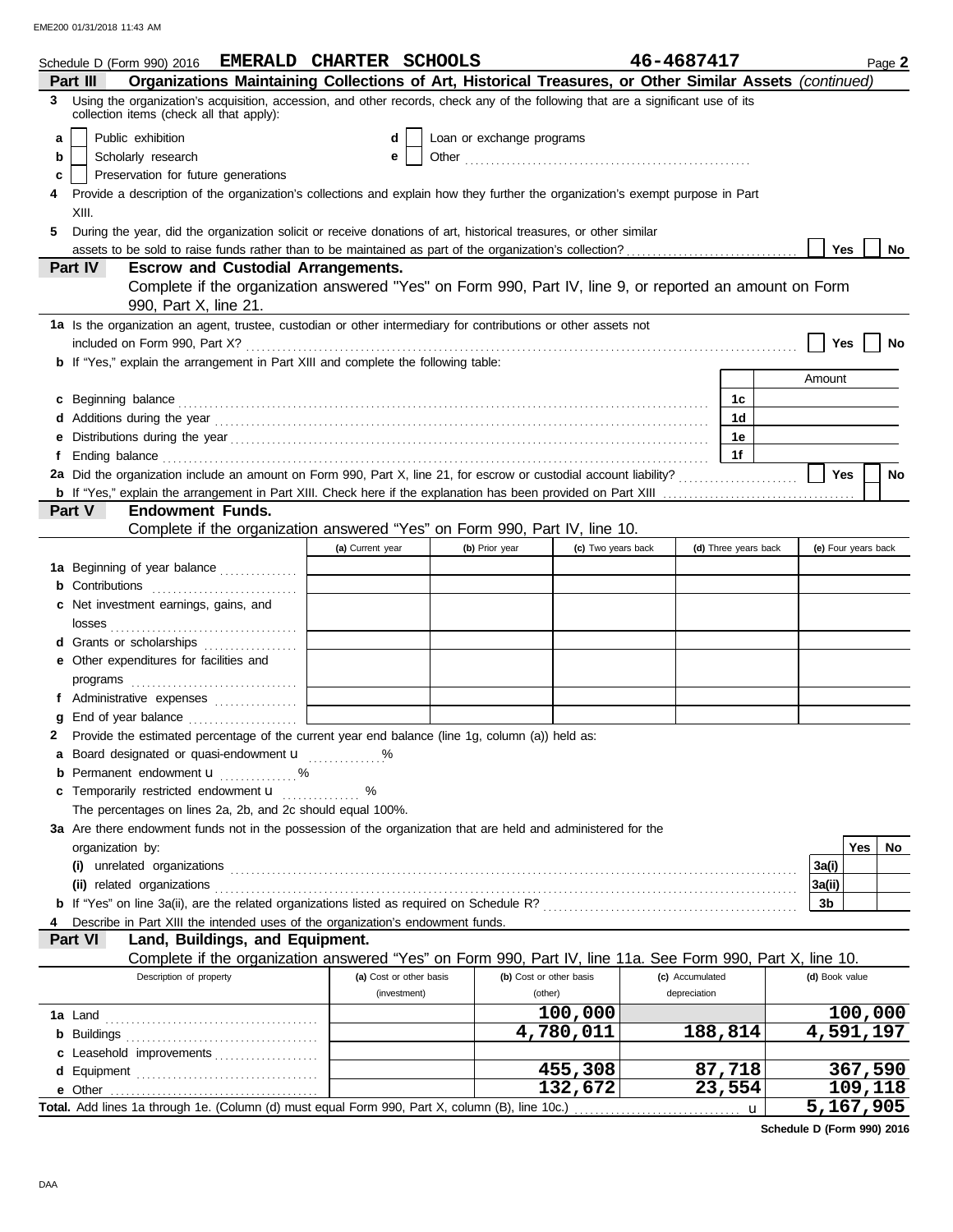|                           | EMERALD CHARTER SCHOOLS<br>Schedule D (Form 990) 2016                                                                                                                                                                                                 |                         |                 |                | 46-4687417                       | Page 3         |
|---------------------------|-------------------------------------------------------------------------------------------------------------------------------------------------------------------------------------------------------------------------------------------------------|-------------------------|-----------------|----------------|----------------------------------|----------------|
| <b>Part VII</b>           | Investments-Other Securities.                                                                                                                                                                                                                         |                         |                 |                |                                  |                |
|                           | Complete if the organization answered "Yes" on Form 990, Part IV, line 11b. See Form 990, Part X, line 12.                                                                                                                                            |                         |                 |                |                                  |                |
|                           | (a) Description of security or category                                                                                                                                                                                                               |                         |                 | (b) Book value | (c) Method of valuation:         |                |
|                           | (including name of security)                                                                                                                                                                                                                          |                         |                 |                | Cost or end-of-year market value |                |
| (1) Financial derivatives |                                                                                                                                                                                                                                                       |                         |                 |                |                                  |                |
|                           |                                                                                                                                                                                                                                                       |                         |                 |                |                                  |                |
| $(3)$ Other               |                                                                                                                                                                                                                                                       |                         |                 |                |                                  |                |
|                           |                                                                                                                                                                                                                                                       |                         |                 |                |                                  |                |
|                           |                                                                                                                                                                                                                                                       |                         |                 |                |                                  |                |
|                           | $(C)$ and $(C)$ and $(C)$ and $(C)$ and $(C)$ and $(C)$ and $(C)$ and $(C)$ and $(C)$ and $(C)$ and $(C)$ and $(C)$ and $(C)$ and $(C)$ and $(C)$ and $(C)$ and $(C)$ and $(C)$ and $(C)$ and $(C)$ and $(C)$ and $(C)$ and $(C)$ and $(C)$ and $(C)$ |                         |                 |                |                                  |                |
|                           |                                                                                                                                                                                                                                                       |                         |                 |                |                                  |                |
| $\mathbf{E}(\mathsf{E})$  |                                                                                                                                                                                                                                                       |                         |                 |                |                                  |                |
|                           |                                                                                                                                                                                                                                                       |                         |                 |                |                                  |                |
| (G)                       |                                                                                                                                                                                                                                                       |                         |                 |                |                                  |                |
| (H)                       |                                                                                                                                                                                                                                                       |                         |                 |                |                                  |                |
|                           | Total. (Column (b) must equal Form 990, Part X, col. (B) line 12.) $\mathbf u$                                                                                                                                                                        |                         |                 |                |                                  |                |
| <b>Part VIII</b>          | Investments-Program Related.                                                                                                                                                                                                                          |                         |                 |                |                                  |                |
|                           | Complete if the organization answered "Yes" on Form 990, Part IV, line 11c. See Form 990, Part X, line 13.                                                                                                                                            |                         |                 |                |                                  |                |
|                           | (a) Description of investment                                                                                                                                                                                                                         |                         |                 | (b) Book value | (c) Method of valuation:         |                |
|                           |                                                                                                                                                                                                                                                       |                         |                 |                | Cost or end-of-year market value |                |
| (1)                       |                                                                                                                                                                                                                                                       |                         |                 |                |                                  |                |
| (2)                       |                                                                                                                                                                                                                                                       |                         |                 |                |                                  |                |
| (3)                       |                                                                                                                                                                                                                                                       |                         |                 |                |                                  |                |
| (4)                       |                                                                                                                                                                                                                                                       |                         |                 |                |                                  |                |
| (5)                       |                                                                                                                                                                                                                                                       |                         |                 |                |                                  |                |
| (6)                       |                                                                                                                                                                                                                                                       |                         |                 |                |                                  |                |
| (7)                       |                                                                                                                                                                                                                                                       |                         |                 |                |                                  |                |
| (8)                       |                                                                                                                                                                                                                                                       |                         |                 |                |                                  |                |
| (9)                       |                                                                                                                                                                                                                                                       |                         |                 |                |                                  |                |
|                           | Total. (Column (b) must equal Form 990, Part X, col. (B) line 13.) u                                                                                                                                                                                  |                         |                 |                |                                  |                |
| Part IX                   | <b>Other Assets.</b>                                                                                                                                                                                                                                  |                         |                 |                |                                  |                |
|                           | Complete if the organization answered "Yes" on Form 990, Part IV, line 11d. See Form 990, Part X, line 15.                                                                                                                                            |                         |                 |                |                                  |                |
|                           |                                                                                                                                                                                                                                                       |                         | (a) Description |                |                                  | (b) Book value |
| (1)                       | DEFERRED OUTFLOWS RELATED                                                                                                                                                                                                                             |                         |                 | TO PENSION     |                                  | 233,525        |
| (2)                       | <b>ACCRUED</b>                                                                                                                                                                                                                                        | <b>REVENUE</b>          |                 |                |                                  | 46,071         |
| (3)                       | <b>DEFERRED</b>                                                                                                                                                                                                                                       | <b>OUTFLOWS RELATED</b> |                 | TO PENSION     |                                  | 28,461         |
| (4)                       |                                                                                                                                                                                                                                                       |                         |                 |                |                                  |                |
| (5)                       |                                                                                                                                                                                                                                                       |                         |                 |                |                                  |                |
| (6)                       |                                                                                                                                                                                                                                                       |                         |                 |                |                                  |                |
| (7)                       |                                                                                                                                                                                                                                                       |                         |                 |                |                                  |                |
| (8)                       |                                                                                                                                                                                                                                                       |                         |                 |                |                                  |                |
| (9)                       |                                                                                                                                                                                                                                                       |                         |                 |                |                                  |                |
|                           | Total. (Column (b) must equal Form 990, Part X, col. (B) line 15.)                                                                                                                                                                                    |                         |                 |                | u                                | 308,057        |
| Part X                    | Other Liabilities.                                                                                                                                                                                                                                    |                         |                 |                |                                  |                |
|                           | Complete if the organization answered "Yes" on Form 990, Part IV, line 11e or 11f. See Form 990, Part X,                                                                                                                                              |                         |                 |                |                                  |                |
|                           | line 25.                                                                                                                                                                                                                                              |                         |                 |                |                                  |                |
| 1.                        | (a) Description of liability                                                                                                                                                                                                                          |                         |                 | (b) Book value |                                  |                |
| (1)                       | Federal income taxes                                                                                                                                                                                                                                  |                         |                 |                |                                  |                |
| (2)                       | DEFERRED INFLOWS RELATED TO PENSIONS                                                                                                                                                                                                                  |                         |                 | 91,331         |                                  |                |
| (3)                       | NET PENSION LIABILITY - TCRS - LEGAC                                                                                                                                                                                                                  |                         |                 | 70,234         |                                  |                |
| (4)                       | DEFERRED INFLOWS RELATED TO PENSIONS                                                                                                                                                                                                                  |                         |                 | 2,002          |                                  |                |
| (5)                       |                                                                                                                                                                                                                                                       |                         |                 |                |                                  |                |
| (6)                       |                                                                                                                                                                                                                                                       |                         |                 |                |                                  |                |
| (7)                       |                                                                                                                                                                                                                                                       |                         |                 |                |                                  |                |
| (8)                       |                                                                                                                                                                                                                                                       |                         |                 |                |                                  |                |
| (9)                       |                                                                                                                                                                                                                                                       |                         |                 |                |                                  |                |
|                           | Total. (Column (b) must equal Form 990, Part X, col. (B) line 25.) u                                                                                                                                                                                  |                         |                 | 163,567        |                                  |                |

Liability for uncertain tax positions. In Part XIII, provide the text of the footnote to the organization's financial statements that reports the **2.** organization's liability for uncertain tax positions under FIN 48 (ASC 740). Check here if the text of the footnote has been provided in Part XIII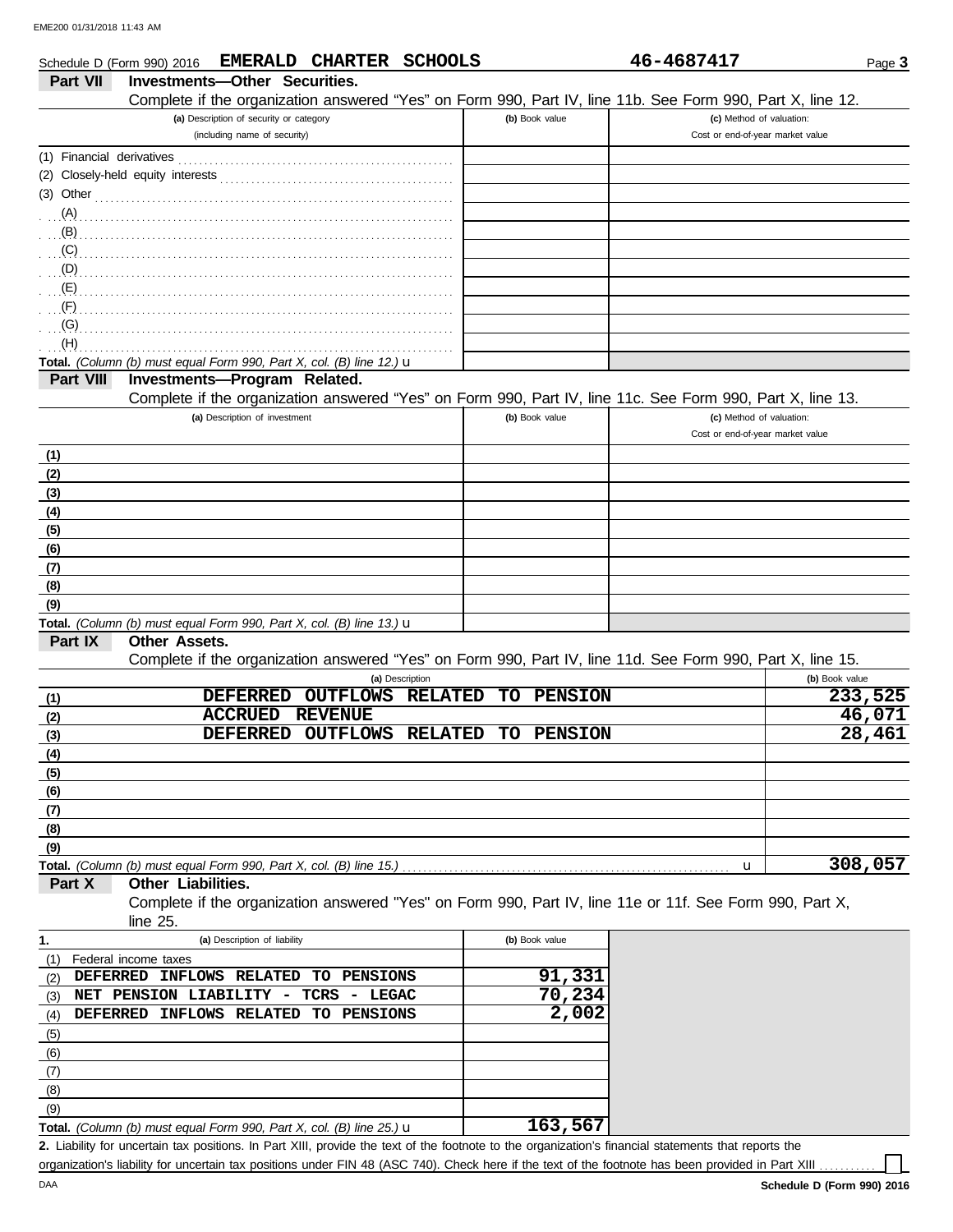|   | Schedule D (Form 990) 2016 EMERALD CHARTER SCHOOLS                                                                                                                                                                             |                | 46-4687417 |              | Page 4    |
|---|--------------------------------------------------------------------------------------------------------------------------------------------------------------------------------------------------------------------------------|----------------|------------|--------------|-----------|
|   | Reconciliation of Revenue per Audited Financial Statements With Revenue per Return.<br>Part XI                                                                                                                                 |                |            |              |           |
|   | Complete if the organization answered "Yes" on Form 990, Part IV, line 12a.                                                                                                                                                    |                |            |              |           |
| 1 | Total revenue, gains, and other support per audited financial statements                                                                                                                                                       |                |            | $\mathbf{1}$ | 2,628,344 |
| 2 | Amounts included on line 1 but not on Form 990, Part VIII, line 12:                                                                                                                                                            |                |            |              |           |
| а |                                                                                                                                                                                                                                | 2a             |            |              |           |
| b |                                                                                                                                                                                                                                | 2 <sub>b</sub> |            |              |           |
| c |                                                                                                                                                                                                                                | 2c             |            |              |           |
| d |                                                                                                                                                                                                                                | 2d             |            |              |           |
| е | Add lines 2a through 2d [11] Additional Property and Property and Property and Property and Property and Property and Property and Property and Property and Property and Property and Property and Property and Property and  |                |            | 2e           |           |
| 3 |                                                                                                                                                                                                                                |                |            | 3            | 2,628,344 |
| 4 | Amounts included on Form 990, Part VIII, line 12, but not on line 1:                                                                                                                                                           |                |            |              |           |
| a | Investment expenses not included on Form 990, Part VIII, line 7b [                                                                                                                                                             | 4a             |            |              |           |
| b |                                                                                                                                                                                                                                | 4b             |            |              |           |
| c | Add lines 4a and 4b                                                                                                                                                                                                            |                |            | 4c           |           |
|   |                                                                                                                                                                                                                                |                |            | 5            | 2,628,344 |
|   | Reconciliation of Expenses per Audited Financial Statements With Expenses per Return.<br>Part XII                                                                                                                              |                |            |              |           |
|   | Complete if the organization answered "Yes" on Form 990, Part IV, line 12a.                                                                                                                                                    |                |            |              |           |
| 1 | Total expenses and losses per audited financial statements                                                                                                                                                                     |                |            | 1            | 2,883,540 |
| 2 | Amounts included on line 1 but not on Form 990, Part IX, line 25:                                                                                                                                                              |                |            |              |           |
| a |                                                                                                                                                                                                                                | 2a             |            |              |           |
| b | Prior year adjustments [11, 11] All the contract of the contract of the contract of the contract of the contract of the contract of the contract of the contract of the contract of the contract of the contract of the contra | 2 <sub>b</sub> |            |              |           |
| c |                                                                                                                                                                                                                                | 2c             |            |              |           |
| d |                                                                                                                                                                                                                                | 2d             |            |              |           |
| е | Add lines 2a through 2d [11] March 2014 [12] March 2014 [12] March 2014 [12] March 2014 [12] March 2014 [12] March 2015 [12] March 2014 [12] March 2014 [12] March 2014 [12] March 2014 [12] March 2014 [12] March 2014 [12] M |                |            | 2e           |           |
| 3 |                                                                                                                                                                                                                                |                |            | 3            | 2,883,540 |
| 4 | Amounts included on Form 990, Part IX, line 25, but not on line 1:                                                                                                                                                             |                |            |              |           |
|   |                                                                                                                                                                                                                                | 4a             |            |              |           |
| b |                                                                                                                                                                                                                                | 4b             |            |              |           |
|   | c Add lines 4a and 4b                                                                                                                                                                                                          |                |            | 4с           |           |
|   |                                                                                                                                                                                                                                |                |            | 5            | 2,883,540 |
|   | Part XIII Supplemental Information.                                                                                                                                                                                            |                |            |              |           |
|   | Provide the descriptions required for Part II, lines 3, 5, and 9; Part III, lines 1a and 4; Part IV, lines 1b and 2b; Part V, line 4; Part X, line                                                                             |                |            |              |           |
|   | 2; Part XI, lines 2d and 4b; and Part XII, lines 2d and 4b. Also complete this part to provide any additional information.                                                                                                     |                |            |              |           |
|   |                                                                                                                                                                                                                                |                |            |              |           |
|   |                                                                                                                                                                                                                                |                |            |              |           |
|   |                                                                                                                                                                                                                                |                |            |              |           |
|   |                                                                                                                                                                                                                                |                |            |              |           |
|   |                                                                                                                                                                                                                                |                |            |              |           |
|   |                                                                                                                                                                                                                                |                |            |              |           |
|   |                                                                                                                                                                                                                                |                |            |              |           |
|   |                                                                                                                                                                                                                                |                |            |              |           |
|   |                                                                                                                                                                                                                                |                |            |              |           |
|   |                                                                                                                                                                                                                                |                |            |              |           |
|   |                                                                                                                                                                                                                                |                |            |              |           |
|   |                                                                                                                                                                                                                                |                |            |              |           |
|   |                                                                                                                                                                                                                                |                |            |              |           |
|   |                                                                                                                                                                                                                                |                |            |              |           |
|   |                                                                                                                                                                                                                                |                |            |              |           |
|   |                                                                                                                                                                                                                                |                |            |              |           |
|   |                                                                                                                                                                                                                                |                |            |              |           |
|   |                                                                                                                                                                                                                                |                |            |              |           |
|   |                                                                                                                                                                                                                                |                |            |              |           |
|   |                                                                                                                                                                                                                                |                |            |              |           |
|   |                                                                                                                                                                                                                                |                |            |              |           |
|   |                                                                                                                                                                                                                                |                |            |              |           |
|   |                                                                                                                                                                                                                                |                |            |              |           |
|   |                                                                                                                                                                                                                                |                |            |              |           |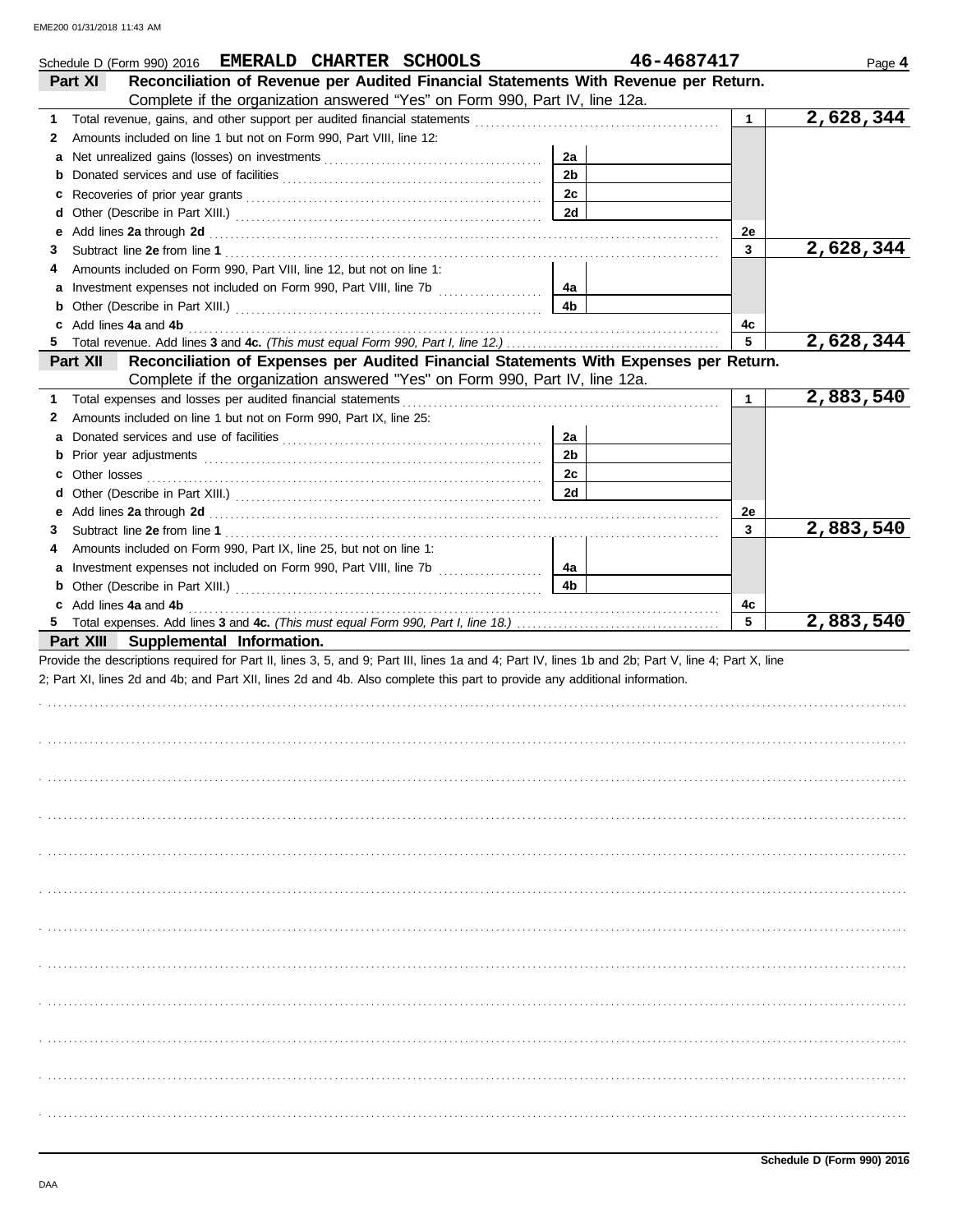|           | Schedule D (Form 990) 2016 |                                      | EMERALD CHARTER SCHOOLS |  | 46-4687417 | Page 5 |
|-----------|----------------------------|--------------------------------------|-------------------------|--|------------|--------|
| Part XIII |                            | Supplemental Information (continued) |                         |  |            |        |
|           |                            |                                      |                         |  |            |        |
|           |                            |                                      |                         |  |            |        |
|           |                            |                                      |                         |  |            |        |
|           |                            |                                      |                         |  |            |        |
|           |                            |                                      |                         |  |            |        |
|           |                            |                                      |                         |  |            |        |
|           |                            |                                      |                         |  |            |        |
|           |                            |                                      |                         |  |            |        |
|           |                            |                                      |                         |  |            |        |
|           |                            |                                      |                         |  |            |        |
|           |                            |                                      |                         |  |            |        |
|           |                            |                                      |                         |  |            |        |
|           |                            |                                      |                         |  |            |        |
|           |                            |                                      |                         |  |            |        |
|           |                            |                                      |                         |  |            |        |
|           |                            |                                      |                         |  |            |        |
|           |                            |                                      |                         |  |            |        |
|           |                            |                                      |                         |  |            |        |
|           |                            |                                      |                         |  |            |        |
|           |                            |                                      |                         |  |            |        |
|           |                            |                                      |                         |  |            |        |
|           |                            |                                      |                         |  |            |        |
|           |                            |                                      |                         |  |            |        |
|           |                            |                                      |                         |  |            |        |
|           |                            |                                      |                         |  |            |        |
|           |                            |                                      |                         |  |            |        |
|           |                            |                                      |                         |  |            |        |
|           |                            |                                      |                         |  |            |        |
|           |                            |                                      |                         |  |            |        |
|           |                            |                                      |                         |  |            |        |
|           |                            |                                      |                         |  |            |        |
|           |                            |                                      |                         |  |            |        |
|           |                            |                                      |                         |  |            |        |
|           |                            |                                      |                         |  |            |        |
|           |                            |                                      |                         |  |            |        |
|           |                            |                                      |                         |  |            |        |
|           |                            |                                      |                         |  |            |        |
|           |                            |                                      |                         |  |            |        |
|           |                            |                                      |                         |  |            |        |
|           |                            |                                      |                         |  |            |        |
|           |                            |                                      |                         |  |            |        |
|           |                            |                                      |                         |  |            |        |
|           |                            |                                      |                         |  |            |        |
|           |                            |                                      |                         |  |            |        |
|           |                            |                                      |                         |  |            |        |
|           |                            |                                      |                         |  |            |        |
|           |                            |                                      |                         |  |            |        |
|           |                            |                                      |                         |  |            |        |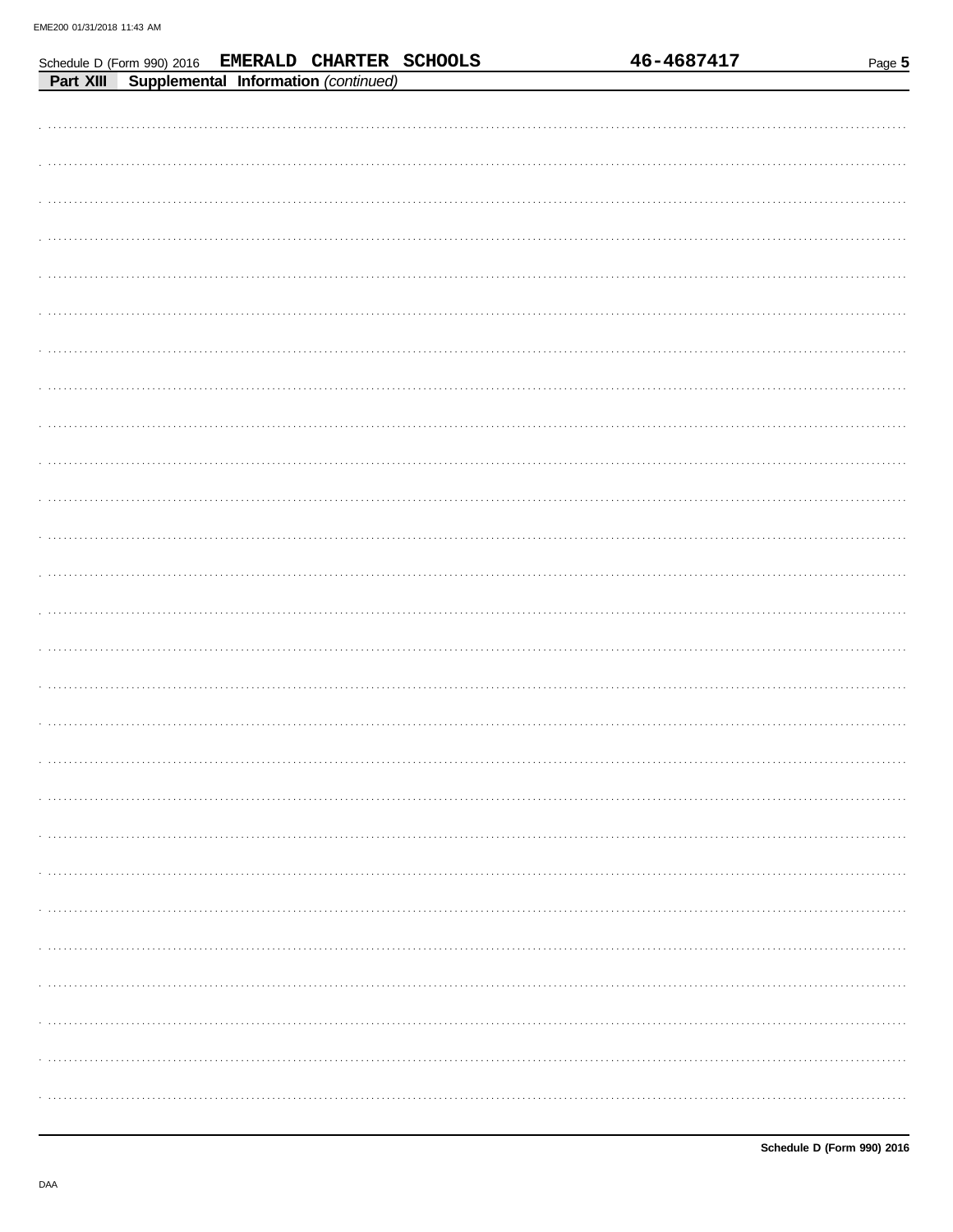|              | <b>Schools</b><br><b>SCHEDULE E</b><br>La Complete if the organization answered "Yes" on Form 990,<br>(Form 990 or 990-EZ)<br>Part IV, line 13, or Form 990-EZ, Part VI, line 48. |                                                                                                                                                                                                                                                                                                                                              |                                              |                                     |             |           |
|--------------|-----------------------------------------------------------------------------------------------------------------------------------------------------------------------------------|----------------------------------------------------------------------------------------------------------------------------------------------------------------------------------------------------------------------------------------------------------------------------------------------------------------------------------------------|----------------------------------------------|-------------------------------------|-------------|-----------|
|              | Department of the Treasury<br>Internal Revenue Service                                                                                                                            | La Attach to Form 990 or Form 990-EZ.<br>La Information about Schedule E (Form 990 or 990-EZ) and its instructions is at www.irs.gov/form990.                                                                                                                                                                                                |                                              | Open to Public<br><b>Inspection</b> |             |           |
|              | Name of the organization                                                                                                                                                          | EMERALD CHARTER SCHOOLS                                                                                                                                                                                                                                                                                                                      | Employer identification number<br>46-4687417 |                                     |             |           |
|              | Part I                                                                                                                                                                            |                                                                                                                                                                                                                                                                                                                                              |                                              |                                     |             |           |
| 1            |                                                                                                                                                                                   | Does the organization have a racially nondiscriminatory policy toward students by statement in its charter,                                                                                                                                                                                                                                  |                                              | $\mathbf{1}$                        | YES<br>X    | <b>NO</b> |
| $\mathbf{2}$ |                                                                                                                                                                                   | Does the organization include a statement of its racially nondiscriminatory policy toward students in all its<br>brochures, catalogues, and other written communications with the public dealing with student admissions,                                                                                                                    |                                              | $\mathbf{2}$                        |             | x         |
| 3            |                                                                                                                                                                                   | Has the organization publicized its racially nondiscriminatory policy through newspaper or broadcast media<br>during the period of solicitation for students, or during the registration period if it has no solicitation program,<br>in a way that makes the policy known to all parts of the general community it serves? If "Yes," please |                                              |                                     |             |           |
|              | WEBSITE.                                                                                                                                                                          | describe. If "No," please explain. If you need more space, use Part II<br>NONDISCRIMINATION POLICY IS PUBLISHED ON THE ORGANIZATIONS                                                                                                                                                                                                         |                                              | $\mathbf{3}$                        | $\mathbf x$ |           |
|              |                                                                                                                                                                                   |                                                                                                                                                                                                                                                                                                                                              |                                              |                                     |             |           |
| 4<br>а       |                                                                                                                                                                                   | Does the organization maintain the following?                                                                                                                                                                                                                                                                                                |                                              | 4a                                  | X           |           |
| b            | nondiscriminatory basis?                                                                                                                                                          | Records documenting that scholarships and other financial assistance are awarded on a racially                                                                                                                                                                                                                                               |                                              | 4b                                  | X           |           |
| c            |                                                                                                                                                                                   | Copies of all catalogues, brochures, announcements, and other written communications to the public dealing                                                                                                                                                                                                                                   |                                              | 4с                                  | X           |           |
| d            |                                                                                                                                                                                   | If you answered "No" to any of the above, please explain. If you need more space, use Part II.                                                                                                                                                                                                                                               |                                              | 4d                                  | $\mathbf x$ |           |
|              |                                                                                                                                                                                   |                                                                                                                                                                                                                                                                                                                                              |                                              |                                     |             |           |
| 5            |                                                                                                                                                                                   | Does the organization discriminate by race in any way with respect to:                                                                                                                                                                                                                                                                       |                                              |                                     |             |           |
| a            |                                                                                                                                                                                   |                                                                                                                                                                                                                                                                                                                                              |                                              | 5a                                  |             | x         |
| b            |                                                                                                                                                                                   |                                                                                                                                                                                                                                                                                                                                              |                                              | 5b                                  |             | x         |
|              |                                                                                                                                                                                   |                                                                                                                                                                                                                                                                                                                                              |                                              | 5c                                  |             | A         |
| d            |                                                                                                                                                                                   |                                                                                                                                                                                                                                                                                                                                              |                                              | 5d                                  |             | x         |
| е            |                                                                                                                                                                                   |                                                                                                                                                                                                                                                                                                                                              |                                              | 5e                                  |             | x         |
| f            |                                                                                                                                                                                   |                                                                                                                                                                                                                                                                                                                                              |                                              | 5f                                  |             | x         |
| g            |                                                                                                                                                                                   |                                                                                                                                                                                                                                                                                                                                              |                                              | 5g                                  |             | x         |
| h            | Other extracurricular activities?                                                                                                                                                 | If you answered "Yes" to any of the above, please explain. If you need more space, use Part II.                                                                                                                                                                                                                                              |                                              | 5h                                  |             | x         |
|              |                                                                                                                                                                                   |                                                                                                                                                                                                                                                                                                                                              |                                              |                                     |             |           |
|              |                                                                                                                                                                                   |                                                                                                                                                                                                                                                                                                                                              |                                              |                                     |             |           |
| 6а           |                                                                                                                                                                                   |                                                                                                                                                                                                                                                                                                                                              |                                              | 6a                                  | $\mathbf x$ | X         |
| b<br>7       |                                                                                                                                                                                   | If you answered "Yes" on either line 6a or line 6b, explain on Part II.<br>Does the organization certify that it has complied with the applicable requirements of sections 4.01 through                                                                                                                                                      |                                              | 6b                                  |             |           |
|              |                                                                                                                                                                                   |                                                                                                                                                                                                                                                                                                                                              |                                              | $\overline{7}$                      |             | x         |

**For Paperwork Reduction Act Notice, see the Instructions for Form 990 or Form 990-EZ.**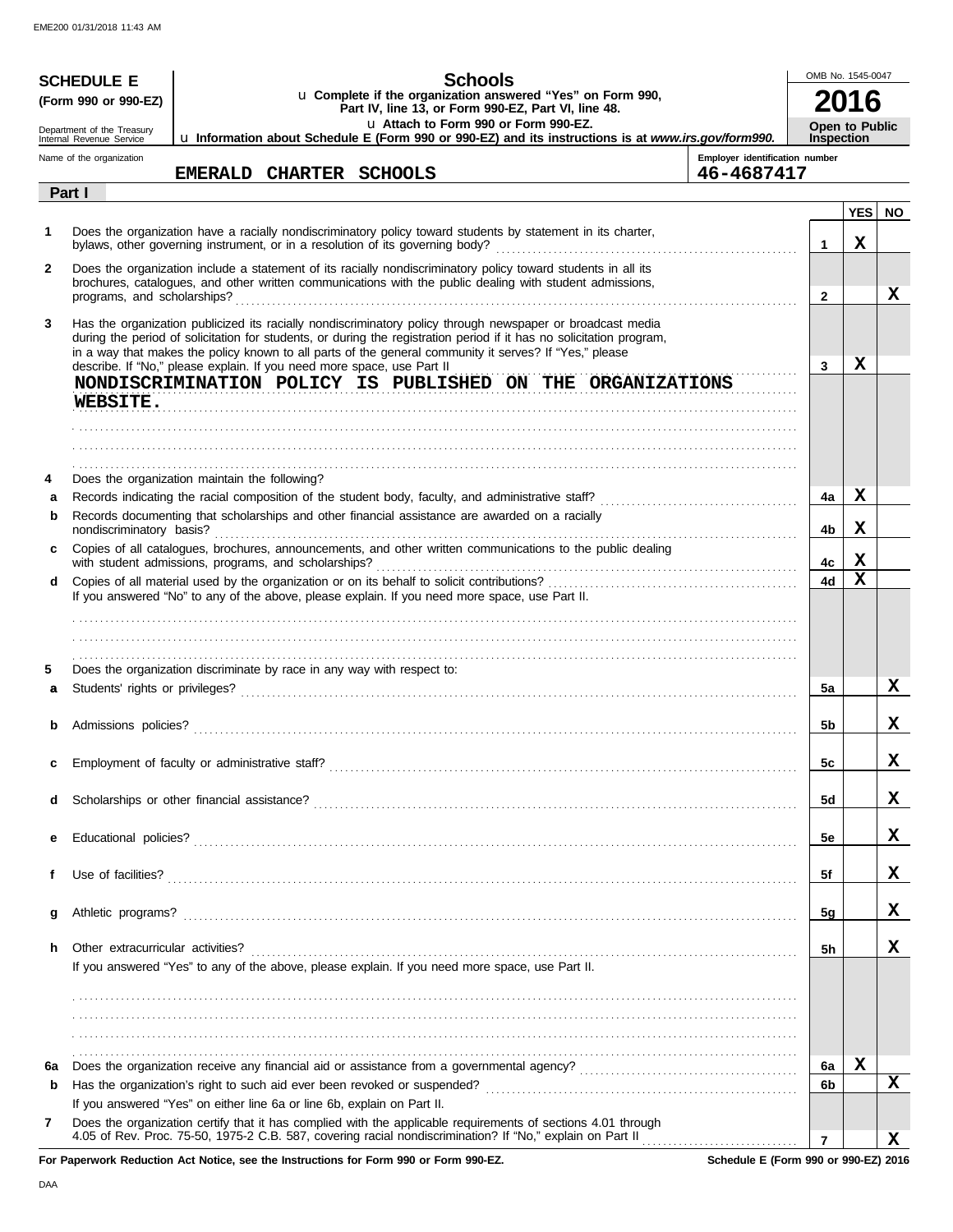| EMERALD CHARTER SCHOOLS<br>Schedule E (Form 990 or 990-EZ) 2016                                                                                                                                   | 46-4687417<br>Page 2 |
|---------------------------------------------------------------------------------------------------------------------------------------------------------------------------------------------------|----------------------|
| Supplemental Information. Provide the explanations required by Part I, lines 3, 4d, 5h, 6b, and 7, as<br>Part II<br>applicable. Also provide any other additional information (see instructions). |                      |
| SCH E - FINANCIAL AID OR GOVERNMENT ASSISTANCE EXPLANATION                                                                                                                                        |                      |
| EMERALD CHARTER SCHOOLS RECEIVES FEDERAL TITLE I FUNDING, STATE FUNDING                                                                                                                           |                      |
| THROUGH THE TENNESSEE BASIC EDUCATION PROGRAM AND KNOX COUNTY, TENNESSEE                                                                                                                          |                      |
| LOCAL TAX REVENUE.                                                                                                                                                                                |                      |
| SCH E - NONCOMPLIANCE WITH NONDISCRIMINATION REQUIREMENTS EXPLANATION                                                                                                                             |                      |
| EMERALD CHARTER SCHOOLS INCLUDES ITS RACIALLY NONDISCRIMINATORY POLICY ON                                                                                                                         |                      |
| MOST WRITTEN COMMUNICATIONS DEALING WITH STUDENT ADMISSIONS, PROGRAMS AND                                                                                                                         |                      |
| EMERALD CHARTER SCHOOLS, OPERATES A PUBLIC CHARTER SCHOOL AS<br><b>SCHOLARSHIPS.</b>                                                                                                              |                      |
| PART OF THE STATE OF TENNESSEE'S PUBLIC EDUCATION PROGRAM. STUDENT                                                                                                                                |                      |
| ADMISSION IS BASED ON A RANDOM DRAWING FROM ALL APPLICANTS.                                                                                                                                       |                      |
|                                                                                                                                                                                                   |                      |
|                                                                                                                                                                                                   |                      |
|                                                                                                                                                                                                   |                      |
|                                                                                                                                                                                                   |                      |
|                                                                                                                                                                                                   |                      |
|                                                                                                                                                                                                   |                      |
|                                                                                                                                                                                                   |                      |
|                                                                                                                                                                                                   |                      |
|                                                                                                                                                                                                   |                      |
|                                                                                                                                                                                                   |                      |
|                                                                                                                                                                                                   |                      |
|                                                                                                                                                                                                   |                      |
|                                                                                                                                                                                                   |                      |
|                                                                                                                                                                                                   |                      |
|                                                                                                                                                                                                   |                      |
|                                                                                                                                                                                                   |                      |
|                                                                                                                                                                                                   |                      |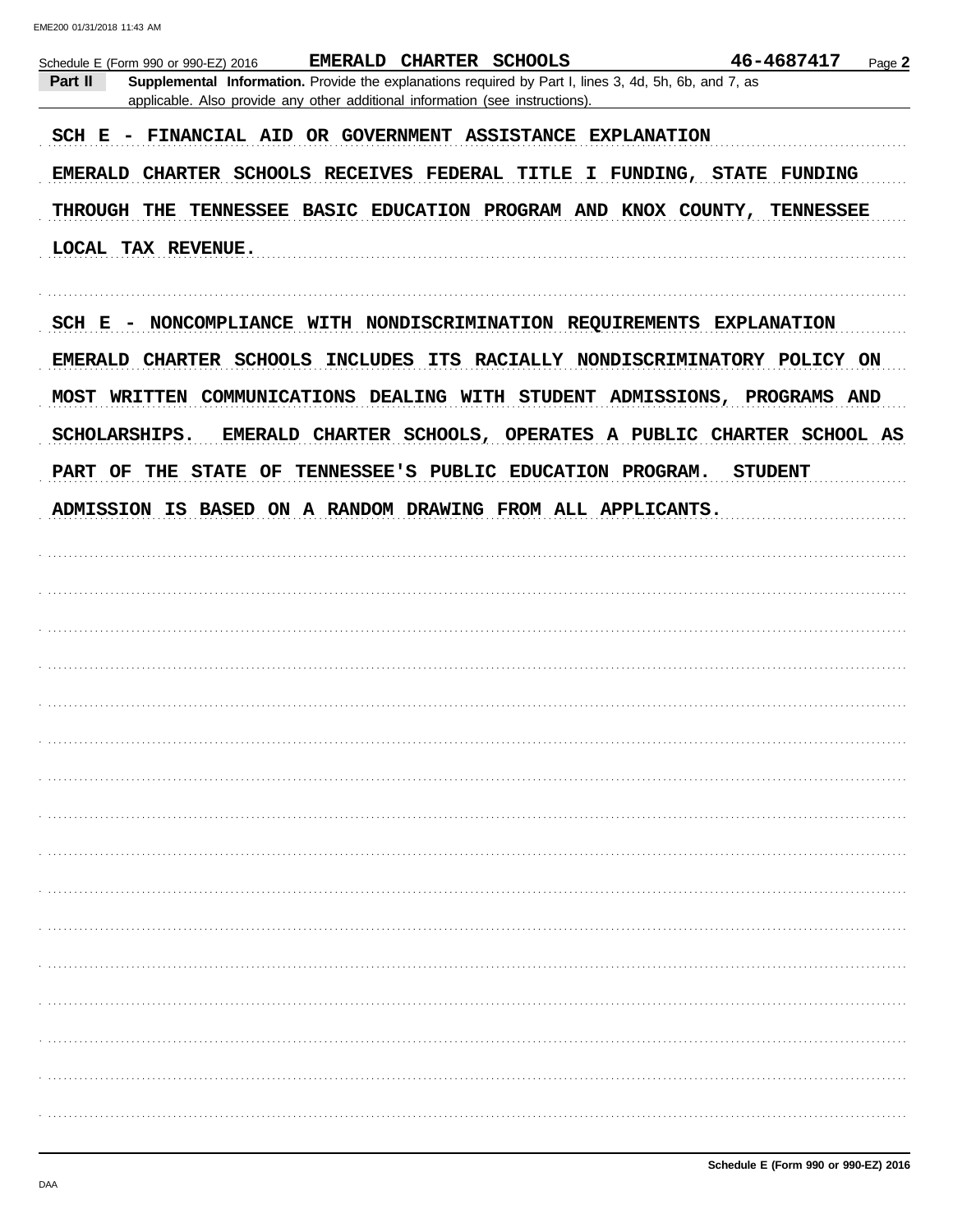# **SCHEDULE K**  $\bigcup_{\text{C} \in \text{C} \cup \text{C}} \text{Supplemental Information on Tax-Exempt Bonds}$  (Form 990)

**(Form 990)** u Complete if the organization answered "Yes" on Form 990, Part IV, line 24a. Provide descriptions,<br>explanations, and any additional information in Part VI.

u **Attach to Form 990.**

**Open to Public Inspection** u **Information about Schedule K (Form 990) and its instructions is at** *www.irs.gov/form990.*

Name of the organization **Employer identification number Employer identification number** 

Department of the Treasury<br>Internal Revenue Service

**EMERALD CHARTER SCHOOLS 46-4687417**

| $(h)$ On<br>(g) Defeased<br>(b) Issuer EIN<br>$(c)$ CUSIP $#$<br>(a) Issuer name<br>(d) Date issued<br>(e) Issue price<br>(f) Description of purpose<br>behalf of<br>issuer<br>Yes<br>No<br>Yes<br>$\mathbf x$<br>$ 62-1220275 0000000000 05/01/15$<br>3,600,000 CAPITAL EXPENDITURES<br>A EDUCATIONAL REVENUE BONDS<br>$\mathbf x$<br>$ 62-1220275 0000000000 12/02/15$<br>500,000 CAPITAL EXPENDITURES<br><b>B EDUCATIONAL REVENUE BONDS</b><br>C<br>D | (i) Pooled<br>financing<br>Yes<br><b>No</b><br>No<br>$\mathbf x$<br>$\mathbf{x}$<br>$\mathbf x$<br>$\mathbf x$ |
|----------------------------------------------------------------------------------------------------------------------------------------------------------------------------------------------------------------------------------------------------------------------------------------------------------------------------------------------------------------------------------------------------------------------------------------------------------|----------------------------------------------------------------------------------------------------------------|
|                                                                                                                                                                                                                                                                                                                                                                                                                                                          |                                                                                                                |
|                                                                                                                                                                                                                                                                                                                                                                                                                                                          |                                                                                                                |
|                                                                                                                                                                                                                                                                                                                                                                                                                                                          |                                                                                                                |
|                                                                                                                                                                                                                                                                                                                                                                                                                                                          |                                                                                                                |
|                                                                                                                                                                                                                                                                                                                                                                                                                                                          |                                                                                                                |
|                                                                                                                                                                                                                                                                                                                                                                                                                                                          |                                                                                                                |
|                                                                                                                                                                                                                                                                                                                                                                                                                                                          |                                                                                                                |
| Part II<br><b>Proceeds</b>                                                                                                                                                                                                                                                                                                                                                                                                                               |                                                                                                                |
| C<br>A<br>в                                                                                                                                                                                                                                                                                                                                                                                                                                              | D                                                                                                              |
| 1 Amount of bonds retired                                                                                                                                                                                                                                                                                                                                                                                                                                |                                                                                                                |
|                                                                                                                                                                                                                                                                                                                                                                                                                                                          |                                                                                                                |
| 3 Total proceeds of issue                                                                                                                                                                                                                                                                                                                                                                                                                                |                                                                                                                |
|                                                                                                                                                                                                                                                                                                                                                                                                                                                          |                                                                                                                |
|                                                                                                                                                                                                                                                                                                                                                                                                                                                          |                                                                                                                |
|                                                                                                                                                                                                                                                                                                                                                                                                                                                          |                                                                                                                |
|                                                                                                                                                                                                                                                                                                                                                                                                                                                          |                                                                                                                |
|                                                                                                                                                                                                                                                                                                                                                                                                                                                          |                                                                                                                |
|                                                                                                                                                                                                                                                                                                                                                                                                                                                          |                                                                                                                |
|                                                                                                                                                                                                                                                                                                                                                                                                                                                          |                                                                                                                |
|                                                                                                                                                                                                                                                                                                                                                                                                                                                          |                                                                                                                |
|                                                                                                                                                                                                                                                                                                                                                                                                                                                          |                                                                                                                |
| 2016<br>2016                                                                                                                                                                                                                                                                                                                                                                                                                                             |                                                                                                                |
| Yes<br><b>Yes</b><br>No<br>Yes<br><b>No</b><br>No<br><b>Yes</b>                                                                                                                                                                                                                                                                                                                                                                                          | No                                                                                                             |
| $\mathbf x$<br>$\mathbf x$                                                                                                                                                                                                                                                                                                                                                                                                                               |                                                                                                                |
| $\overline{\mathbf{x}}$<br>$\mathbf x$                                                                                                                                                                                                                                                                                                                                                                                                                   |                                                                                                                |
| $\mathbf x$<br>$\mathbf x$<br>16 Has the final allocation of proceeds been made?                                                                                                                                                                                                                                                                                                                                                                         |                                                                                                                |
| $\overline{\mathbf{x}}$<br>$\overline{\mathbf{x}}$<br>17 Does the organization maintain adequate books and records to support the final allocation of proceeds?                                                                                                                                                                                                                                                                                          |                                                                                                                |
| Part III<br><b>Private Business Use</b>                                                                                                                                                                                                                                                                                                                                                                                                                  |                                                                                                                |
| B<br>C<br>A                                                                                                                                                                                                                                                                                                                                                                                                                                              | D                                                                                                              |
| 1 Was the organization a partner in a partnership, or a member of an LLC,<br>No<br><b>No</b><br><b>Yes</b><br>Yes<br>Yes<br>No<br>Yes                                                                                                                                                                                                                                                                                                                    | No                                                                                                             |
| $\mathbf x$<br>X<br>which owned property financed by tax-exempt bonds?                                                                                                                                                                                                                                                                                                                                                                                   |                                                                                                                |
| 2 Are there any lease arrangements that may result in private business use of                                                                                                                                                                                                                                                                                                                                                                            |                                                                                                                |
| x<br>x                                                                                                                                                                                                                                                                                                                                                                                                                                                   |                                                                                                                |

**For Paperwork Reduction Act Notice, see the Instructions for Form 990.**

OMB No. 1545-0047

**2016**

DAA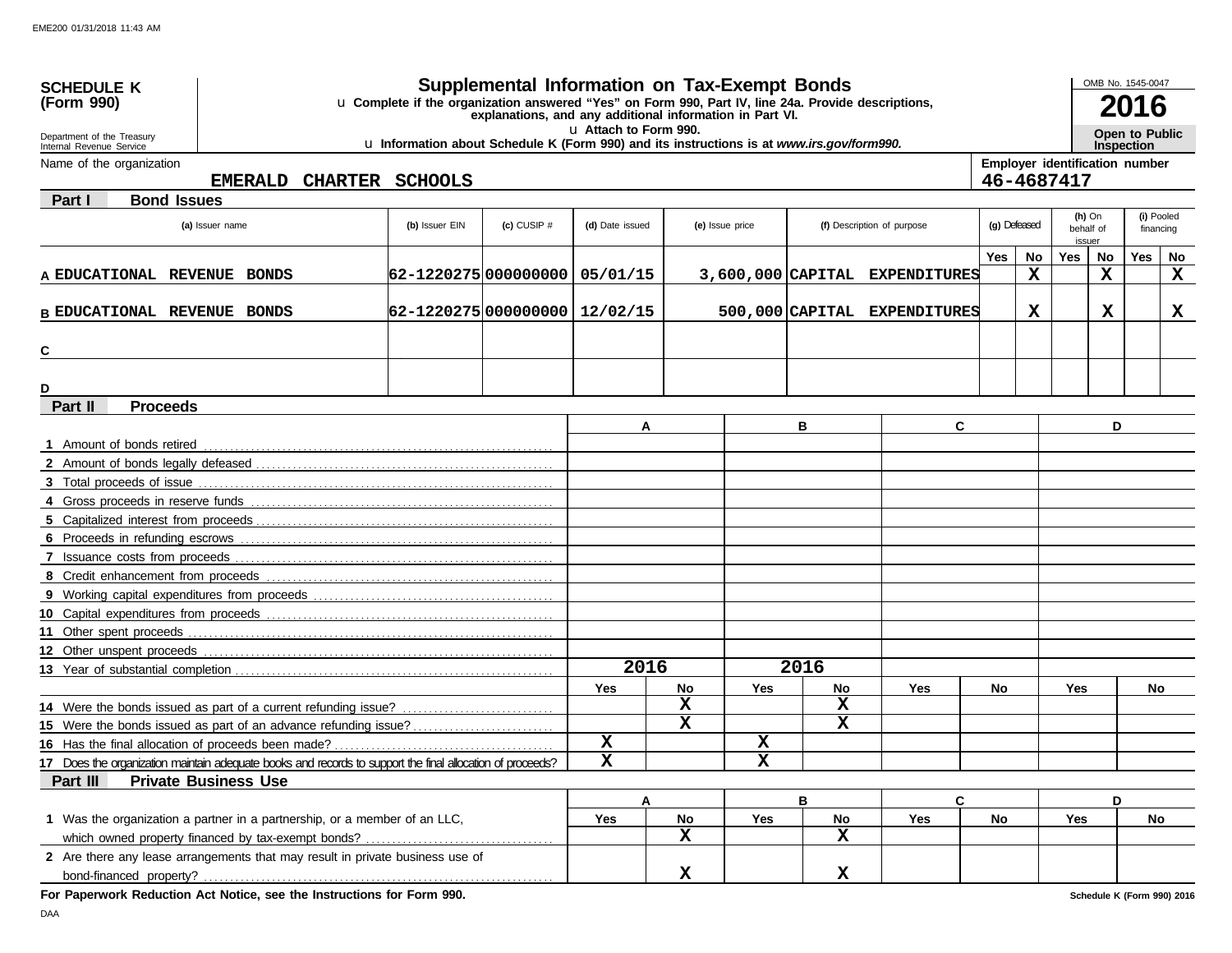|     |                                                                                                   |            | A                       |            | B                       |            | $\mathbf{C}$ |            | D                          |  |
|-----|---------------------------------------------------------------------------------------------------|------------|-------------------------|------------|-------------------------|------------|--------------|------------|----------------------------|--|
|     | 3a Are there any management or service contracts that may result in private                       | <b>Yes</b> | <b>No</b>               | <b>Yes</b> | No                      | <b>Yes</b> | No           | <b>Yes</b> | <b>No</b>                  |  |
|     |                                                                                                   |            | $\mathbf{x}$            |            | x                       |            |              |            |                            |  |
|     | b If "Yes" to line 3a, does the organization routinely engage bond counsel or other outside       |            |                         |            |                         |            |              |            |                            |  |
|     | counsel to review any management or service contracts relating to the financed property?          |            |                         |            |                         |            |              |            |                            |  |
|     | c Are there any research agreements that may result in private business use of                    |            |                         |            |                         |            |              |            |                            |  |
|     |                                                                                                   |            | x                       |            | X                       |            |              |            |                            |  |
|     | d If "Yes" to line 3c, does the organization routinely engage bond counsel or other               |            |                         |            |                         |            |              |            |                            |  |
|     | outside counsel to review any research agreements relating to the financed property?              |            |                         |            |                         |            |              |            |                            |  |
|     | 4 Enter the percentage of financed property used in a private business use by entities            |            |                         |            |                         |            |              |            |                            |  |
|     | other than a section 501(c)(3) organization or a state or local government $\ldots \ldots \ldots$ |            | %                       |            | %                       |            | %            |            | %                          |  |
|     | 5 Enter the percentage of financed property used in a private business use as a                   |            |                         |            |                         |            |              |            |                            |  |
|     | result of unrelated trade or business activity carried on by your organization,                   |            |                         |            |                         |            |              |            |                            |  |
|     | another section 501(c)(3) organization, or a state or local government $\mathbf{u}$               |            | %                       |            | $\frac{0}{0}$           |            | %            |            | %                          |  |
| 6   |                                                                                                   |            | $\%$                    |            | %                       |            | $\%$         |            |                            |  |
| 7   | Does the bond issue meet the private security or payment test?                                    |            | $\overline{\mathbf{x}}$ |            | $\overline{\mathbf{x}}$ |            |              |            |                            |  |
|     | 8a Has there been a sale or disposition of any of the bond-financed property to a                 |            |                         |            |                         |            |              |            |                            |  |
|     | nongovemmental person other than a 501(c)(3) organization since the bonds were issued?            |            | X                       |            | $\mathbf x$             |            |              |            |                            |  |
|     | <b>b</b> If "Yes" to line 8a, enter the percentage of bond-financed property sold or              |            |                         |            |                         |            |              |            |                            |  |
|     |                                                                                                   |            | %                       |            | $\frac{0}{c}$           |            | %            |            | %                          |  |
|     | c If "Yes" to line 8a, was any remedial action taken pursuant to Regulations                      |            |                         |            |                         |            |              |            |                            |  |
|     |                                                                                                   |            |                         |            |                         |            |              |            |                            |  |
| 9   | Has the organization established written procedures to ensure that all                            |            |                         |            |                         |            |              |            |                            |  |
|     | nonqualified bonds of the issue are remediated in accordance with the                             |            |                         |            |                         |            |              |            |                            |  |
|     | requirements under Regulations sections 1.141-12 and 1.145-2?                                     |            | x                       |            | $\mathbf x$             |            |              |            |                            |  |
|     | Part IV<br>Arbitrage                                                                              |            |                         |            |                         |            |              |            |                            |  |
|     |                                                                                                   |            | A                       |            | в                       |            | C            |            | D                          |  |
| 1   | Has the issuer filed Form 8038-T, Arbitrage Rebate, Yield Reduction and                           | <b>Yes</b> | <b>No</b>               | <b>Yes</b> | No                      | <b>Yes</b> | <b>No</b>    | <b>Yes</b> | <b>No</b>                  |  |
|     |                                                                                                   |            | $\mathbf x$             |            | X                       |            |              |            |                            |  |
|     |                                                                                                   |            |                         |            |                         |            |              |            |                            |  |
|     |                                                                                                   |            | $\mathbf x$             |            | $\mathbf x$             |            |              |            |                            |  |
|     |                                                                                                   |            | $\overline{\mathbf{x}}$ |            | $\overline{\mathbf{x}}$ |            |              |            |                            |  |
|     |                                                                                                   |            | $\mathbf x$             |            | $\mathbf x$             |            |              |            |                            |  |
|     | If "Yes" to line 2c, provide in Part VI the date the rebate computation was                       |            |                         |            |                         |            |              |            |                            |  |
|     | performed                                                                                         |            |                         |            |                         |            |              |            |                            |  |
| 3   | Is the bond issue a variable rate issue?                                                          |            | $\mathbf{x}$            |            | $\mathbf x$             |            |              |            |                            |  |
|     | 4a Has the organization or the governmental issuer entered into a qualified                       |            | x                       |            | x                       |            |              |            |                            |  |
|     |                                                                                                   |            |                         |            |                         |            |              |            |                            |  |
|     |                                                                                                   |            |                         |            |                         |            |              |            |                            |  |
|     |                                                                                                   |            |                         |            |                         |            |              |            |                            |  |
|     |                                                                                                   |            |                         |            |                         |            |              |            |                            |  |
| DAA |                                                                                                   |            |                         |            |                         |            |              |            | Schedule K (Form 990) 2016 |  |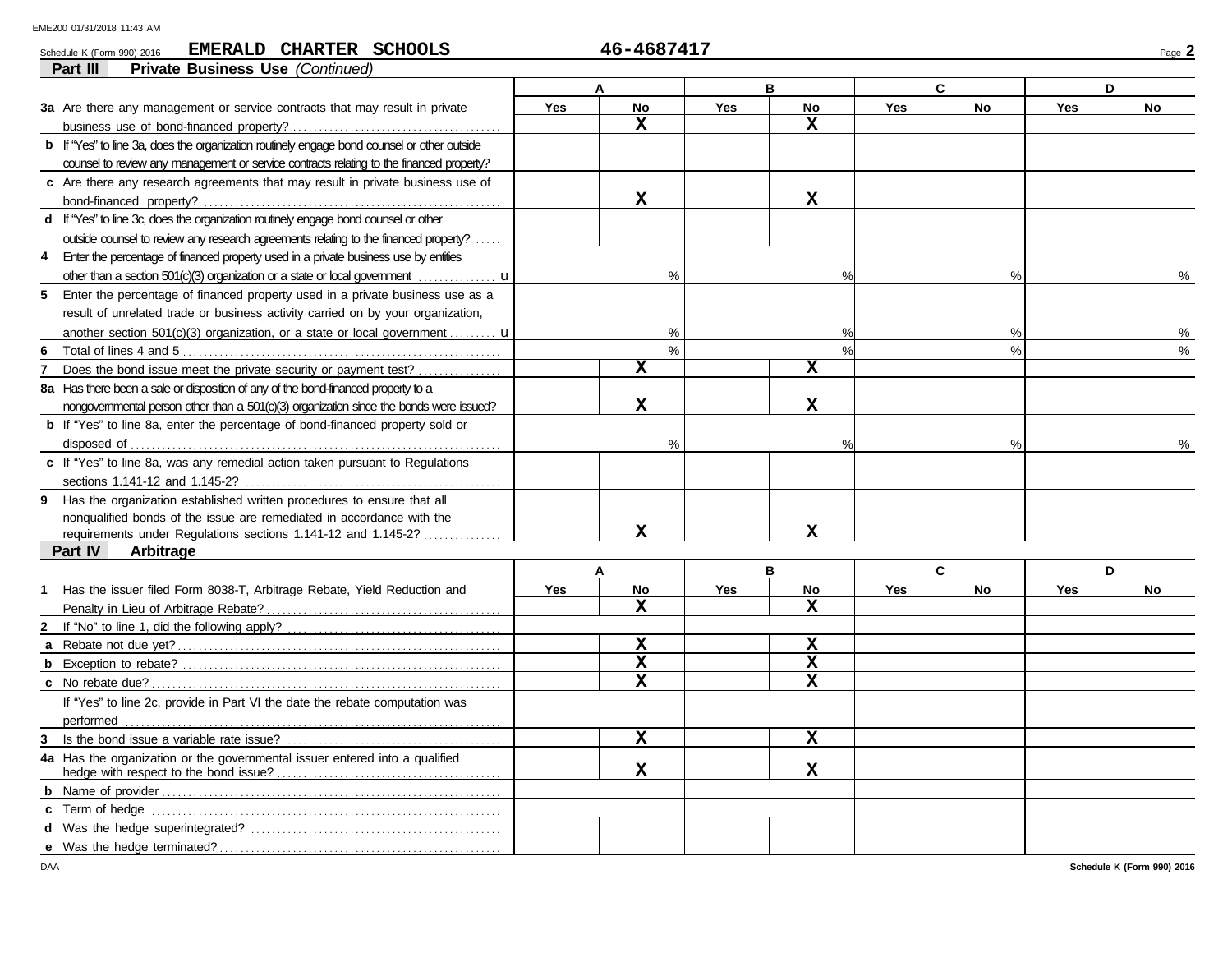| EME200 01/31/2018 11:43 AM                                                                    |     |                |            |             |     |         |            |         |  |
|-----------------------------------------------------------------------------------------------|-----|----------------|------------|-------------|-----|---------|------------|---------|--|
| EMERALD CHARTER SCHOOLS<br>Schedule K (Form 990) 2016                                         |     | 46-4687417     |            |             |     |         |            | Page 3  |  |
| Part IV<br>Arbitrage (Continued)                                                              |     |                |            |             |     |         |            |         |  |
|                                                                                               | Yes | A<br><b>No</b> | <b>Yes</b> | В<br>No     | Yes | C<br>No | <b>Yes</b> | D<br>No |  |
|                                                                                               |     |                |            |             |     |         |            |         |  |
| 5a Were gross proceeds invested in a guaranteed investment contract (GIC)?                    |     | $\mathbf x$    |            | X           |     |         |            |         |  |
|                                                                                               |     |                |            |             |     |         |            |         |  |
|                                                                                               |     |                |            |             |     |         |            |         |  |
| d Was the regulatory safe harbor for establishing the fair market value of the GIC satisfied? |     |                |            |             |     |         |            |         |  |
| 6 Were any gross proceeds invested beyond an available temporary period?                      |     | $\mathbf x$    |            | $\mathbf x$ |     |         |            |         |  |
| 7 Has the organization established written procedures to monitor the                          |     |                |            |             |     |         |            |         |  |
| requirements of section 148?                                                                  |     | $\mathbf x$    |            | $\mathbf x$ |     |         |            |         |  |
| Procedures To Undertake Corrective Action<br>Part V                                           |     |                |            |             |     |         |            |         |  |
|                                                                                               |     | A              |            | В           |     | C       | D          |         |  |
| Has the organization established written procedures to ensure that violations                 | Yes | <b>No</b>      | Yes        | No          | Yes | No      | Yes        | No      |  |
| of federal tax requirements are timely identified and corrected through the                   |     |                |            |             |     |         |            |         |  |
| voluntary closing agreement program if self-remediation isn't available under                 |     |                |            |             |     |         |            |         |  |
| applicable regulations?                                                                       |     | $\mathbf x$    |            | x           |     |         |            |         |  |
|                                                                                               |     |                |            |             |     |         |            |         |  |
|                                                                                               |     |                |            |             |     |         |            |         |  |
|                                                                                               |     |                |            |             |     |         |            |         |  |
|                                                                                               |     |                |            |             |     |         |            |         |  |
|                                                                                               |     |                |            |             |     |         |            |         |  |
|                                                                                               |     |                |            |             |     |         |            |         |  |
|                                                                                               |     |                |            |             |     |         |            |         |  |
|                                                                                               |     |                |            |             |     |         |            |         |  |
|                                                                                               |     |                |            |             |     |         |            |         |  |
|                                                                                               |     |                |            |             |     |         |            |         |  |
|                                                                                               |     |                |            |             |     |         |            |         |  |
|                                                                                               |     |                |            |             |     |         |            |         |  |
|                                                                                               |     |                |            |             |     |         |            |         |  |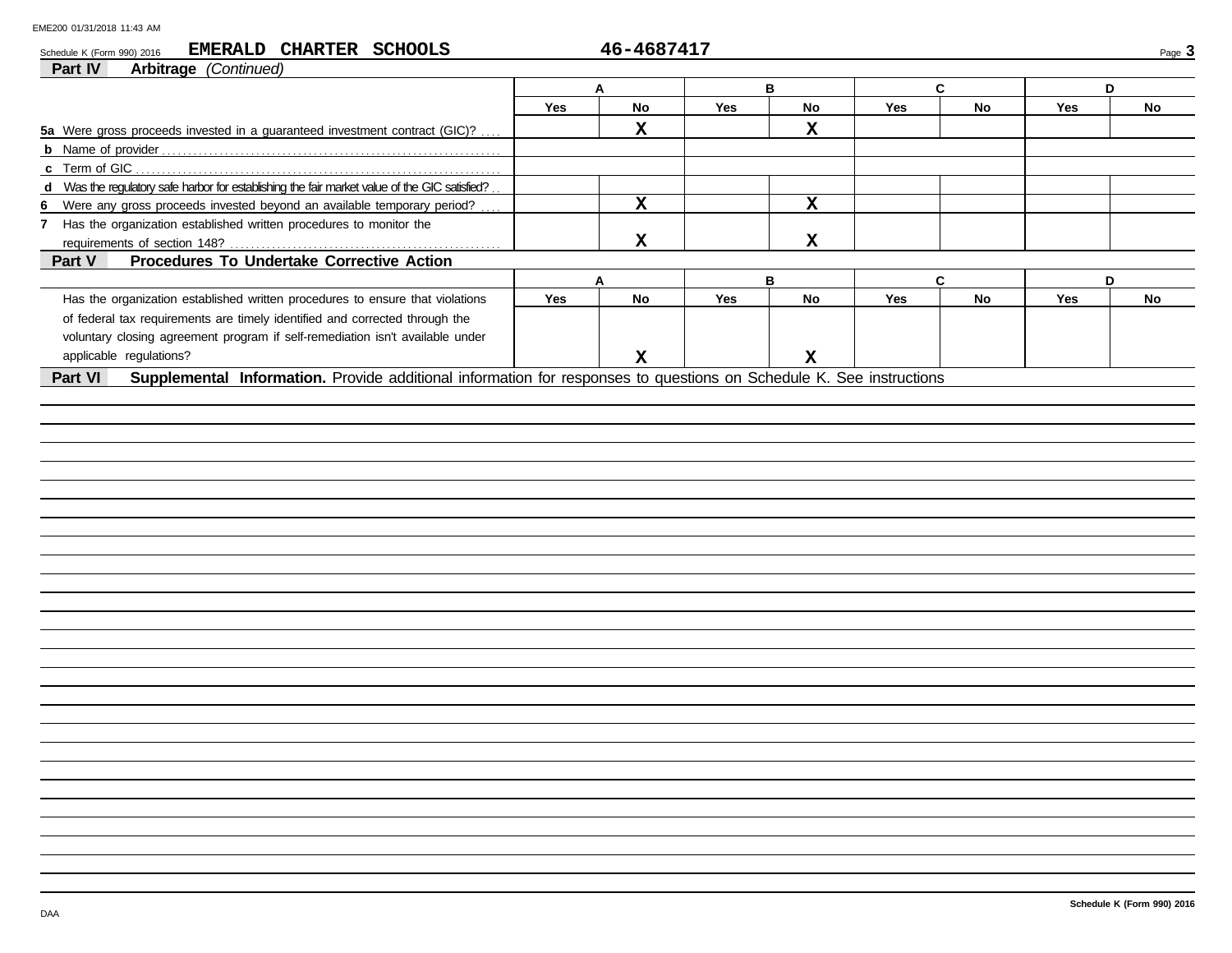| Schedule K (Form 990) 2016 EMERALD CHARTER SCHOOLS |  |  |  | 46-4687417                                                                                                                              |  |  |  | $Page$ 4 |
|----------------------------------------------------|--|--|--|-----------------------------------------------------------------------------------------------------------------------------------------|--|--|--|----------|
|                                                    |  |  |  | Part VI Supplemental Information. Provide additional information for responses to questions on Schedule K. See instructions (Continued) |  |  |  |          |
|                                                    |  |  |  |                                                                                                                                         |  |  |  |          |
|                                                    |  |  |  |                                                                                                                                         |  |  |  |          |
|                                                    |  |  |  |                                                                                                                                         |  |  |  |          |
|                                                    |  |  |  |                                                                                                                                         |  |  |  |          |
|                                                    |  |  |  |                                                                                                                                         |  |  |  |          |
|                                                    |  |  |  |                                                                                                                                         |  |  |  |          |
|                                                    |  |  |  |                                                                                                                                         |  |  |  |          |
|                                                    |  |  |  |                                                                                                                                         |  |  |  |          |
|                                                    |  |  |  |                                                                                                                                         |  |  |  |          |
|                                                    |  |  |  |                                                                                                                                         |  |  |  |          |
|                                                    |  |  |  |                                                                                                                                         |  |  |  |          |
|                                                    |  |  |  |                                                                                                                                         |  |  |  |          |
|                                                    |  |  |  |                                                                                                                                         |  |  |  |          |
|                                                    |  |  |  |                                                                                                                                         |  |  |  |          |
|                                                    |  |  |  |                                                                                                                                         |  |  |  |          |
|                                                    |  |  |  |                                                                                                                                         |  |  |  |          |
|                                                    |  |  |  |                                                                                                                                         |  |  |  |          |
|                                                    |  |  |  |                                                                                                                                         |  |  |  |          |
|                                                    |  |  |  |                                                                                                                                         |  |  |  |          |
|                                                    |  |  |  |                                                                                                                                         |  |  |  |          |
|                                                    |  |  |  |                                                                                                                                         |  |  |  |          |
|                                                    |  |  |  |                                                                                                                                         |  |  |  |          |
|                                                    |  |  |  |                                                                                                                                         |  |  |  |          |
|                                                    |  |  |  |                                                                                                                                         |  |  |  |          |
|                                                    |  |  |  |                                                                                                                                         |  |  |  |          |
|                                                    |  |  |  |                                                                                                                                         |  |  |  |          |
|                                                    |  |  |  |                                                                                                                                         |  |  |  |          |
|                                                    |  |  |  |                                                                                                                                         |  |  |  |          |
|                                                    |  |  |  |                                                                                                                                         |  |  |  |          |
|                                                    |  |  |  |                                                                                                                                         |  |  |  |          |
|                                                    |  |  |  |                                                                                                                                         |  |  |  |          |
|                                                    |  |  |  |                                                                                                                                         |  |  |  |          |
|                                                    |  |  |  |                                                                                                                                         |  |  |  |          |
|                                                    |  |  |  |                                                                                                                                         |  |  |  |          |
|                                                    |  |  |  |                                                                                                                                         |  |  |  |          |
|                                                    |  |  |  |                                                                                                                                         |  |  |  |          |
|                                                    |  |  |  |                                                                                                                                         |  |  |  |          |
|                                                    |  |  |  |                                                                                                                                         |  |  |  |          |
|                                                    |  |  |  |                                                                                                                                         |  |  |  |          |
|                                                    |  |  |  |                                                                                                                                         |  |  |  |          |
|                                                    |  |  |  |                                                                                                                                         |  |  |  |          |
|                                                    |  |  |  |                                                                                                                                         |  |  |  |          |
|                                                    |  |  |  |                                                                                                                                         |  |  |  |          |
|                                                    |  |  |  |                                                                                                                                         |  |  |  |          |
|                                                    |  |  |  |                                                                                                                                         |  |  |  |          |
|                                                    |  |  |  |                                                                                                                                         |  |  |  |          |
|                                                    |  |  |  |                                                                                                                                         |  |  |  |          |